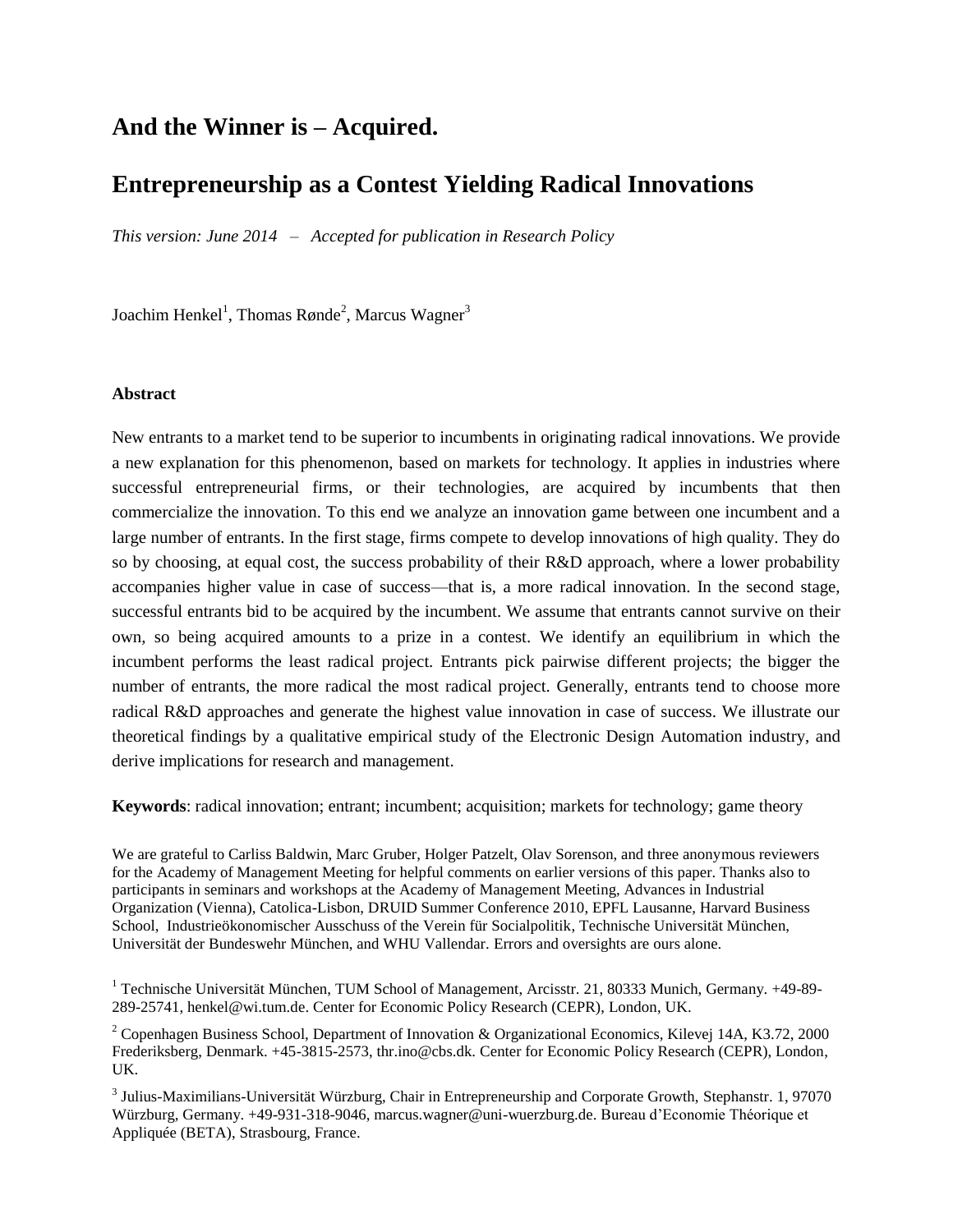## **1. Introduction**

What is the division of labor in the production of innovations among large established firms and small entrepreneurial ventures? This fundamental question has attracted the interest of scholars and policy makers alike, and has spawned a broad literature going back to Schumpeter (1912) and as far as Say (1827). While the evidence is somewhat mixed, the overall picture is that incumbent firms develop most of the incremental innovations but that entrants play an important role in the creation of breakthroughs (e.g., Scherer and Ross, 1990; van Praag and Versloot, 2007). Baumol (2010, p. 25) explains this as the result of a process where "[T]he giant companies may account for the major share of the economy's R&D financing, but these better established firms tend to minimize risk by specializing in incrementally improving the most promising of the radical innovations they purchase, license or adapt from the smaller firms that created them."

Early theoretical studies point out that incumbents have weaker incentives than start-ups to invest in R&D in situations where they would replace their own products (Arrow, 1962) but that they have stronger incentives to invest if their market power is threatened by entry (Gilbert and Newbury, 1982; Reinganum, 1983). However, there is an important distinction with respect to how the innovations of start-ups are commercialized. The abovementioned models assume that start-ups enter the product market and compete with incumbents. Yet, as Baumol (2010) points out, a cooperative agreement between an entrant and an incumbent regarding commercialization, in general should be superior both because of increased market power and because entrants typically lack the broad resource bases of incumbents. Reflecting this point, some more recent theoretical studies allow for a successful entrant to be acquired by (or to license its invention to) an incumbent (Gans and Stern, 2000; Kleer and Wagner, 2013).

Our paper contributes to this stream of literature. However, our approach differs in two respects from earlier work. First, we note that in many industries the number of start-ups seeking to be acquired is, for each technological innovation, higher than the number of start-ups that eventually succeed. In such a market, start-ups compete to be acquired. Second, with the notable exception of Färnstrand Damsgaard et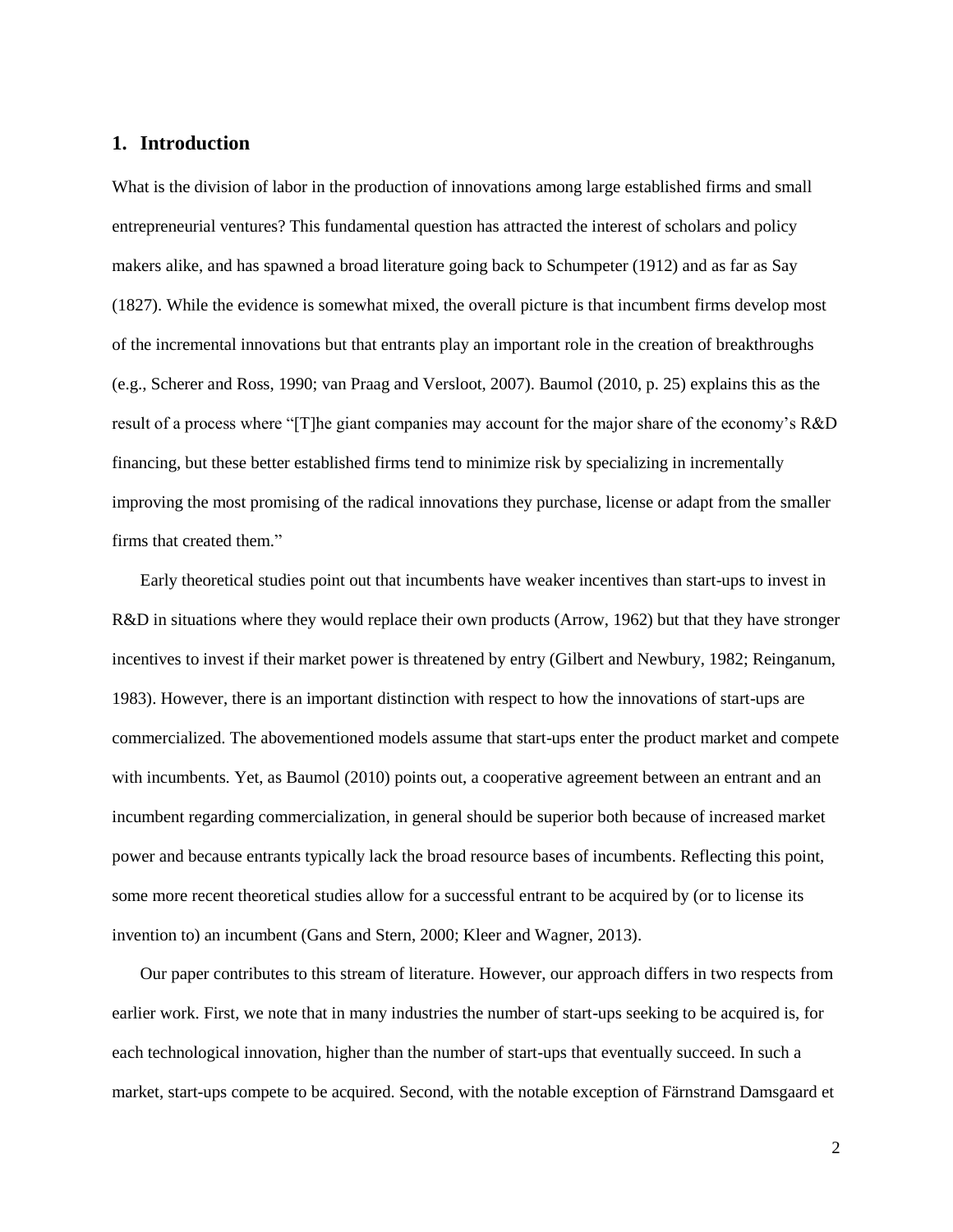al. (2009), the previous studies choose innovation effort—i.e., budget spent—as the players' choice variable. However, selecting an R&D project is often a question of which path to follow rather than how much to invest. As an illustration, consider Vertex Pharmaceuticals (Pisano et al., 2006). With a given R&D budget, the biotech firm had to pick two from four promising drug candidates, each characterized by its own success probability, and value in case of success. In addition, the typically limited financial resources of entrants make it unlikely that they could achieve more radical innovations by outspending incumbents. Furthermore, in many industries—among them software and biotechnology—capital requirements in the early phases of R&D projects are modest, and so budget spent is not the most relevant lever for innovation radicalness. It is thus a plausible assumption that entrants distinguish themselves from incumbents by choosing more "radical" R&D approaches with lower success probability and concomitant higher value in case of success.

In our model, we consider an industry consisting of one incumbent and N entrants. The firms conduct R&D with the aim of developing an innovation at a fixed cost normalized to zero. Only the incumbent can commercialize an innovation, so the entrants' goal is to be acquired. The firms' choice variable is the success probability of their R&D projects, with projects with lower success probability having a higher value in case of success. All firms have access to the same R&D possibilities, described by a function linking the project's value in case of success to its success probability. In the first stage of the game, firms select their projects; in the second stage, after the outcomes of the projects are realized, successful entrants compete to be acquired by the incumbent.

The main results of our analysis are the following. There always exists an equilibrium in which all entrants choose more radical R&D projects than the incumbent—i.e., projects with lower success probability, and in case of success, higher value. In this equilibrium, all entrants choose pairwise different strategies; competition between entrants drives the "radicalness" of their innovation in the sense that a larger number of entrants leads to an increase in the value in case of success of the most radical innovation project. In turn, no equilibrium exists in which the incumbent chooses the most radical project. Furthermore, for a specific value function and  $N \le 3$  we show that the equilibrium in which the incumbent

3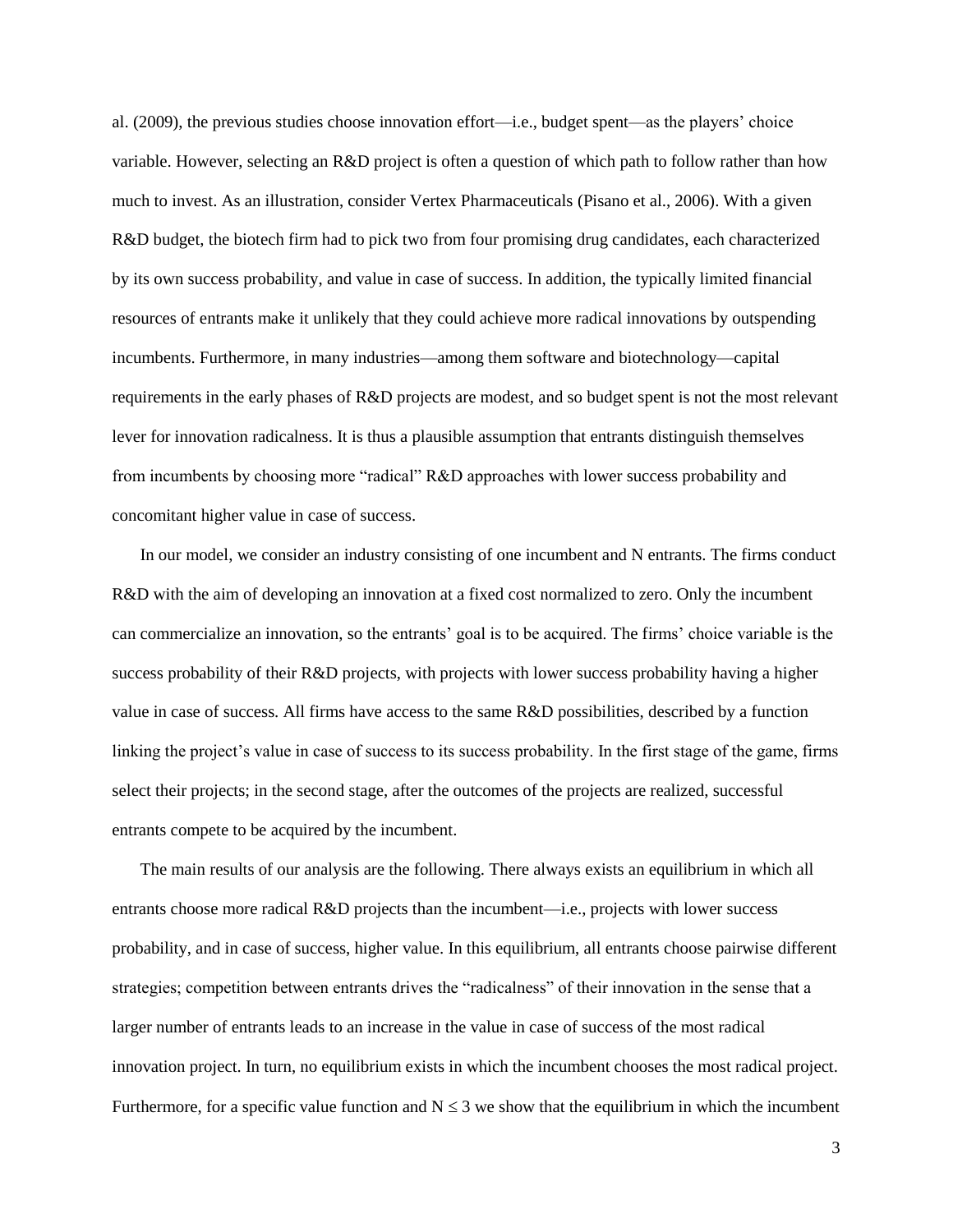chooses the least radical project is unique. We show that our key results are robust to changes in the timing of the R&D decisions, the distribution of bargaining power in the market for acquisitions, and the introduction of more incumbents. We thus obtain the rather robust result that, overall, entrants pursue more radical innovations than the incumbent. The economic intuition behind this result is related to the value of having the second best technology. The incumbent benefits from its technology both when it is best (and it is used to produce) and when it is second best (and it is used to reduce the price paid for the best technology). Therefore, the incumbent has an incentive to pursue a more incremental technology with a higher success probability than an entrant who only benefits from its technology when it is the best one and is acquired.

We illustrate this, using a qualitative empirical study of the electronic design automation (EDA) industry to support our analysis. This industry, which develops software tools for the automated design of computer chips, consists of three large incumbents and numerous start-ups. It features those characteristics that we assume in our model—start-ups that compete in R&D with each other and with incumbents, and that need to be acquired if they are successful—and shows outcomes that are predicted by our theoretical analysis, in particular, start-ups that go for R&D projects with lower success probability and higher value in case of success. Also in other industries we observe acquisitions that are consistent with the predictions of our model. The business press reports that biotech firm Gilead acquired Pharmasset since the latter had a better therapeutic concept against Hepatitis C virus (Bloomberg, 2011), and that Bristol-Meyers Squibb acquired Inhibitex in the same market in order to improve its own offering (Wall Street Journal, 2012). We will discuss the applicability of our results to other industry in more detail in the concluding section.

Our results that entrants originate more radical innovations seem in line with the literature. Yet, they are based on a fundamentally different mechanism than the findings in earlier studies: essentially, on the existence of a market for technology (e.g. Arora et al., 2001; Arora and Gambardella, 1994; Gans and Stern, 2003; Lamoreaux and Sokoloff, 1999) between entrants and incumbents. In our model, the fact that entrants produce more radical innovations derives from the assumptions that (a) firms choose innovation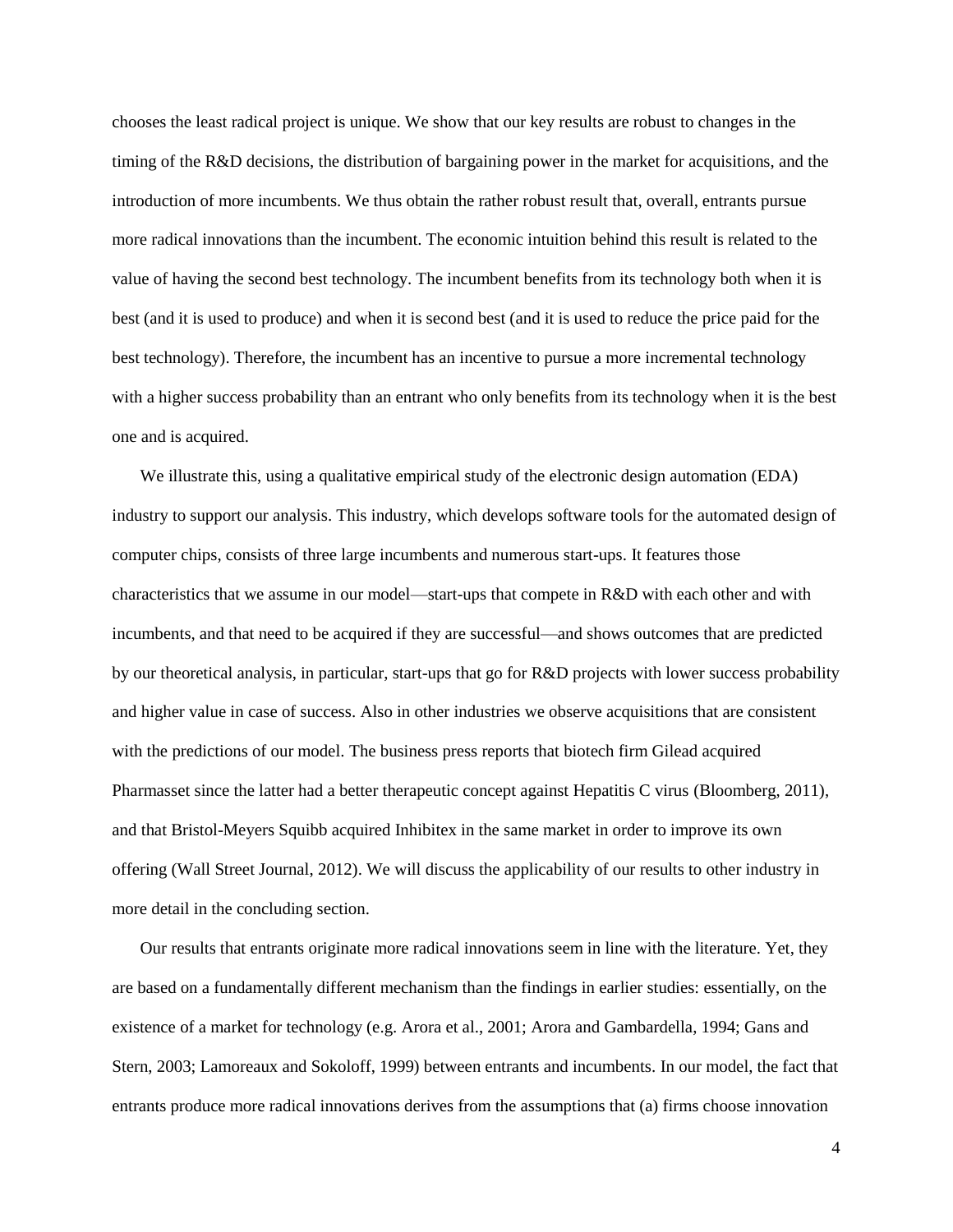projects characterized by success probability (rather than effort or investment), and (b) entrants, if successful, need to be acquired in order to commercialize their innovations. The incumbent neither cannibalizes its own product when innovating nor does it protect an existing market. Our model also makes predictions that differ from those of established models—in particular, that entrants choose pairwise distinct strategies and that the expected value of the most successful innovation increases with the number of entrants. More generally, our approach suggests that the existence of a market for technology—whether technologies or entire firms are traded in this market—plays an important role in explaining the stylized facts in the innovation and entrepreneurship literatures.

The remainder of the paper is structured as follows. In the following section, we review the relevant literature. In Sections 3, 4 and 5 we introduce and analyze the model, and perform robustness checks and extensions. Section 6 provides a qualitative empirical study of the EDA industry to illustrate our analysis. In Section 7 we summarize and discuss our findings and conclude the paper.

## **2. Literature Review**

l

There is broad evidence from a number of high-technology industries that acquisitions of small, innovative target firms frequently pursue the goal of gaining technology access and of preempting technology competition (Hall, 1990; Lerner and Merges, 1998; Bloningen and Taylor, 2000; Lehto and Lehtoranta, 2006; Grimpe and Hussinger, 2008 and 2009).<sup>1</sup> In line with our analysis, Granstrand and Sjölander (1990) show that start-up innovations are more radical than those of incumbents, and they suggest a division of scientific labor between entrants and incumbents that establishes their roles as targets and acquirers. This view is supported by Lindholm (1996), who shows that small firms take active steps to increase their odds of being acquired. A weak position in complementary assets on the side of the entrant increases the gains from trade of technology, and well-established intellectual property rights and

<sup>&</sup>lt;sup>1</sup> It should be noted, though, that Desyllas and Hughes (2008) attribute less importance to innovation-related variables, finding that from a target perspective they contribute little to explaining acquisition by a large firm.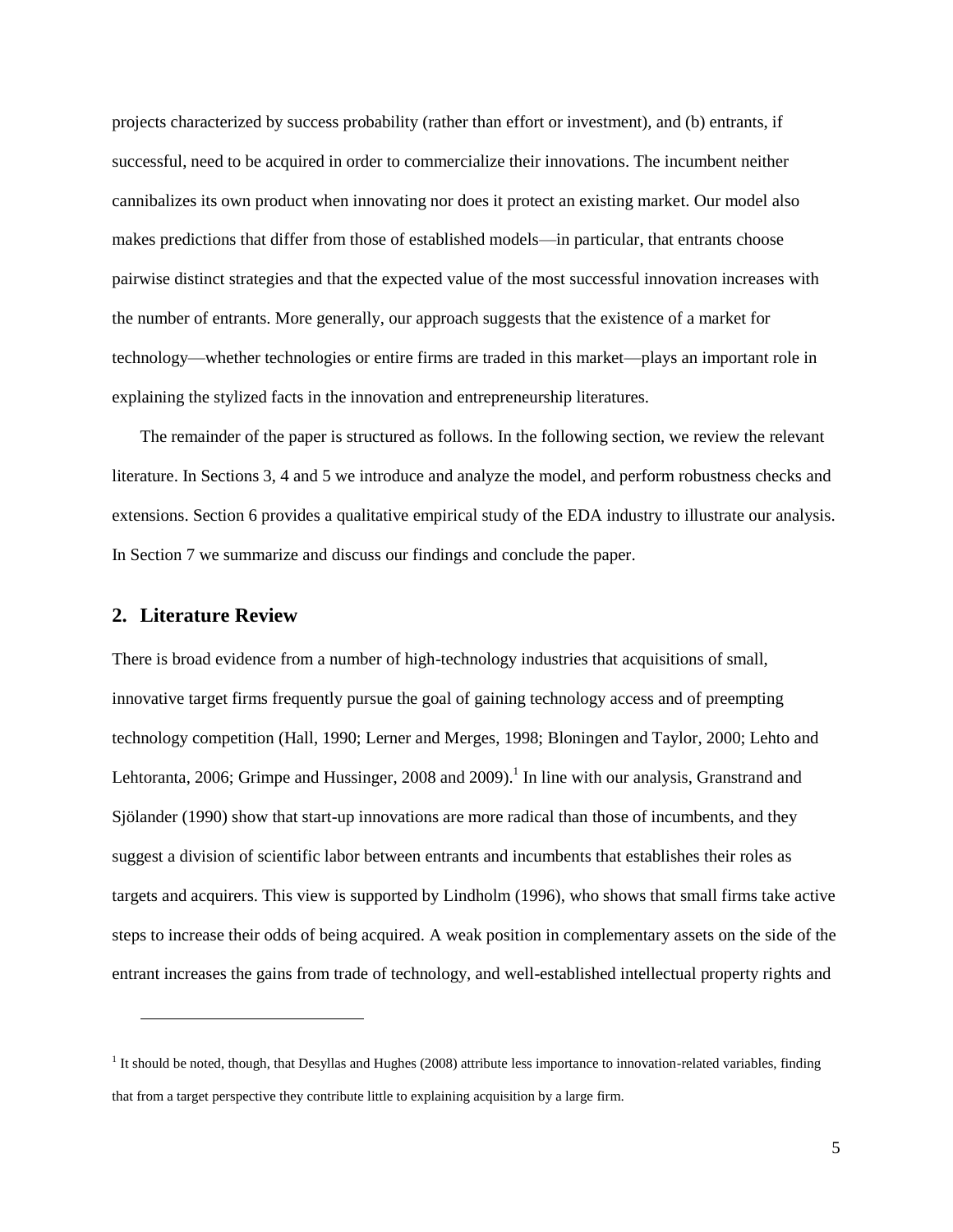involvement of professional intermediaries are found to increase the likelihood that these gains are realized by entrant and incumbent (Gans et al., 2002; Hsu, 2006).

R&D competition between entrants and incumbents in the shadow of acquisition (or, technology licensing) was first analyzed theoretically by Gans and Stern (2000). They modeled in detail the negotiations between an incumbent and an entrant over an innovation and showed how the acquisition price depends crucially on the strength of intellectual property protection and on the possibility of the entrant to enter the product market. This, in turn, determines the two firms' payoffs from and incentives to conduct R&D. Kleer and Wagner (2013) model competition between small and large firms for an exclusive patent, assuming R&D efficiency advantages for small firms and exploitation advantages for large firms. Among other things they derive, and confirm empirically, that acquisitions increase overall innovation output. Also Phillips and Zhdanov (2013) assume differences between small and large firms with respect to their costs of production and of R&D. Firms have the binary choice to conduct R&D or not. The authors find that both small and large firms attempt to innovate when acquisition is possible; however, with increasing size firms may find it preferable to buy successful small innovators. Compared to these studies, we focus less on the subtleties involved in technology bargaining and assume a simple, competitive market for technology. This allows us to set up a tractable model where the *type* of R&D project chosen by the incumbent and multiple entrants can be analyzed, and where competition between entrants affects their choices of strategy.

Our paper is related also to the well-established literature that studies the choice of the "risk-return" profile of R&D projects, either in terms of the success probability, the variance in the return, or the correlation to competitors' R&D projects. This approach has, for example, been used to study the clustering of firms in geographical and product space (Gerlach et al., 2005, 2009), the efficiency of the portfolio of R&D projects in a competitive market (Bhattacharya and Mookherjee, 1986; Dasgupta and Maskin, 1987), the optimal selection of R&D projects (Ali et al., 1993; Cabral, 1993), and the persistence of market dominance (Cabral, 2002). Closest to our setup, Färnstrand Damsgaard et al. (2009) consider the choice of success probability by an entrant and an incumbent firm. They show that if the entrant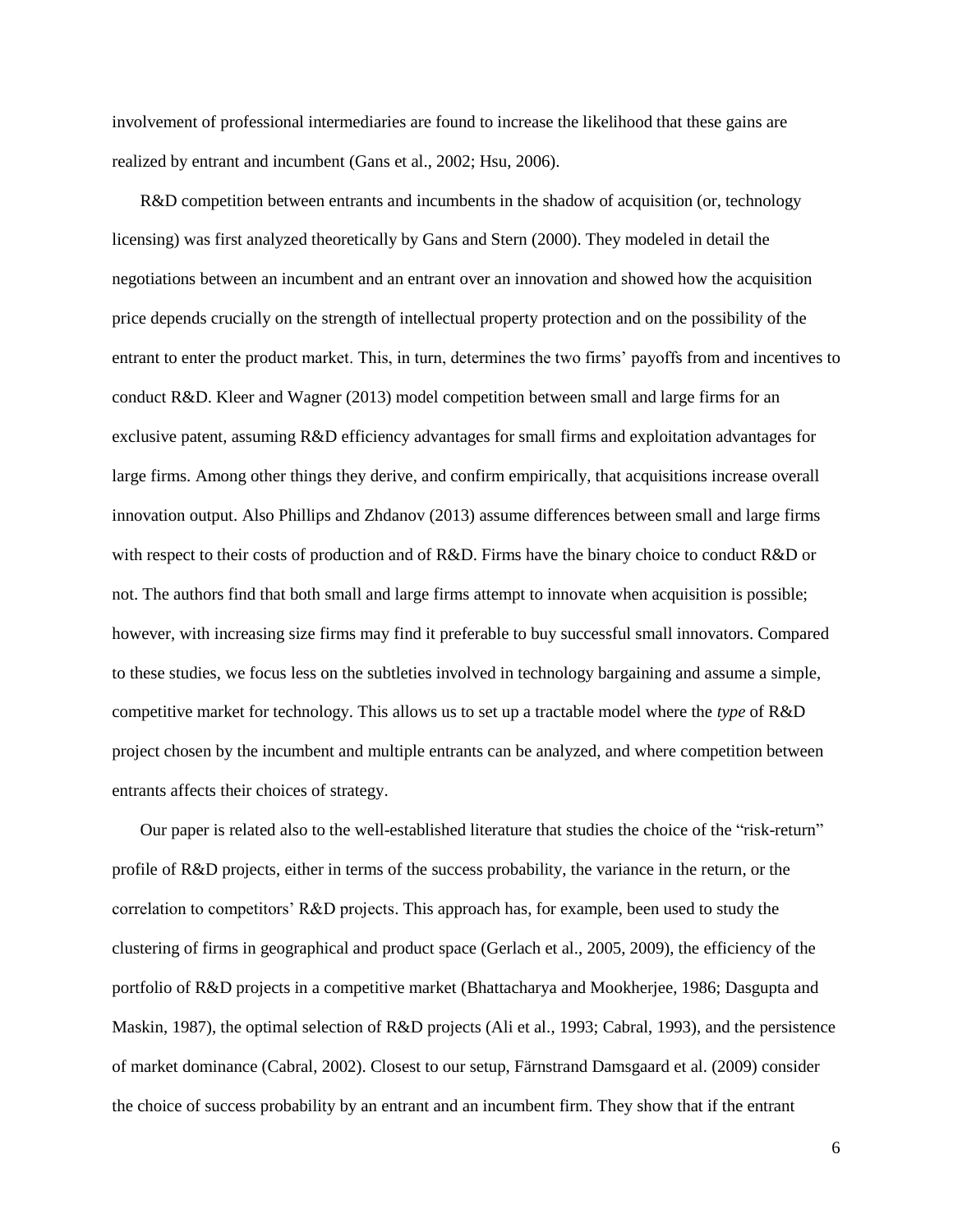incurs a higher cost of commercializing an innovation than the incumbent, then this induces the entrant to pursue a more radical R&D project.

## **3. The Model**

l

We consider an industry consisting of one incumbent firm (I) and  $N \ge 1$  entrants. All firms conduct R&D with the aim to develop a product for a new market segment. Only the incumbent can market an innovation, so the entrants' goal is to be acquired by the incumbent.<sup>2</sup> Firms choose an R&D project from a given set of combinations of success probabilities and values in the case of success. To keep the analysis tractable and in line with our motivation, we focus on success probability as the only choice variable rather than also including the level of R&D investment. That is, costs are identical for all firms and normalized to zero.

We assume that firm  $i$  ( $i = I, 1, \ldots, N$ ) chooses a project characterized by a success probability  $p_i$  from [0,1]. The random variables describing success or failure of the *N*+1 firms are independently distributed. A successful project results in an innovation of value  $\pi(p_i)$  if it is commercialized by the incumbent. If a project is not successful, its value is zero. We call *π*(·) the "value function" and assume it is differentiable and strictly decreasing. Given that any firm for a given *p* will prefer the project with the highest value in case of success, the function  $\pi$ .) can be interpreted as describing the set of undominated projects. At this technological frontier, lower success probability implies higher rewards in case of success. Furthermore, we assume that (i)  $p\pi(p)$  is concave and (ii)  $p\pi(p)$  takes on a maximum at some  $\tilde{p}$ ,  $\tilde{p} \in (0,1)$ . For a given set of success probabilities  $p_1, p_1, ..., p_N$ , let  $\Pi_i$  denote player *i*'s expected payoff. Notice that all firms are assumed to have the same R&D possibilities. Hence, if the incumbent and the entrant make different R&D choices, it is not due to intrinsic differences in their R&D capabilities. The expected value of the most valuable innovation, denoted by  $E[V_{max}]$ , is a function of the  $N+1$  success probabilities chosen

<sup>2</sup> If not acquired by the incumbent, the entrants do not have the choice to enter the market and compete with the incumbent as in Rasmusen (1988).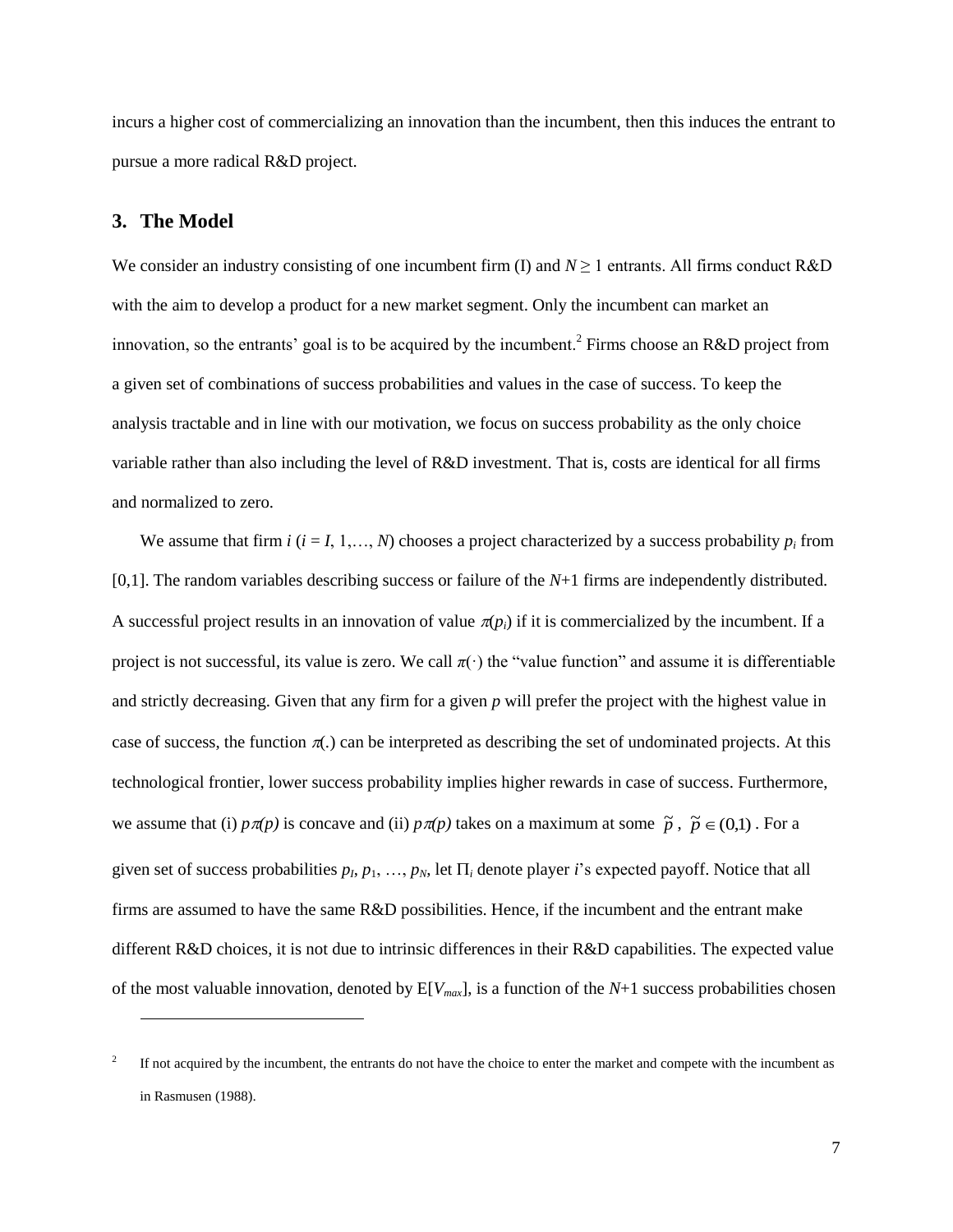by the incumbent and the entrants. We assume that  $E[V_{max}]$  is strictly concave such that there exists a unique combination of success probabilities (modulo symmetry among the firms) maximizing E[*Vmax*].

We employ the value function of  $\pi(p) = 1 - p$  to illustrate our results. This function fulfills the requirements defined above, with *p* π(*p*) and E[*Vmax*] being concave, and *p*π(*p*) assuming its maximum at  $\tilde{p}$  = 0.5. For this specific case, we can furthermore prove several uniqueness results that are elusive for the general case.

In the main analysis, we assume that all firms take their R&D decisions simultaneously. Upon choice of R&D decisions, Nature moves and R&D outcomes are realized. In the final stage—Stage 2 in the simultaneous game, Stage  $N+2$  in the sequential game—the incumbent may acquire an entrant. In the acquisition stage, the entrants simultaneously make price offers to the incumbent, which either uses its own project or accepts the best offer.<sup>3</sup> Alternatively, the acquisition can be thought of as involving only the entrant's innovation, not the entire firm. To keep the model solvable, we assume that the acquisition happens in a single step, without staged investments or toehold purchases. Finally—not modeled explicitly—products are sold and profits in the market are realized.

l

<sup>&</sup>lt;sup>3</sup> When the incumbent negotiates with the most successful entrant, its threat point, or (maximum) willingness to pay, is the difference in value between the best and the second best projects. This is also the negotiable surplus since the entrant's (minimum) willingness to receive is zero. Our approach to modeling the negotiation allocates all negotiation power to the entrant in the bilateral bargaining, in the sense that it can capture the incumbent's willingness to pay completely. Notice that this does not imply that the incumbent is left with no gains from trade: if there is more than one entrant, the competition among the entrants implies the incumbent can appropriate a surplus corresponding to the value of the second best project. More generally, the allocation of bargaining power is less critical in our framework (as we show formally in Section 5.2) since we do not study entrants' nor incumbent's R&D investments (as, e.g., Gans and Stern 2000)—which obviously are strongly affected by the surplus sharing rule—but rather their choice of success probabilities.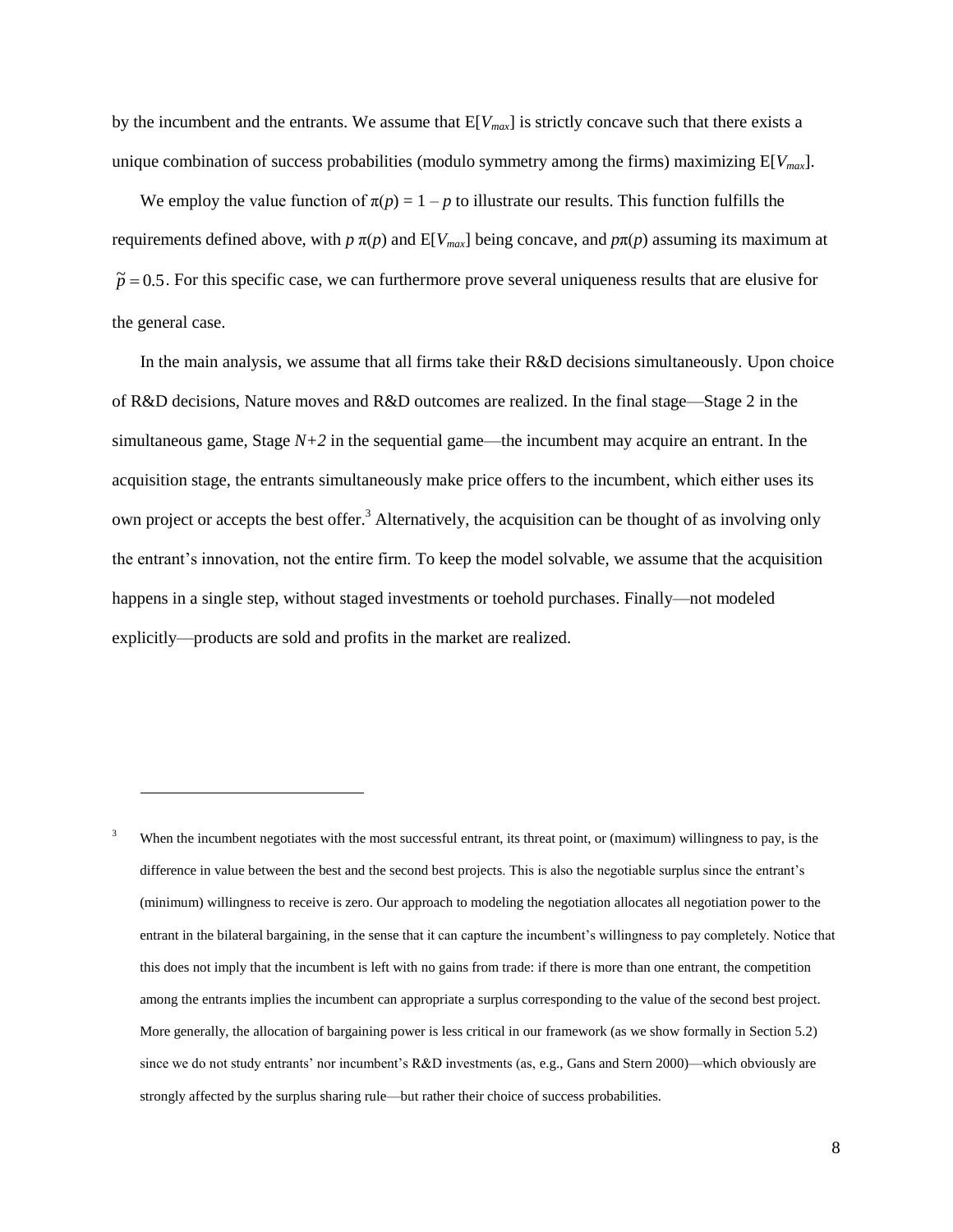#### **4. Solving the Model**

In this subsection, we prove the existence of an equilibrium in which the incumbent picks the least radical project, and show that this equilibrium is welfare optimal; and prove the non-existence of equilibria in which the incumbent chooses the most radical project, and for the specific value function of  $\pi(p) = 1 - p$ show that the above-mentioned equilibrium is unique. We proceed in three steps. We solve the game backwards by initially examining the acquisition stage. Then, we turn to the R&D choices of the firms. We first look at a model with one incumbent and two entrants in order to illustrate the mechanisms of the model and to provide economic intuition for our results. Finally, we generalize our results to more than two entrants.

#### **4.1. The Acquisition Stage**

The incumbent acquires a maximum of one entrant since it can use the technology of only one of the entrants. We denote the value of firm *i*'s realized R&D outcome by  $\pi_i$ ,  $\pi_i \in \{0, \pi(p_i)\}.$ 

**Lemma 1.** *(i) If two or more entrants have higher realized R&D values than the incumbent, then the incumbent acquires the entrant with the highest realized value (j) at a price of*  $(\pi_j - \pi_k)$ *, where k is the entrant with the second-highest realized value.* 

*(ii) If only one entrant (j) has a higher realized value than the incumbent, then the incumbent acquires this entrant at a price of*  $(\pi_j - \pi_l)$ *.* 

*(iii) If no entrant has a higher realized value than the incumbent, then the incumbent makes no acquisition.*

**Proof:** Follows from standard Bertrand competition logic.

## **4.2. The R&D Stage**

#### *4.2.1.One Incumbent and Two Entrants*

We start by looking at an industry with two entrants ( $N=2$ ). Assuming without loss of generality that  $p_2 \leq p_1$  and using Lemma 1, the profit function of the incumbent is: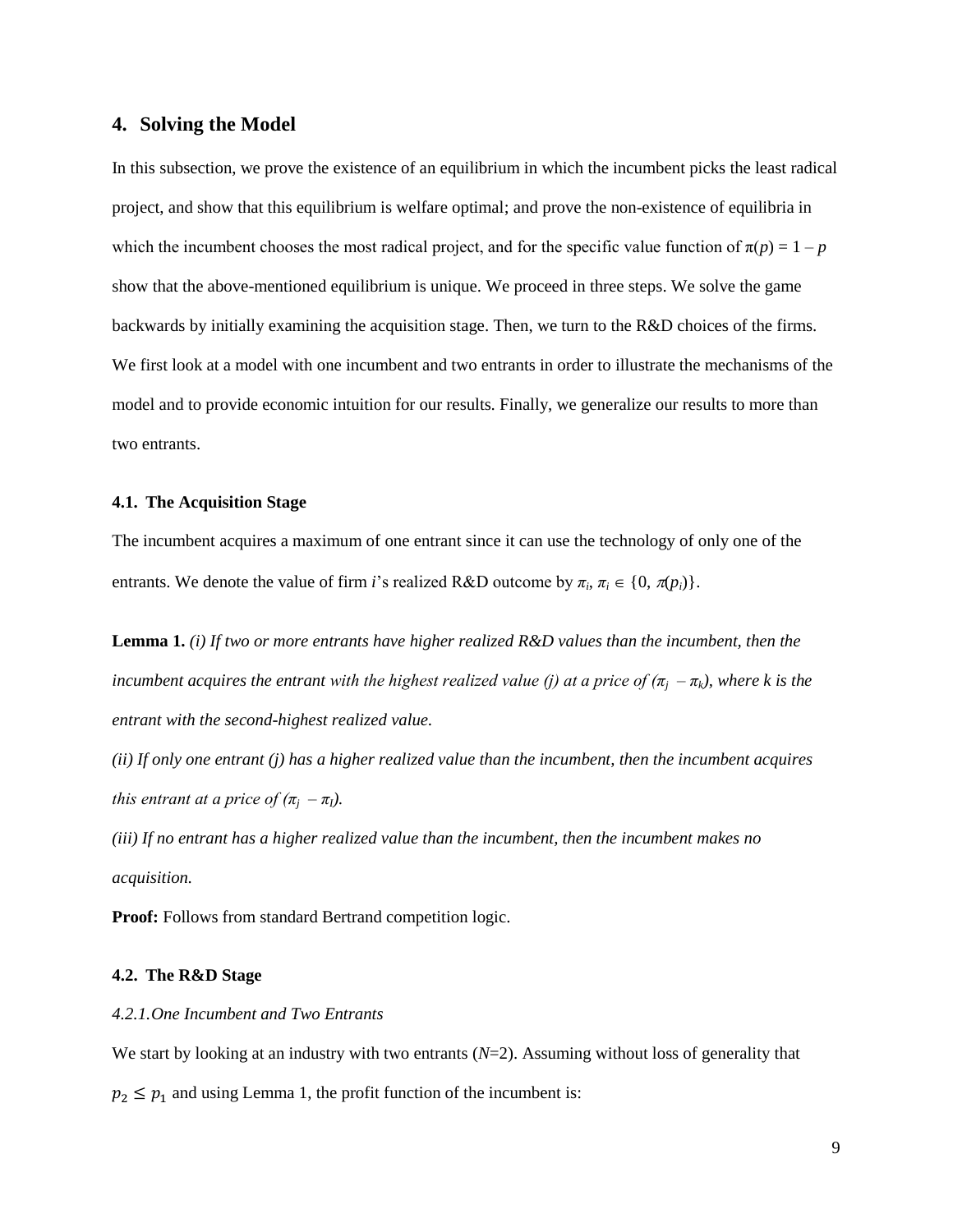$$
\Pi_{I}(p_{I}) = \begin{cases} p_{2}p_{1}\pi(p_{1}) + p_{2}(1-p_{1})p_{I}\pi(p_{I}) + (1-p_{2})p_{1}p_{I}\pi(p_{I}) + (1-p_{2})(1-p_{1})p_{I}\pi(p_{I}) & : p_{2} \le p_{1} \le p_{I} \\ p_{2}p_{I}\pi(p_{I}) + (1-p_{2})p_{I}\pi(p_{I}) + p_{2}(1-p_{I})p_{1}\pi(p_{1}) & : p_{2} \le p_{I} < p_{1} \ (1) \\ p_{I}\pi(p_{I}) + (1-p_{I})p_{2}p_{1}\pi(p_{1}) & : p_{I} < p_{2} \le p_{1} \end{cases}
$$

If the realized values of the entrants' technologies are higher than the realized value of the incumbent's technology (situations represented by summands containing the factor  $p_2p_1$  in the above equations), the entrants are competing to be acquired. Then, the incumbent acquires the entrant with the most valuable technology (entrant 2, since we assume  $p_2 \leq p_1$ ) at a price that secures the incumbent a profit equal to the value of the other entrant's technology (i.e,  $\pi(p_1)$ ). In all other circumstances, the incumbent's profit corresponds to the value of its own technology. This happens either because the incumbent acquires the only entrant with a superior technology at a price that leaves the incumbent indifferent between acquisition and no acquisition, or because there is no entrant with a more valuable technology to acquire.

An entrant only makes a profit if it has developed the technology of the highest realized value. It follows from the analysis of the acquisition stage summarized in Lemma 1 that the expected profit of entrant  $i$  is  $Pr[Acquisition] \cdot E[Acquisition\ price]$  where:

E[Acquisition price] =  $\pi(p_i)$  – E[Value of the second best technology | *i*'s technology is best], (2) Pr[Acquisition] = Pr[No technology of higher value than  $\pi(p_i)$  exists]. (3) The profit function of entrant *i* (shown for  $i = 1$ ) requires distinguishing six cases depending on the relative sizes of  $p_1, p_2$ , and  $p_1$ :

$$
\Pi_1(p_1) = \begin{cases} p_1(1-p_2)(1-p_1)\pi(p_1) + p_1p_2(\pi(p_1) - \pi(p_2)) + p_1(1-p_2)p_1(\pi(p_1) - \pi(p_1)) & : p_1 \le p_2 \le p_1 \\ p_1(1-p_1)(1-p_2)\pi(p_1) + p_1p_1(\pi(p_1) - \pi(p_1)) + p_1(1-p_1)p_2(\pi(p_1) - \pi(p_2)) & : p_1 \le p_1 < p_2 \\ (1-p_2)p_1(1-p_1)\pi(p_1) + (1-p_2)p_1p_1(\pi(p_1) - \pi(p_1)) & : p_2 < p_1 \le p_1 \\ (1-p_2)(1-p_1)p_1\pi(p_1) & : p_2 \le p_1 < p_1 \\ (1-p_1)p_1(1-p_2)\pi(p_1) + (1-p_1)p_1p_2(\pi(p_1) - \pi(p_2)) & : p_1 < p_1 \le p_2 \\ (1-p_2)(1-p_1)p_1\pi(p_1) & : p_1 < p_2 < p_1 \end{cases}
$$

(4)

We focus on an equilibrium in which  $p_2^* \leq p_1^* \leq p_l^*$ . The existence of other equilibria is discussed below. Maximizing profits yields the first-order conditions (FOCs) characterizing the equilibrium: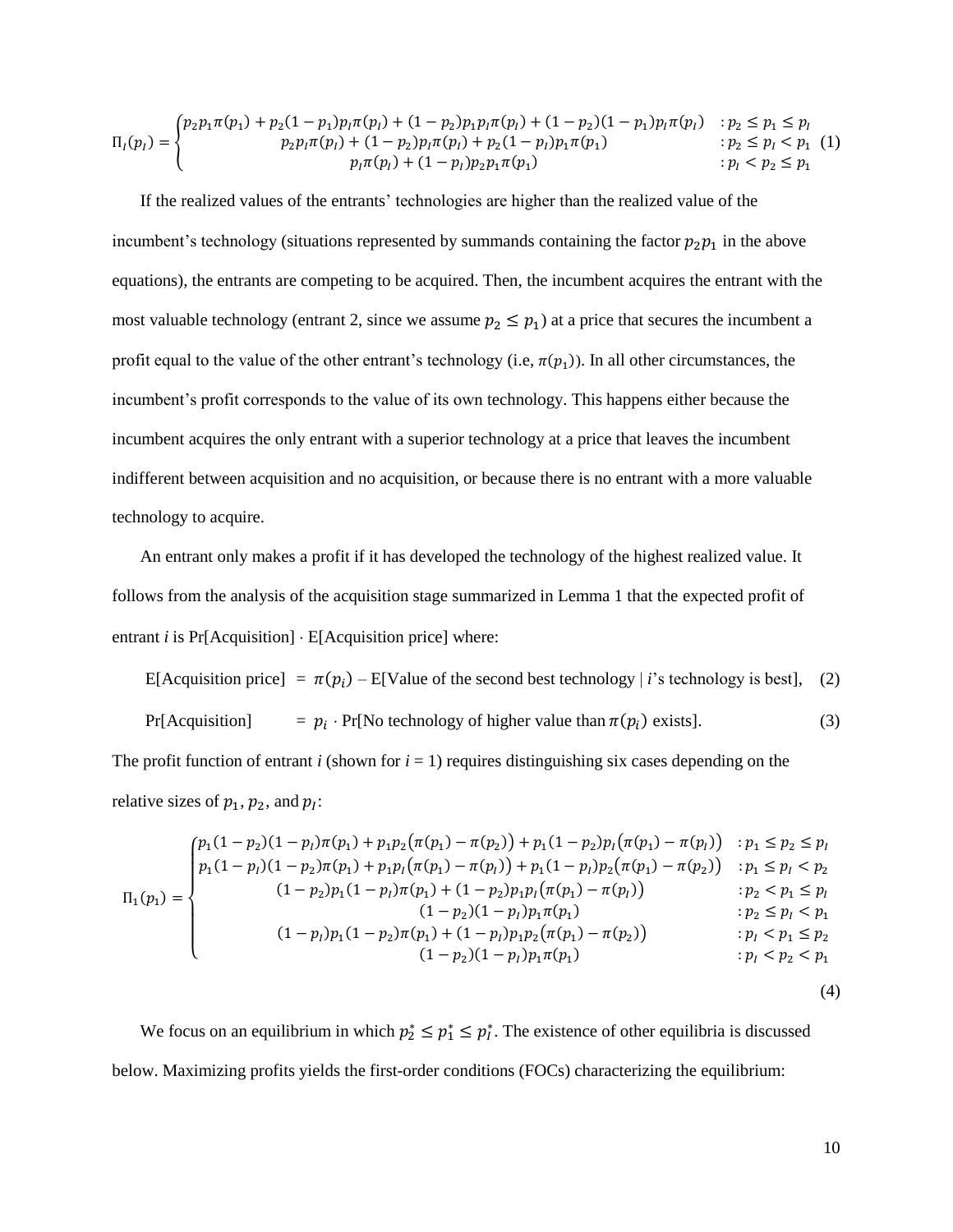$$
\frac{\partial \Pi_I(p_I)}{\partial p_I} = [p_2(1 - p_1) + (1 - p_2)p_1 + (1 - p_2)(1 - p_1)] \cdot [\pi(p_I) + p_I \pi'(p_I)] \Rightarrow \text{FOC: } \pi(p_I^*) = -p_I^* \pi'(p_I^*) \tag{5}
$$
  

$$
\frac{\partial \Pi_I(p_1)}{\partial p_1} = [(1 - p_2)(1 - p_I) + (1 - p_2)p_I] \cdot [\pi(p_1) + p_1 \pi'(p_1)] - (1 - p_2)p_I \pi(p_I)
$$

$$
\Rightarrow \text{FOC: } \pi(p_1^*) - p_I^* \pi(p_I^*) = -p_1^* \pi'(p_1^*) \tag{6}
$$

$$
\frac{\partial \Pi_2(p_2)}{\partial p_2} = \left[ (1 - p_1)(1 - p_1) + p_1 + (1 - p_1)p_1 \right] \cdot \left[ \pi(p_2) + p_2 \pi'(p_2) \right] - p_1 \pi(p_1) - (1 - p_1)p_1 \pi(p_1)
$$
\n
$$
\Rightarrow \text{FOC: } \pi(p_2^*) - \left( p_1^* \pi(p_1^*) + (1 - p_1^*) p_1^* \pi(p_1^*) \right) = -p_2^* \pi'(p_2^*) \tag{7}
$$

The left-hand side (LHS) of the incumbent's first-order condition (5) is the value of the own technology in case of success, which corresponds to the marginal benefit from increasing the success probability (in circumstances where the value of the incumbent's own technology determines its profit). The right-hand side (RHS) of the same equation represents the marginal cost (in the form of reduced technology value in case of success) of increasing the success probability. The two first-order conditions (6) and (7) characterizing  $p_1^*$  and  $p_2^*$  can be interpreted in a similar manner. The LHS is the expected acquisition price, which is the marginal benefit from increasing the success probability conditional on an acquisition taking place. The RHS is the reduction in the value of the technology, and thus in the acquisition price that constitutes the marginal cost of increasing the success probability conditional on acquisition.<sup>4</sup> Comparing the LHS of equations (6) and (7) to that of (5) shows the additional terms that reflect how the existence of a second successful technology weakens the respective entrant's bargaining position and pushes it to pursue riskier projects.

The first-order conditions can be solved recursively, and it follows that  $p_2^* < p_1^* < p_1^* = \tilde{p}$ . We prove below for the more general case of *N* entrants that these success probabilities constitute an equilibrium, which involves showing for each firm that the profit function has a global maximum at the

l

<sup>&</sup>lt;sup>4</sup> The first-order condition for entrant 1, Equation (6), has a parallel with the models by Färnstrand Damsgaard et al. (2009) and Haufler et al. (2012). In these models,  $[p\pi(p)]$ , evaluated at  $p_1$ , needs to be equal to an entry cost, while in our model it needs to equal the expected value of the incumbent's project. The latter can thus be interpreted as a sort of entry hurdle.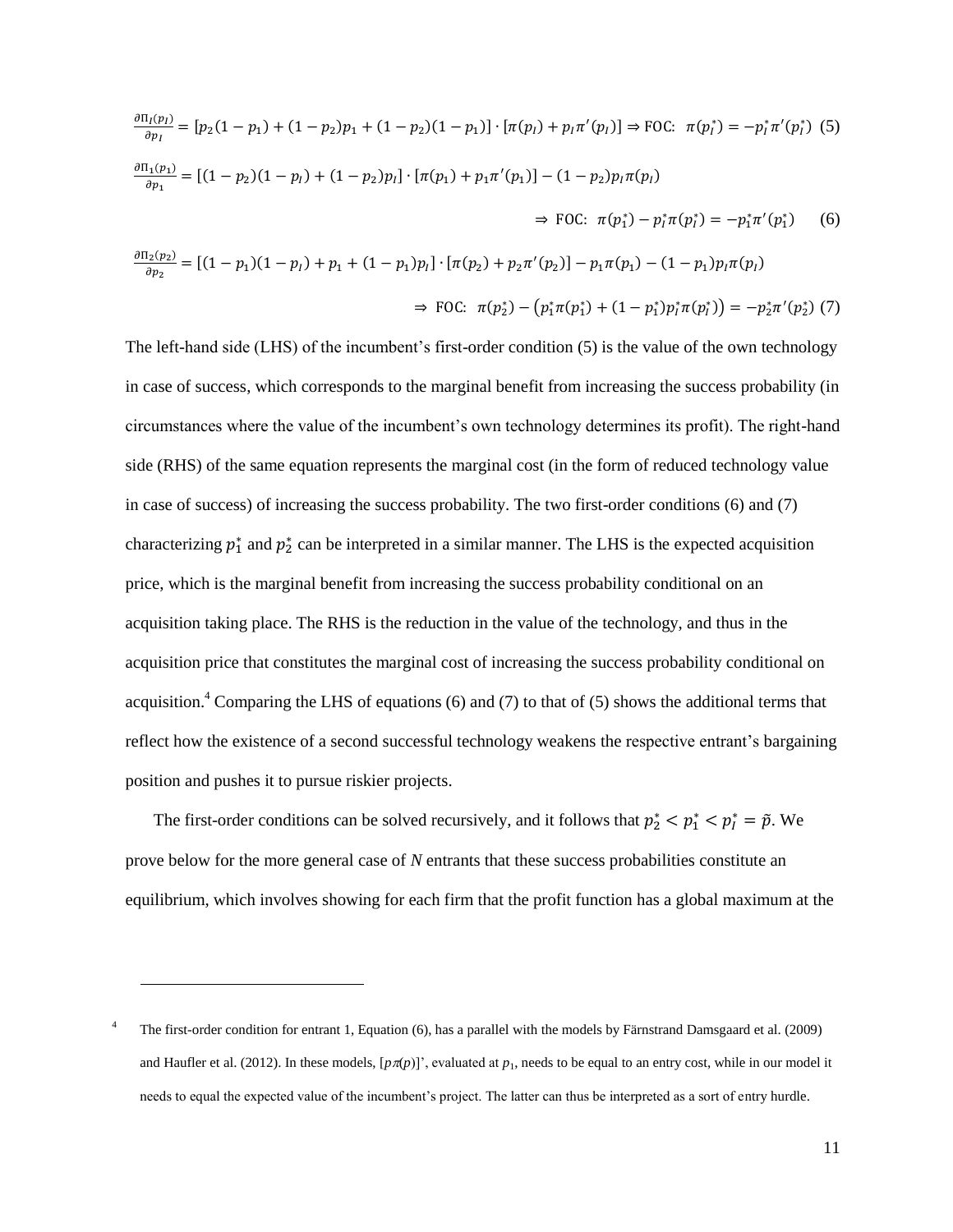equilibrium success probability given the R&D choices of the other firms. Note that our assumptions do not force the firms to pick differing R&D projects. Rather, this asymmetry arises endogenously.

As an illustration, consider the value function of  $\pi(p) = 1 - p$ . This function fulfills the requirements defined above, with  $p\pi(p)$  being concave and assuming its maximum at  $\tilde{p} = 0.5$ . The equilibrium actions for the incumbent and entrants are, respectively,  $p_I^* = 0.5$ ,  $p_I^* = 3/8 = 0.375$ , and  $p_2^* = 39/128 \approx$ 0.305. Figure 1 illustrates the firms' payoffs as a function of their success probability given the equilibrium choices of the other firms. Note that the payoff functions are kinked (but continuous) where the focal firm's success probability equals the (equilibrium) value of one of the two other firms (with the exception of  $\Pi_l(p)$ , which is differentiable at  $p = p_2^*$ ).<sup>5</sup>

#### *--- Insert Figure 1 about here ---*

In this equilibrium all entrants aim for more radical innovations than the incumbent. This finding is in line with observations from the EDA industry as well as with established results in the literature. Note, however, that it is not based on the cannibalization effect since the incumbent is not present initially in the market segment considered. Instead, it derives from the fact that the incumbent but not the entrants, is

l

<sup>&</sup>lt;sup>5</sup> The kinks in the entrants' profit functions appear for the following reason: once an entrant  $(1, say)$  chooses a higher success probability than the other entrant (2), entrant 2 is no longer considered a competitor of entrant 1 at the acquisition stage; an acquisition of 1 only occurs conditional on entrant 2 being unsuccessful. This increases the expected acquisition price, and thus, the marginal benefit from increasing the success probability conditional on acquisition. (The profit function is continuous where the focal entrant's success probability equals the equilibrium success probability of one of the other firms, because the increase in the acquisition price is offset by a decrease in the acquisition probability.) The kink in the incumbent's profit function at  $p_1 = p_1^*$  is caused by a decrease in the marginal cost of increasing the success probability as it becomes entrant 1's technology, rather than the incumbent's own technology that determines the price at which entrant 2 is acquired if all R&D projects are successful.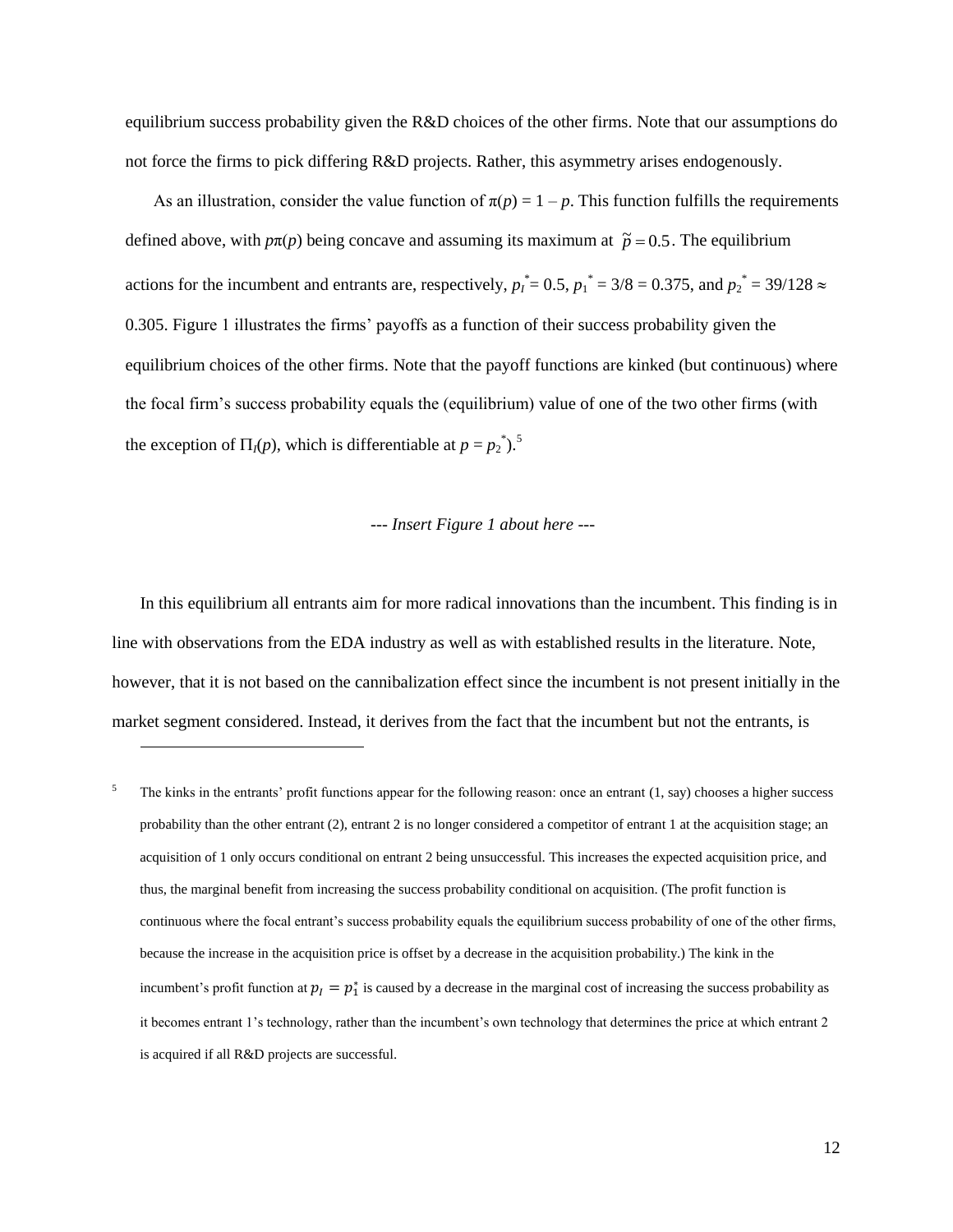able to market the innovation at hand. In particular, unlike the entrants, the incumbent also benefits from having the second most valuable technology in the market because it improves its bargaining position when negotiating with the entrant that developed the project of highest realized value. The entrants, on the other hand, are in a different situation because they can only make profits by being acquired if they have developed the highest quality project. This creates a strong incentive for them to pursue a project of high potential value but low success probability in order to have the most valuable technology. The equilibrium outcome where the incumbent pursues a less radical project than all entrants thus reflects the difference in the value of being second best in the market. A crucial assumption for this result is that there can be competition in the market for acquisitions, a point we will elaborate upon in Section 5.1.

Another notable feature of the equilibrium is that the ex-ante symmetric entrants choose asymmetric success probabilities in equilibrium. By choosing a success probability that is sufficiently different from the ones chosen by the other firms in the industry, an entrant avoids the risk of ending up in a situation where it faces tough competition at the acquisition stage from a firm that offers a technology of the same, or a very similar value. Thus, differentiation in terms of success probability-return choices softens competition in much the same way as does differentiation in the product space; see Gerlach et al. (2009) for further discussion of this point.

Turning to the welfare properties of the equilibrium, consider a hypothetical social planner who maximizes total welfare. Since the identity of the firm that develops the most valuable technology does not affect total welfare, the social planner maximizes the expected value of the technology brought to the market (subject to the condition  $p_2 \leq p_1 \leq p_l$ ):

$$
Max_{p_1, p_1, p_2} \{p_2 \pi(p_2) + (1 - p_2)p_1 \pi(p_1) + (1 - p_2)(1 - p_1)p_1 \pi(p_1)\},\tag{8}
$$

which yields the first-order conditions  $(5)-(7)$ . It follows immediately that the firms' equilibrium R&D choices are welfare-maximizing. Hence, in a market that fits our model assumptions, there is no market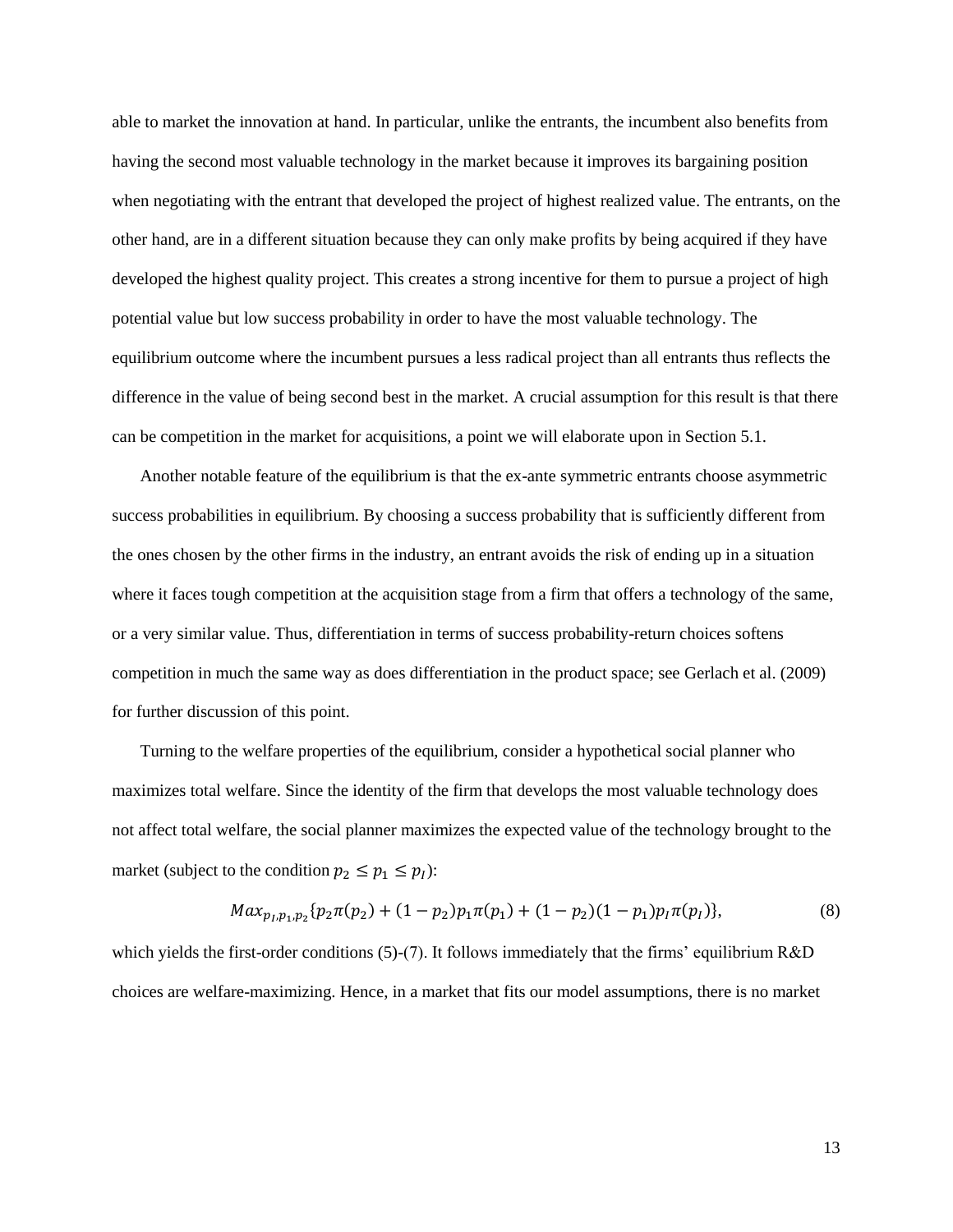failure with respect to the type (i.e., success level) of innovation that firms pursue. <sup>6</sup> The intuition behind this somewhat surprising result is twofold. First, it is optimal from a welfare point of view to have a firm choosing  $\tilde{p}$ . This firm picks the technology with the highest expected value, providing a fall-back option in circumstances where the other, more ambitious R&D projects fail. In the equilibrium considered, this role is played by the incumbent. Second, an entrant only makes a profit if it has the best technology, and its profit is the difference in value relative to the second best technology, see equation (2). This also corresponds to the incremental social value of the project; i.e., the welfare lost if this technology did not exist. Since the profit that an entrant earns from an R&D project is equal to the project's social value, private and social incentives are aligned. Therefore, the entrants make the welfare maximizing R&D decisions. We discuss the robustness of this result in Section 5.4.

#### *4.2.2.One Incumbent and N Entrants*

l

We now turn to the case of *N* entrants. Since most results and intuitions carry over from *N*=2, our focus here is on the additional insights that the general analysis provides. All proofs are in the Appendix.

**Lemma 2***. There is no equilibrium in pure strategies in which two or more firms choose the same success probability.*

Having established that firms play asymmetric strategies in equilibrium, we turn to the main analysis. First, re-label the *N*+1 firms in such a way that  $p_0 \geq \cdots \geq p_N$ .

**Definition 1.** *Set h*<sub>0</sub>=0*, and define* { $\bar{p}_0$ ,..., $\bar{p}_N$ } *and* { $h_1$ ,.., $h_{N+1}$ } *recursively as follows:* 

$$
h_k := \bar{p}_{k-1}\pi(\bar{p}_{k-1}) + (1 - \bar{p}_{k-1})h_{k-1} \quad \text{for } k = 1, \dots, N+1
$$
 (9)

<sup>6</sup> Regarding the number of firms that enter in a free-entry equilibrium, assuming a fixed cost of entering, welfare optimality depends on the role played by the marginal entrant. If the marginal entrant is the one choosing the lowest success probability, its profit corresponds exactly to the social value that it creates. The equilibrium then is also welfare maximizing in terms of the number of active firms. However, if the expected profit of the marginal entrant is greater than this—e.g., equal to the average profit among the entrants—then the equilibrium is characterized by excessive entry.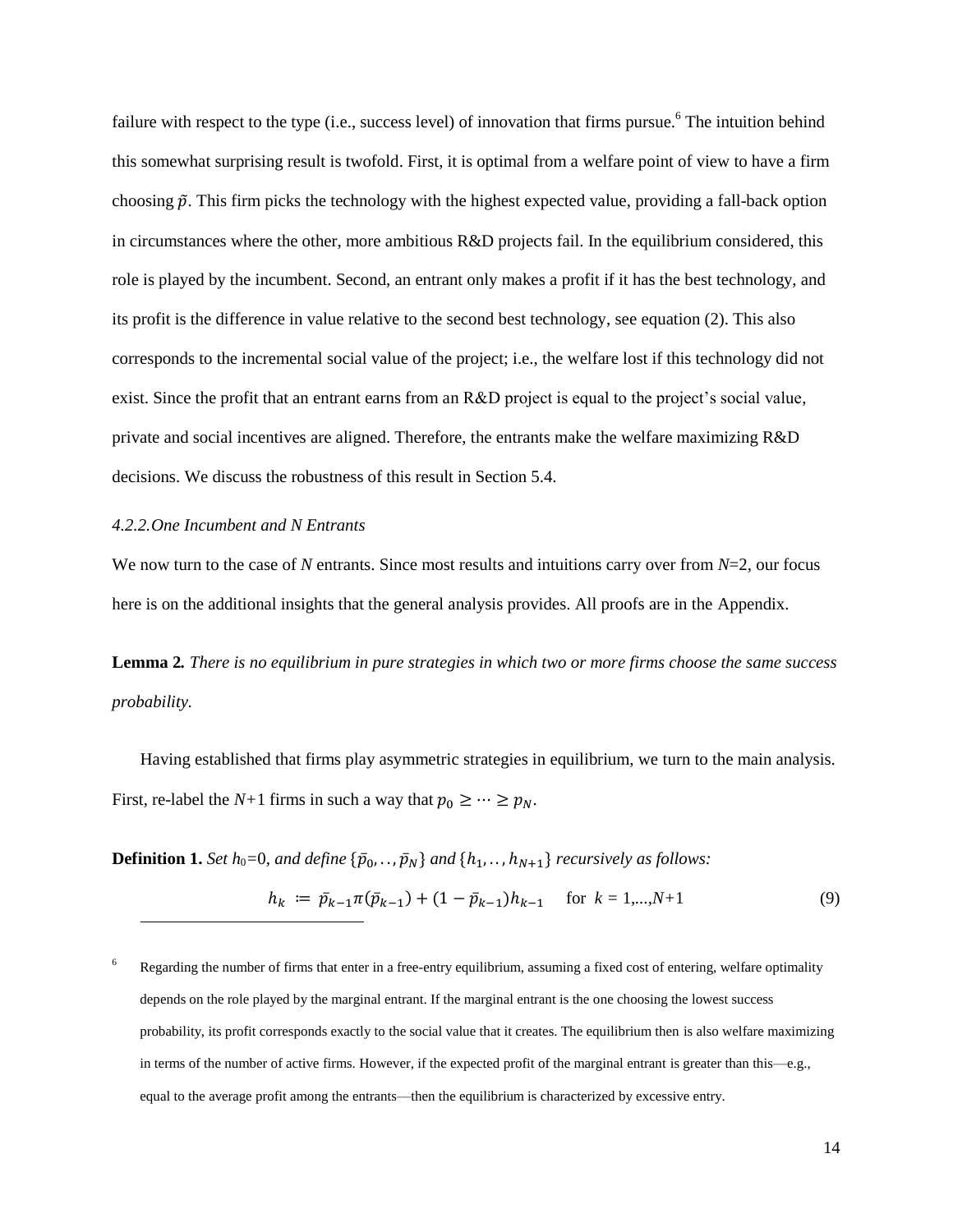$$
\pi(\bar{p}_k) + \bar{p}_k \pi'(\bar{p}_k) := h_k \quad \text{for } k = 0,...,N \tag{10}
$$

Notice that  $h_k$  equals the expected value of the highest realized value among firms  $0, 1, \ldots, k-1$ , and that social welfare is equal to  $h_{N+1}$ .

**Lemma 3.** *The success probabilities*  $\{\bar{p}_0, \ldots, \bar{p}_N\}$  *have the following properties:* 

- (i)  $\tilde{p} = \bar{p}_0 > \bar{p}_1 > \cdots > \bar{p}_N > 0;$
- (ii)  ${\bar p}_0, \ldots, {\bar p}_i$ ,  $i \leq N$ , maximize the expected value of the best technology among  $i+1$  *R&D projects. In particular,*  $\{\bar{p}_0, \ldots, \bar{p}_N\}$  *maximize social welfare.*

We are now ready to present the main result of the theoretical analysis.

**Proposition 1.** *(i) There exists an equilibrium in pure strategies in which firms make the welfare maximizing R&D choices. Renumbering the entrants, the incumbent chooses*  $p_l^* = \bar{p}_0$  and entrant k *chooses*  $p_k^* = \bar{p}_k$ ,  $k = 1,...,N$ . This is the unique equilibrium (modulo symmetry among the entrants) in *which the incumbent chooses the highest success probability.*

- *(ii)* For  $N \geq k$  the equilibrium value of  $p_k$  is independent of N.
- *(iii) Expected payoffs are highest for the incumbent. For the entrants, they decrease with k. That is,*  $\Pi_l$  *>*  $\Pi_1 > ... > \Pi_N$ .

Proposition 1 shows that the results obtained for *N*=2 generally hold. There exist an equilibrium in which the incumbent chooses a higher success probability than all *N* entrants, where the firms choose pair-wise different success probabilities, and where the R&D choices are welfare maximizing.

Proposition 1 allows for comparative statics with respect to the number of entrants. Parts (i) and (ii) show that increasing the number of entrants from *N* to  $N+1$  neither changes the R&D choice of the incumbent nor the R&D choices of entrants 1 to *N*. However, a more radical R&D project with a lower success probability is added by entrant  $N+1$  to the industry portfolio of R&D projects. That is, increasing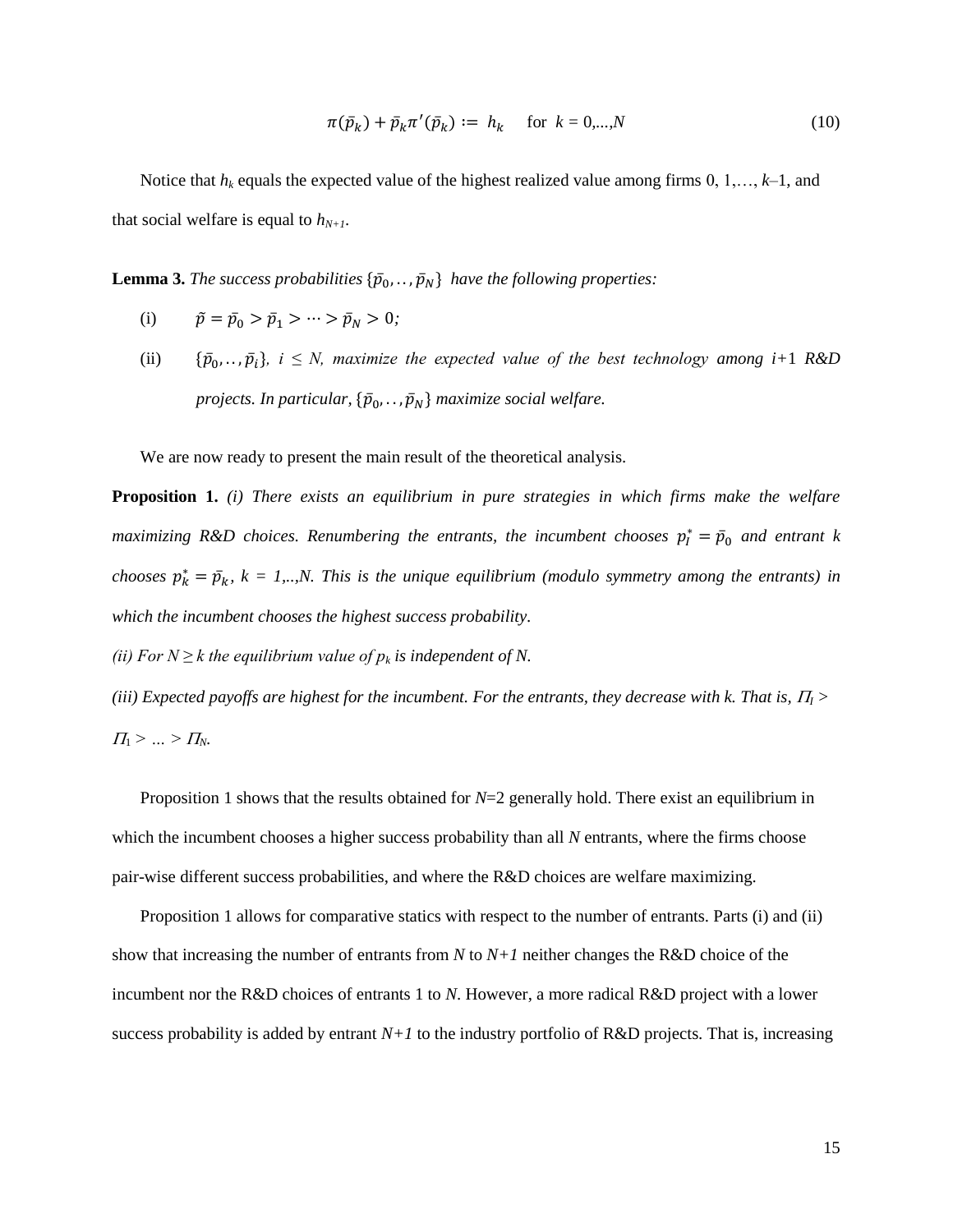the number of entrants not only leads to a higher probability that some innovator will succeed at all but also pushes the limit of the highest attainable innovation value.

The finding that the incumbent does not change its R&D choice in the face of market entry contrasts in an interesting way with the results in Gans and Stern (2000) showing that an incumbent behaves differently (invests less) in the face of entry—anticipating the opportunity to acquire a successful entrant—from a monopolist.

As the competition among entrants intensifies, the entrants are pushed to pursue increasingly radical R&D projects to mitigate competition. Still, part (iii) of the proposition shows that these more radical projects are less profitable in expectation. If there is a fixed cost, e.g., of doing R&D for the entrants, there would then be a limit to the number of firms that the market can support.

Proposition 1 is in line with the empirical observation that entrants tend to pursue innovation projects with lower success probability but higher value in case of success, than incumbents. This result would be moot if also equilibria with any other order of success probability levels existed, in particular with the incumbent choosing the highest-risk project  $(p_1 > ... > p_N > p_l)$ . The following proposition shows that the latter type of equilibrium can be excluded.

**Proposition 2.** *There is no equilibrium in pure strategies in which the incumbent chooses a project with lower success probability than all entrants.* 

The logical next step would be to formulate and prove a proposition about the existence or nonexistence of equilibria in which the incumbent chooses some intermediate risk level, that is, with  $p_1$  > ...  $> p_I$  $> \ldots$   $> p_N$ . We conjecture that no such equilibria exist but we cannot prove it in full generality. However, we can prove the statement for the specific value function introduced above,  $\pi(p) = 1 - p$ , and for the cases of *N*=2, *N*=3.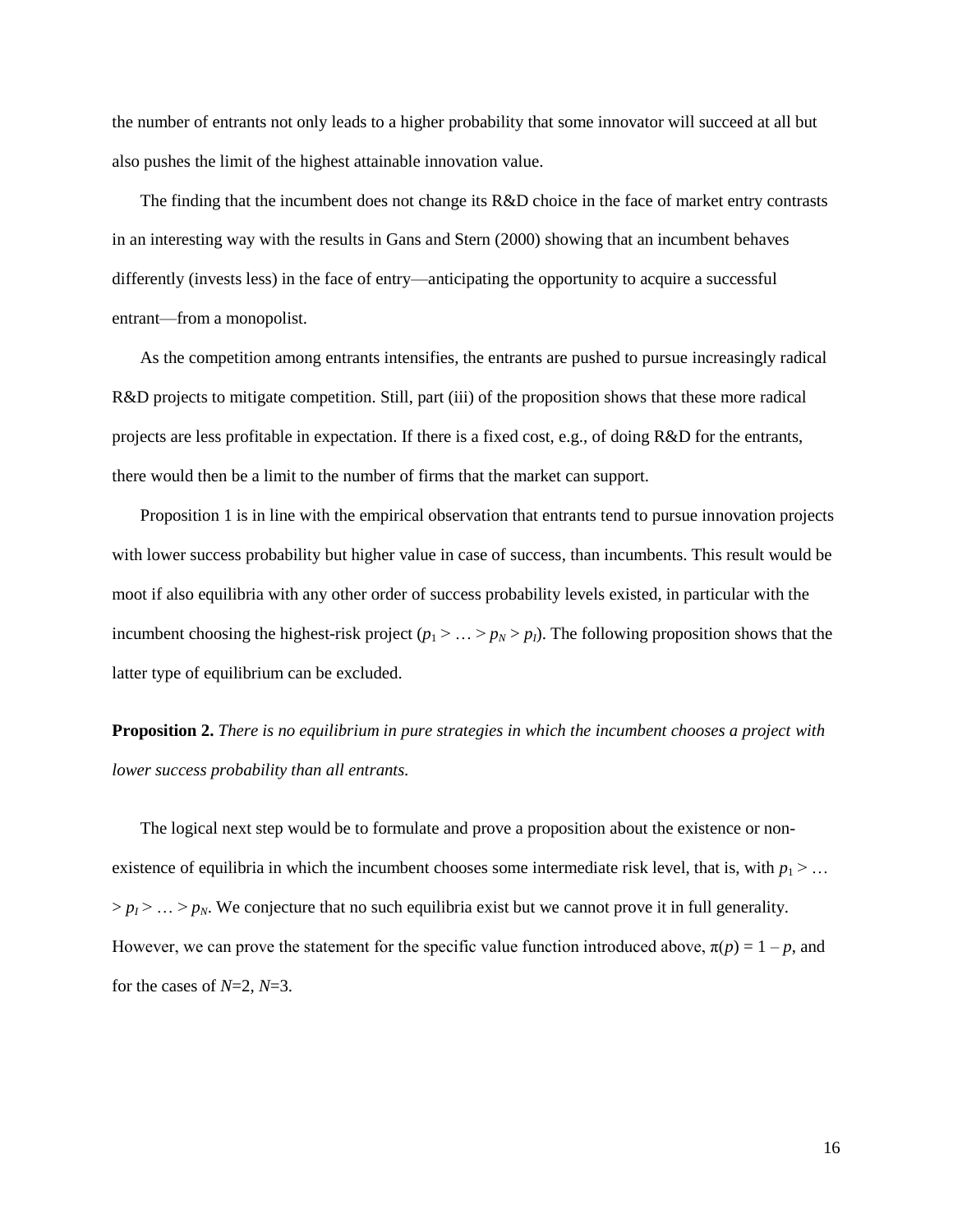**Proposition 3.** Let the value function be given by  $\pi(p) = 1 - p$ . Then, (i) for N=2 there is no equilibrium *in pure strategies in which*  $p_1 > p_2$  *<i>p*<sub>2</sub>*. The unique equilibrium is characterized by*  $p_1 = 0.5$ *,*  $p_1 = 0.375$ *, and*  $p_2 \approx 0.305$ .

*(ii) For N=3 there is no equilibrium in pure strategies in which*  $p_1 > p_1 > p_2 > p_3$ *<i>, and no equilibrium in which*  $p_1 > p_2 > p_1 > p_3$ . The unique equilibrium is characterized by  $p_1 = 0.5$ ,  $p_1 = 0.375$ ,  $p_2 \approx 0.305$ , and  $p_3$  $\approx 0.274$ .

Proposition 2 establishes, for the case of general  $\pi(p)$  and *N*, that in equilibrium the incumbent never chooses the highest-risk project. For the specific case of  $\pi(p) = 1 - p$  and  $N \le 3$ , Proposition 3 shows that the incumbent always chooses the project with lowest risk. Overall thus, the mere definition of entrants as firms that need to be acquired in order to commercialize their innovation generates the result that entrants focus on riskier but in case of success, more valuable or more radical projects.

## **5. Robustness Checks and Extensions**

In this section, we consider different variations of the model in order to explore the robustness of the results obtained and to identify the key assumptions of the model. It is assumed throughout that *N*=2.

## **5.1. The Importance of Competition in the Market for Acquisitions**

The fact that the acquisition price of an entrant depends on the difference in value from the second best technology is clearly essential for our results since it drives both the entrants' incentive to choose a radical project to push up the acquisition price, and the incumbent's incentive to choose a project with a high expected value to minimize the acquisition price.

To illustrate the importance of this assumption, consider a simple variation of the model where the successful firms are equally likely to be granted an exclusive patent that prevents the other firms from marketing their technologies. This removes competition at the acquisition stage as maximally one technology can be marketed.

Using Lemma 1, the expected profit of firm *i* can then be written as: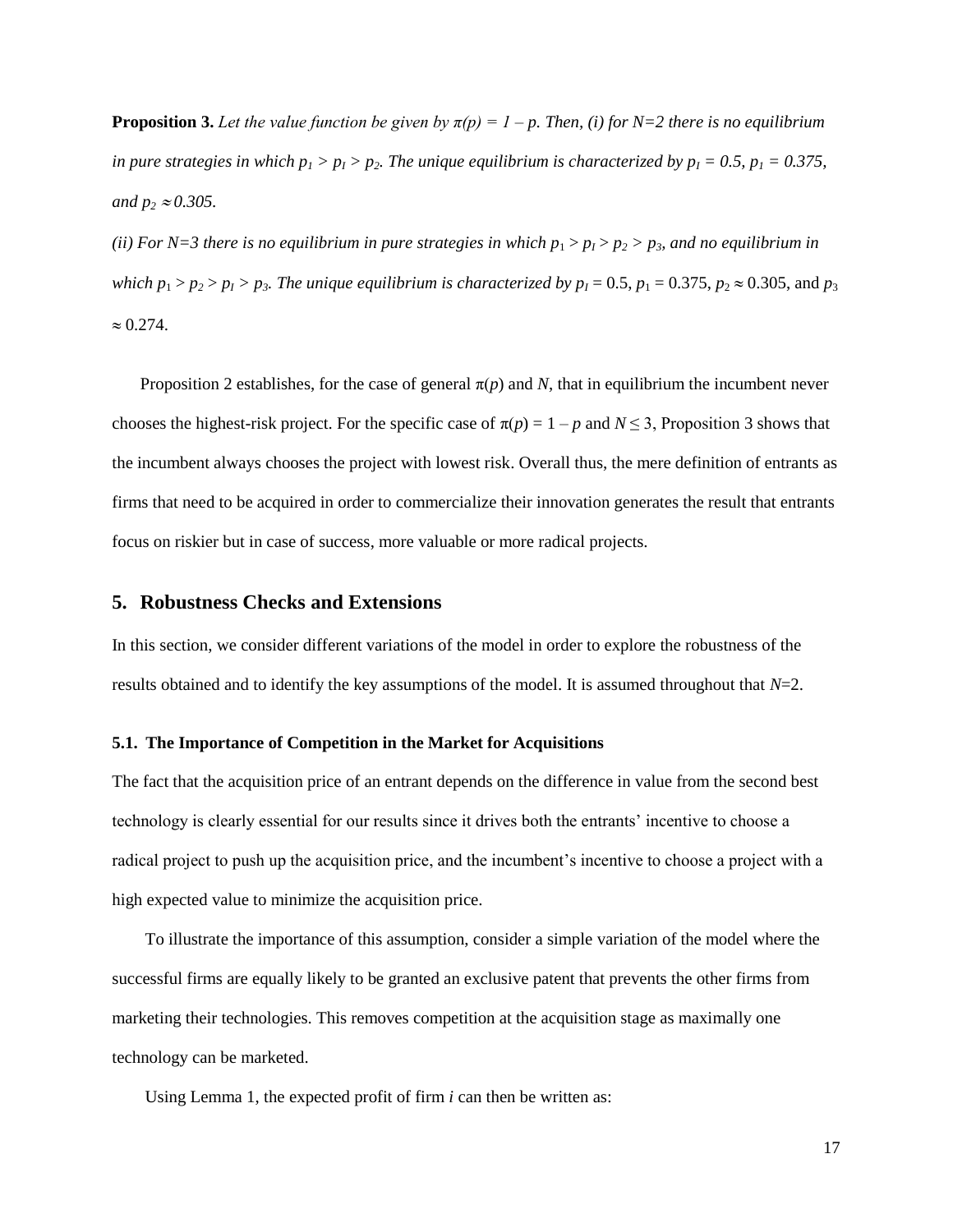$$
\Pi_i(p_i) = p_i \left( \frac{p_j \ p_k}{3} + \frac{p_j \ (1 - p_k) + (1 - p_j) p_k}{2} + (1 - p_j) (1 - p_k) \right) \pi(p_i), \tag{11}
$$

where  $i, j, k \in \{I, 1, 2\}$  and  $i \neq j \neq k$ . It follows immediately that there exists a unique and symmetric equilibrium in pure strategies in which  $p_1^* = p_1^* = p_2^* = \tilde{p}$ . Unlike the traditional patent race literature that envisions firms competing for one patent, our results rely thus on the assumption that competing technologies can co-exist and compete in the market. In many instances, this assumption is clearly more plausible than that of the patent race winner obtaining a monopoly. Certainly in complex technology industries such as ICT and mechanical engineering it is generally relatively simple to invent around a patent. And even in discrete technologies such as drugs and chemicals the scope of patents is often too narrow to allow an innovator excluding competing technologies (see, e.g., Sternitzke 2013). More generally, our results point to the beneficial welfare effects of technology competition on ex-ante R&D choices, which provide an additional argument for optimal patents being narrow but sufficiently longlived to provide firms with incentives to do R&D (Gilbert and Shapiro 1990).

#### **5.2. Generalized Bargaining Game**

Consider a bargaining game at the acquisition stage where a take-it-or-leave-it offer is made, with probability *b*, by the incumbent rather than the entrants. Notice that this bargaining game encompasses the one considered in our main model as a special case  $(b = 0)$  but allows for a more equal distribution of bargaining power between the incumbent and the entrants.

**Proposition 4.** *Suppose, for N*=2*, that the incumbent makes a take-it-or-leave-it offer to the entrants with probability b,*  $0 \leq b \leq 1$ , and the entrants make competing offers to the incumbent with the complementary *probability. Then, there exists an equilibrium in pure strategies in which the success probabilities chosen by the firms are identical to those described in Proposition 1.*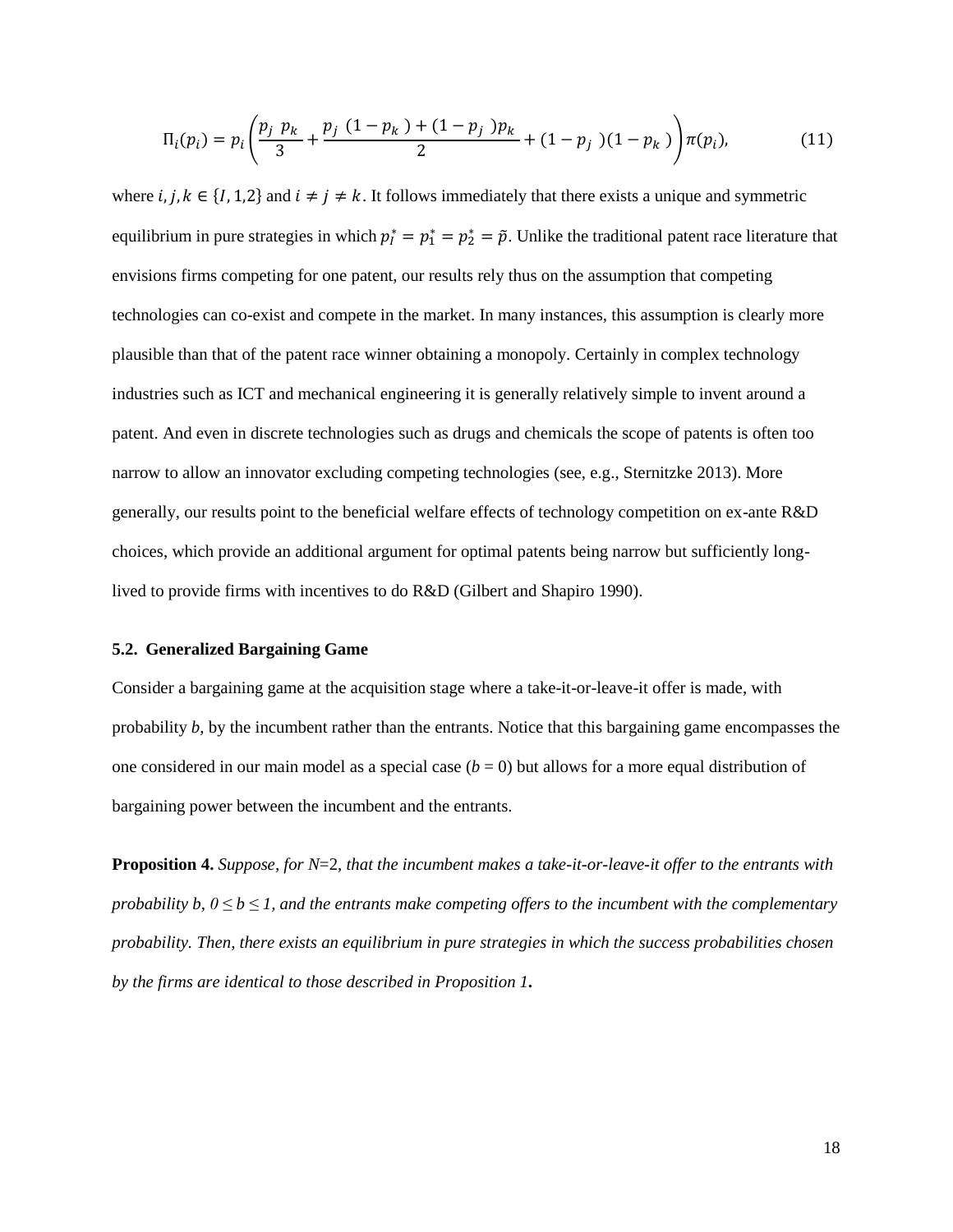Proposition 4 confirms that the different R&D choices of incumbent and entrants are driven by the difference in the value of having the second best technology rather than the specific form of the bargaining game.

#### **5.3. Two Incumbents and One Entrant**

l

In our main model, there is one incumbent that controls access to the market. The following proposition shows that our qualitative results are robust to an increase in the number of firms with access to the market. We will refer to firms with market access as "incumbents" but these could equally well be firms that are active in a neighboring market and that face a negligible entry cost. Hence, the analysis can be thought of as a comparative static exercise in which the (infinite) entry costs of the two entrants are removed successively.

The setup is as follows. First, all firms choose the success probability of their R&D project. After the R&D outcomes are realized, the incumbents compete to acquire the entrant (if an entrant exists and is successful). Finally, the incumbents compete in the product market.<sup>7</sup> The incumbent in possession of the best technology after the acquisition stage earns profit equal to the difference in value between the best and the second best technology. All other incumbents earn zero profits.

**Proposition 5.** *Suppose that there are two incumbents and one entrant. Then, there exists a unique equilibrium in pure strategies in which the firms choose the success probabilities described in Proposition 1. In this equilibrium, the entrant chooses the lowest success probability (* $\bar{p}_2$ *) and the incumbents choose the higher success probabilities (* $\bar{p}_0$  *and*  $\bar{p}_1$ *).* 

When there are two incumbents, the incumbents choose different success probabilities in equilibrium in order to avoid competing all profits away, either in the product market (if the entrant is

<sup>&</sup>lt;sup>7</sup> The assumption that the incumbents do not acquire each other can be justified by the presence of an antitrust authority that prohibits mergers and acquisitions that serve only to reduce competition and do not bring efficiency gains.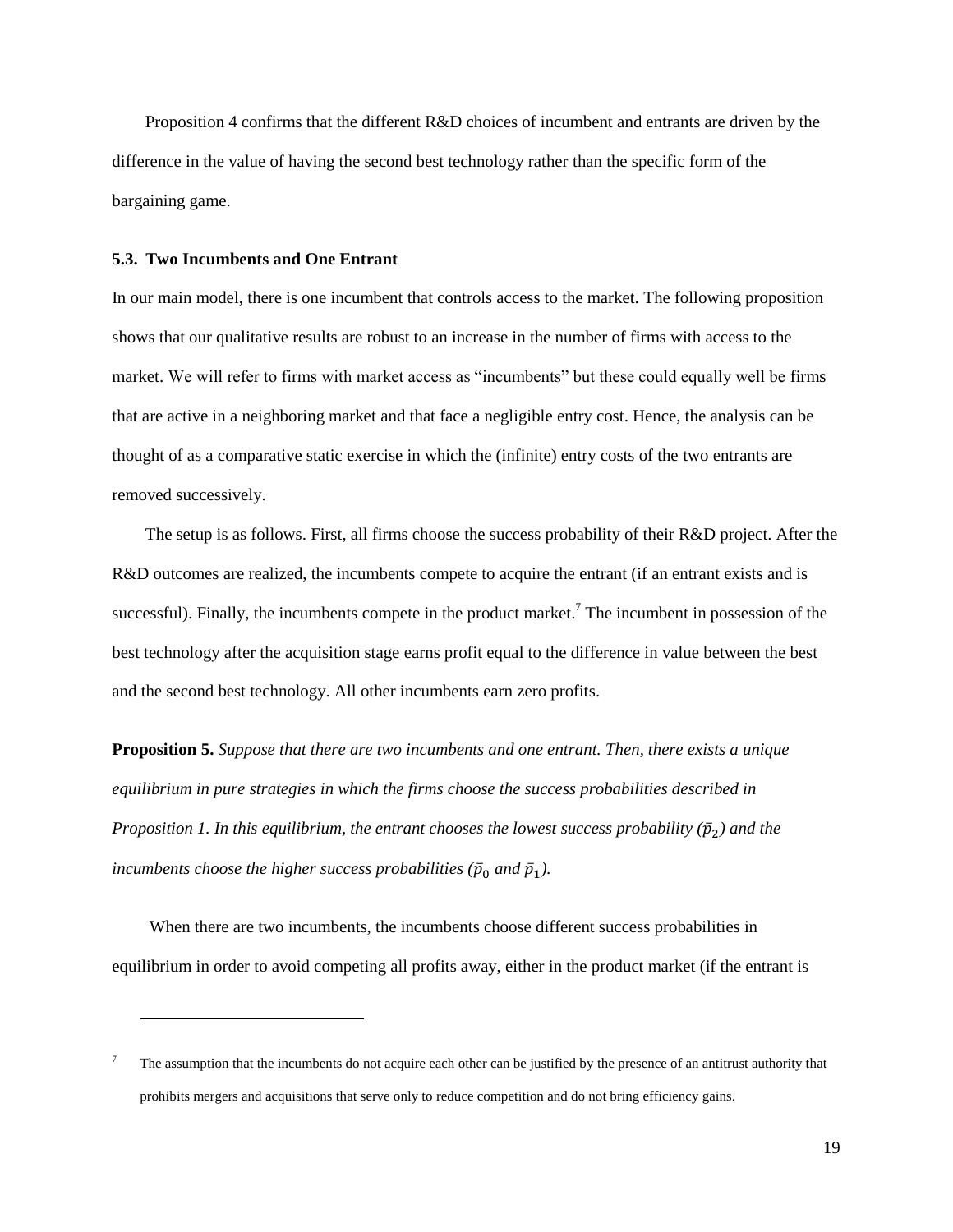unsuccessful) or in the acquisition market (if the entrant is successful). More importantly, Proposition 5 shows that the entrant chooses a more radical project than the incumbents. This again reflects the value to the incumbents of having the second best technology which induces them to go for less radical projects than the entrant who needs to have the best technology to make a profit. Notice also that our results are slightly stronger in the case of two incumbents and one entrant because we are able to show uniqueness of the equilibrium for the general function  $\pi(p)$ .

Finally, it can be shown that if all three firms are incumbents, the only equilibrium in pure strategies is one where the firms play  $\bar{p}_0$ ,  $\bar{p}_1$ , and  $\bar{p}_2$ . The incentive of the firms to differentiate themselves in terms of success probability-return thus exists independent of how many firms have market access. However, our analysis shows that if there are entrants without direct market access, these tend to be the ones pursuing the more radical innovation projects in equilibrium.

#### **5.4. Sequential Moves**

Real-world R&D decisions are often best modeled as simultaneous moves as above, since it is plausible that firms have to make irreversible R&D decisions before observing their competitors' choices. Notwithstanding this, there may exist situations in which firms discover market opportunities at rather different points in time such that the R&D choices of early movers become observable to followers before the latter make their own R&D decisions. In analyzing the sequential-move game, we restrict ourselves to *N*=2. First, we analyze a game where the incumbent moves first, then entrant 1, and finally entrant 2. A general value function is assumed here. Afterward, we consider all possible orders of moves for the value function  $\pi(p) = 1 - p$ . All proofs of the results in this subsection are available from the authors upon request.

Turning to the first part of the analysis, the following lemma describes the equilibria of the subgames starting after the incumbent has chosen its success probability.

Lemma 4. *Consider the Nash equilibria of the subgames starting after the incumbent has chosen*  $p<sub>I</sub>$ *. Then, (i) entrant 1 chooses the success probability that maximizes the welfare resulting from the*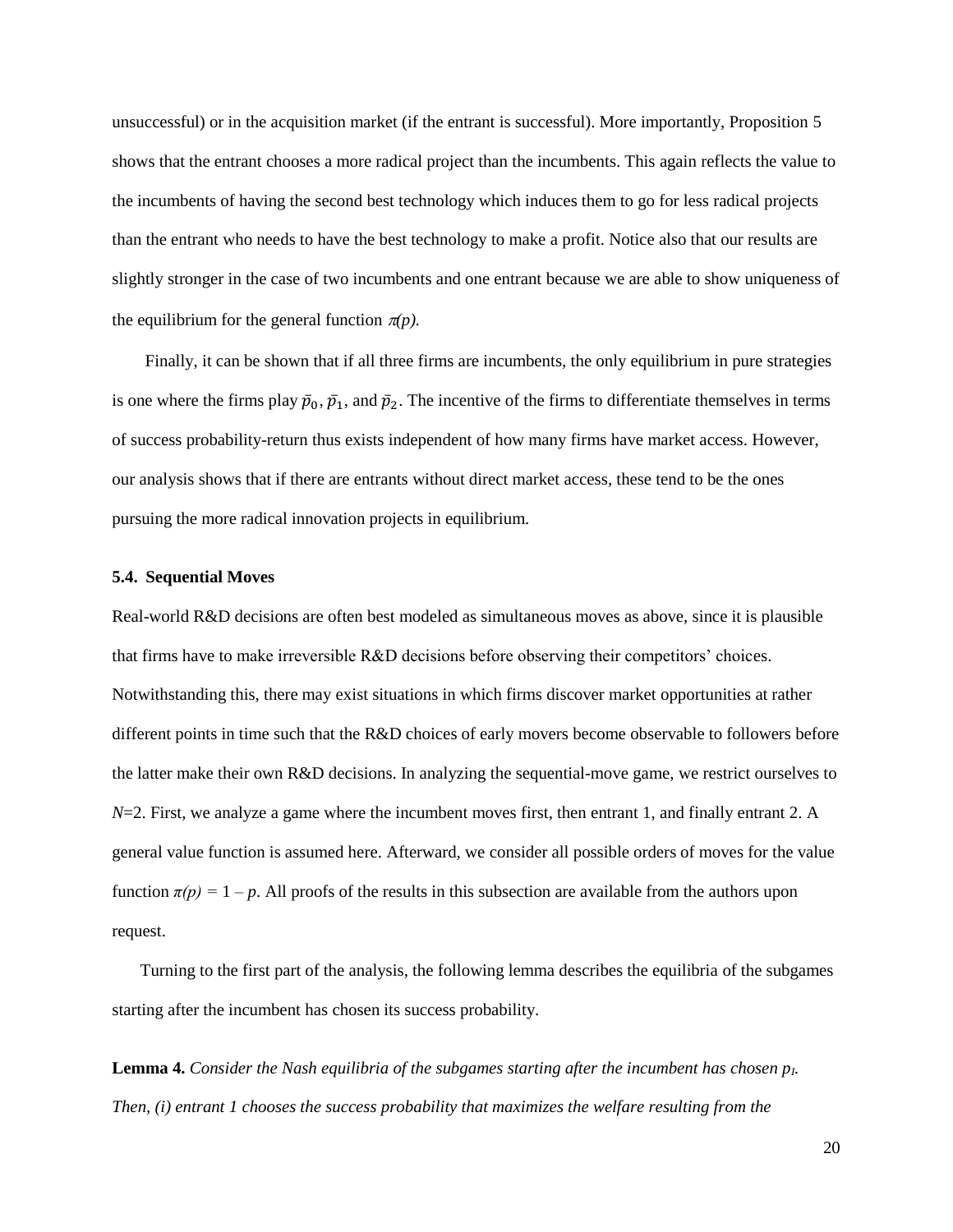*innovations of the incumbent and of entrant 1 conditional on pI; (ii) entrant 2 chooses the success probability that maximizes the welfare resulting from the innovations of all firms conditional on pI and p1.*

The profit of entrant 2 coincides with the social value of its innovation, as discussed above, which leads it to take the welfare maximizing R&D decision. Entrant 1 has to consider the reaction of entrant 2 when deciding on its R&D project. It is optimal for entrant 1 to choose a profitable R&D project with high success probability, and it foresees that entrant 2 will choose a more radical R&D project with lower success probability. Hence, entrant 1 will only make a profit if entrant 2 fails. Ideally, entrant 1 would like to pick a project that maximizes entrant 1's expected profit when entrant 2 fails, and that minimizes the success probability that entrant 2 chooses. It turns out that there is no conflict between these two objectives. By choosing the welfare maximizing success probability conditional on *p<sup>I</sup>* , entrant 1 maximizes its expected profit when entrant 2 fails and maximizes the competitive pressure that entrant 2 experiences, thereby pushing entrant 2 to choose a more radical R&D project with a low success probability.

We define the success probabilities  $\hat{p}_1$  and  $\hat{p}_2$  by  $\hat{p}_1 \pi'(\hat{p}_1) + \pi(\hat{p}_1) = p_1 \pi(p_1)$  and  $\hat{p}_2 \pi'(\hat{p}_2) + \pi(\hat{p}_2) = \hat{p}_1 \pi(\hat{p}_1) + (1 - \hat{p}_1) p_I \pi(p_I)$ , respectively. Furthermore, we define  $\bar{p}_I$  implicitly by  $p_I \pi(p_I) + (1 - p_I) \widetilde{p} \pi(\widetilde{p}) = \hat{p}_I \pi(\hat{p}_I) + (1 - \hat{p}_I) p_I \pi(p_I)$ . With these definitions, we can put down:

**Proposition 6.** *The equilibrium success probabilities of the sequential-move game with the order of moves given by I, 1, 2 coincide with those of the simultaneous-move game if the following condition holds for all*  $p_I \leq \overline{p}_I$ :

$$
\left. \frac{d^2(p\pi(p))}{dp^2}\right|_{p=\hat{p}_2} \leq -\frac{\left(1-\hat{p}_1\right)\left(\pi(\hat{p}_1)-p_1\pi(p_1)\right)}{1-\hat{p}_2}.
$$

Expressed verbally, the condition requires that the function  $p\pi(p)$  is sufficiently concave. For  $\pi(p) = 1$  $-p$ , e.g., it is fulfilled. The intuition behind Proposition 6 is the following. When choosing the success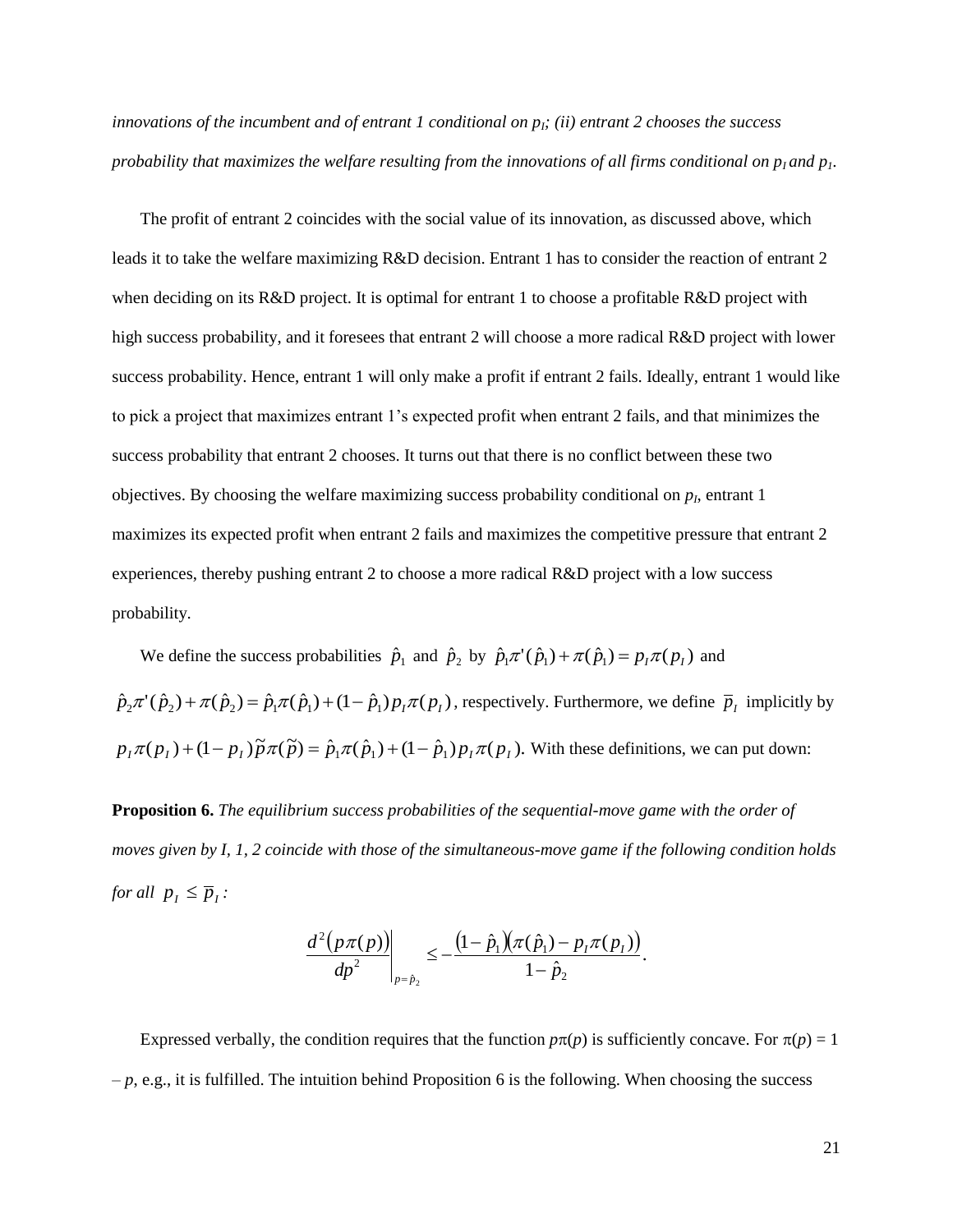probability of its R&D project, the incumbent faces a trade-off. On the positive side,  $p_I = \tilde{p}$  maximizes the expected profit of the incumbent when one or none of the entrants succeeds in developing an innovation because in these circumstances the incumbent earns  $p_i \pi(p_i)$ . At the same time, however,  $p_I = \tilde{p}$  maximizes the competitive pressure that the entrants face, and so minimizes the best response success probabilities of the entrants as well as the surplus that the incumbent can extract from the entrants' R&D activities. For both (counteracting) effects, the first-order condition is fulfilled at  $p_1 = \tilde{p}$ . One can show that, if the condition in Proposition 6 is fulfilled, the direct effect of  $p_I$  on the value of the incumbent's R&D project dominates the indirect effect on the entrants' R&D choices, such that the solution  $p_I = \tilde{p}$  to the first-order condition indeed corresponds to a maximum.

In the derivation of Proposition 6, we have assumed that the players are forward looking, following the logic of subgame perfection. Due to the recursive construction of the Nash equilibrium of the simultaneous-move game, myopic firms (i.e., firms that do not consider the effect of their choice on firms moving later in the game) would choose the same success probabilities in the sequential-move game as when moves are simultaneous. Furthermore, one can show that also for a game in which the incumbent moves first and then all entrants move simultaneously Proposition 6 holds.

For the case that not the incumbent but one of the entrants moves first, one might expect that this firm moves closer to  $\tilde{p}$  (which maximizes the expected project value). It might even pick a less radical project than the incumbent. Surprisingly, however, this does not seem to be the case. For *N*=1 and a general profit function, the incumbent picks  $\tilde{p}$  irrespective of the order of moves since its expected profit,  $p_t \pi(p_l)$ , is independent of  $p_1$ . Hence, the entrant will pick its best response to  $p_I = \tilde{p}$  even if it moves first. While a general proof is elusive, numerical simulations for  $\pi(p) = 1 - p$ , *N*=2, show robustness of the simultaneous-move outcome when players move sequentially: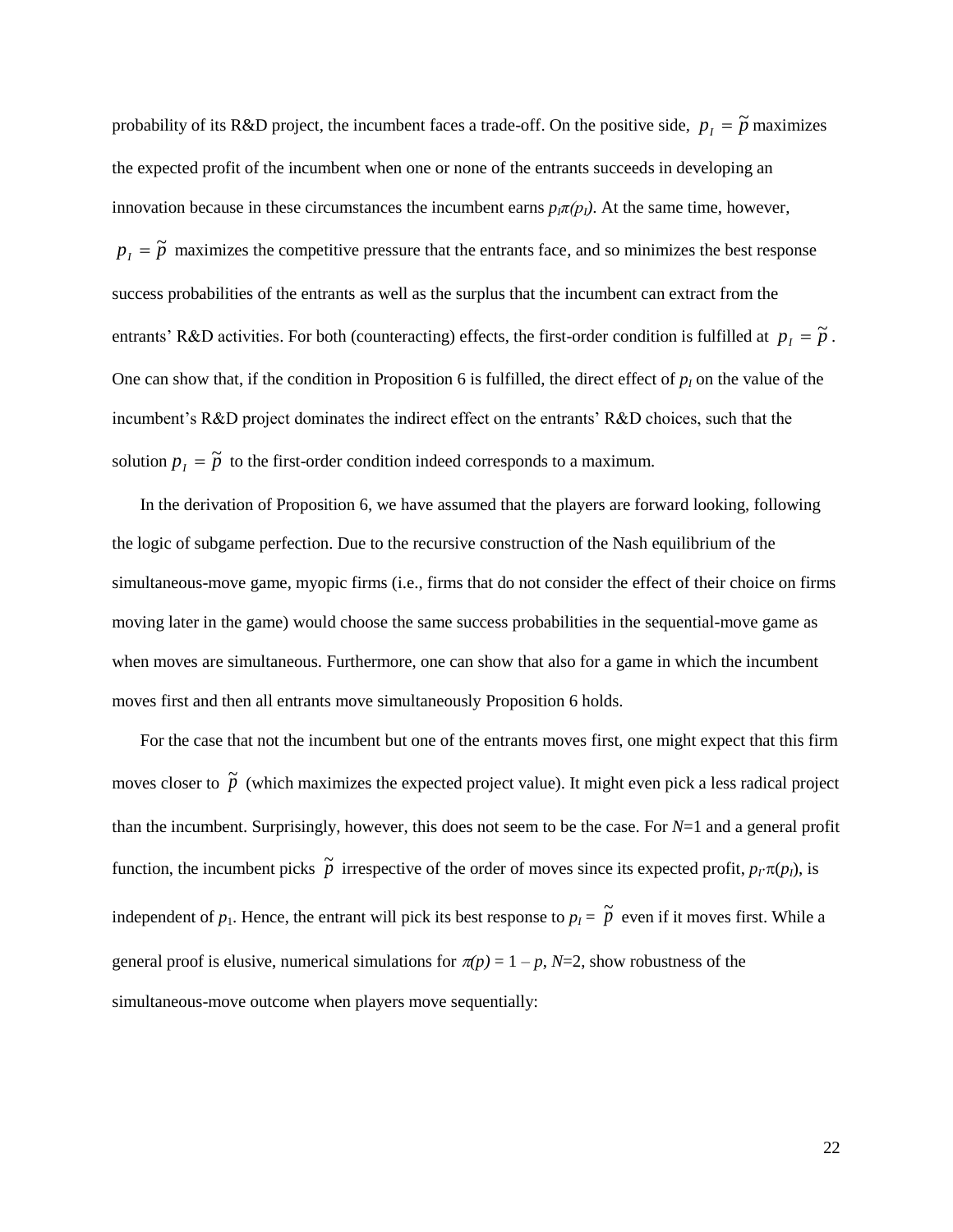**Numerical Result 1.** Let the value function be given by  $\pi(p) = 1 - p$  and let  $N=2$ . Then, the players' *equilibrium actions in a sequential game are identical to those in the simultaneous-move game, irrespective of the order of moves. That is,*  $p_I = 0.5$ *,*  $p_I = 3/8 = 0.375$ *,*  $p_2 = 39/128 = 0.3046875$ *.* 

Within the numerical precision of 1e-8, the values of  $p_1$ ,  $p_1$ , and  $p_2$  that were determined in the respective final round of iterations are identical to those stated in Numerical Result 1, no matter whether the incumbent moves second or third (the case of *I* moving first is covered by Proposition 6).<sup>8</sup>

Notice that the analyses in this subsection point to a first-mover advantage for entrants. Given that the firms pick the same R&D projects as in the simultaneous-move game, Proposition 1 shows that entrant 1 earns higher expected profits than entrant 2.

#### **5.5. R&D Investment as the Decision Variable**

l

The choice variable that has been most frequently used in analyses of R&D competition is R&D investment. For the purpose of comparison, let us consider a variant of the model where R&D investment rather than R&D success probability is the choice variable.

In order to formalize this notion, we assume that firm *i* chooses an R&D intensity  $\phi_i$ , which results in an innovation of value  $\pi(\phi_i)$  and 0 with probability  $p(\phi_i)$  and  $1 - p(\phi_i)$ , respectively,  $i = 1, 2, I$ . The corresponding R&D cost is represented by an increasing and convex function  $c(\phi_i)$ . Additional R&D investment increases the success probability and/or the value of an innovation. That is,  $p'(\phi_i) \ge 0$  and

 $8$  For each order of moves, we numerically determine the approximate equilibrium values with eight different sets of starting values. In the first set, each variable varies between 0.01 and 0.99; in the later sets, these intervals are successively reduced in order to zoom in on the equilibrium values, with interval widths of 1.5e-6 in the final set. For each set, each of the three variables  $(p_1, p_2, p_1)$  takes on 1,000 equidistant values. The inner loop of the 10<sup>9</sup> iterations per set yields the best response of the last mover to the choices made by the first and the second movers; the middle loop, the best response of the second mover to the choice made by the first mover, taking the last mover's reaction into account; and the outer loop, the first mover's best strategy, taking the other players' reactions into account. A detailed account of the numerical analysis is available from the authors upon request.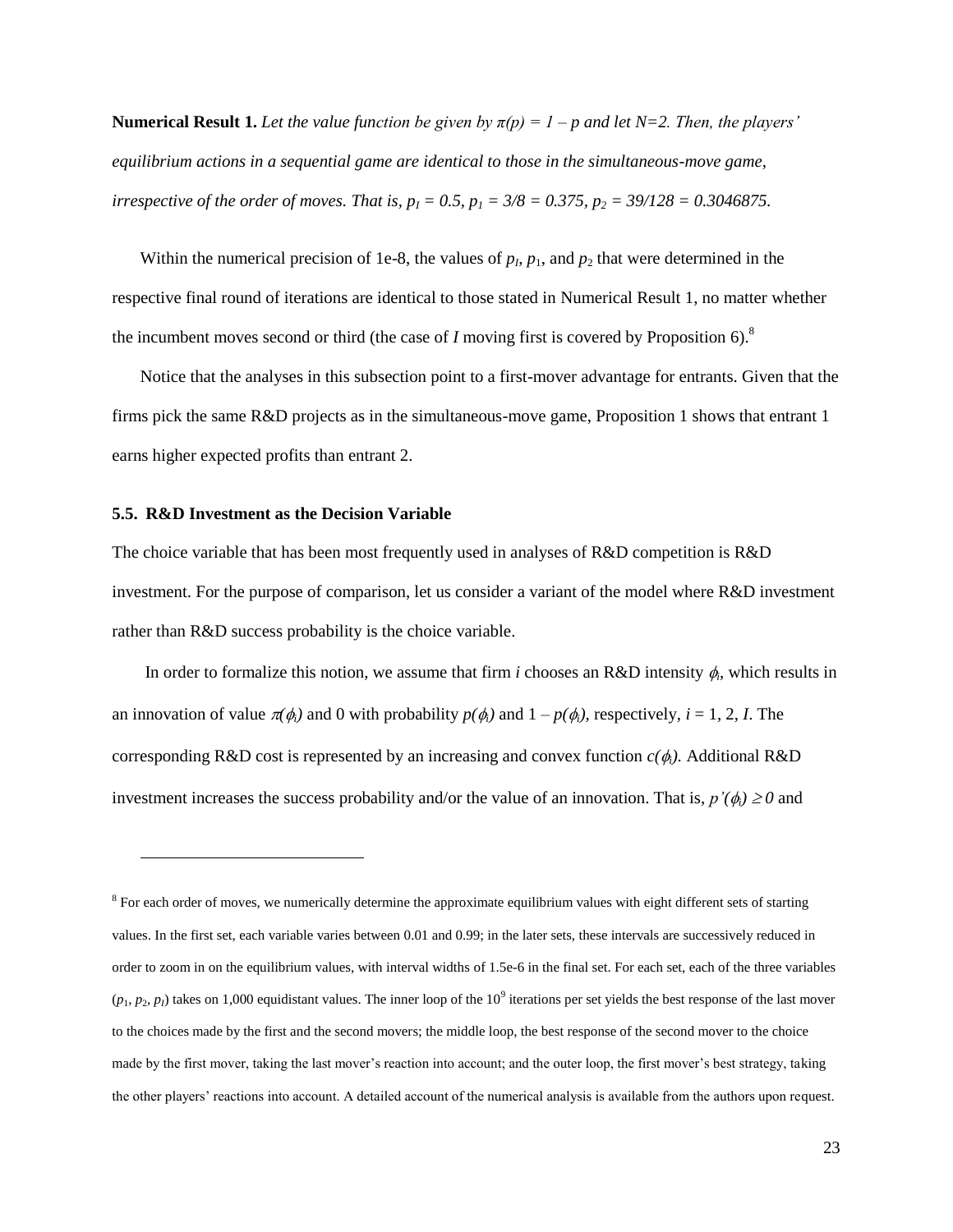$\pi'(\phi) \ge 0$  with at least one strict inequality (notice that firms cannot trade off success probability against value). We make a few additional concavity assumptions, which are specified in the proof of Proposition 7.

**Proposition 7.** *Suppose that the firms choose the level of R&D investment. Then, there exists a unique equilibrium in pure strategies in which the firms choose pairwise different investment levels and in which the incumbent invests more than the entrants.*

In industries in which the key choice variable is R&D investment, our model thus predicts that the most valuable technologies come from incumbent firms. The incumbent invests more than the entrants, which translates into a higher success rate and a more valuable technology in case of success.<sup>9</sup> The reason why no equilibrium exists in which an entrant invests more than the incumbent is again related to the value of having the second best technology: Since the incumbent benefits from its technology both when it is best and second best, it has a stronger incentive to invest in R&D than an entrant who only benefits from its technology when it is the best.

The results in Propositions 1 and 7 contrast in an interesting way, and illustrate the challenges involved in testing empirically whether incumbents or entrants conduct the most radical R&D. Indeed, our analysis shows that the answer to this question may depend on something as subtle as the key R&D decision variable in the industry (more generally, on the interplay among R&D investment, success probability, and possibly further choice variables) and that not controlling for this variable may bias results. Regarding welfare, one can show that the investment choices are welfare maximizing if and only if investment into R&D only increases the value of the technology (but not the success probability). In general, however, the incumbent puts greater weight on its own technology than would a hypothetical social planner because it is not able to appropriate the full value of the entrants' technologies. This results

l

More precisely, it translates into a success rate and a technology value in case of success, that are at least as good as those of the entrants, and where at least one (success rate, technology value) is strictly better than those of the entrants.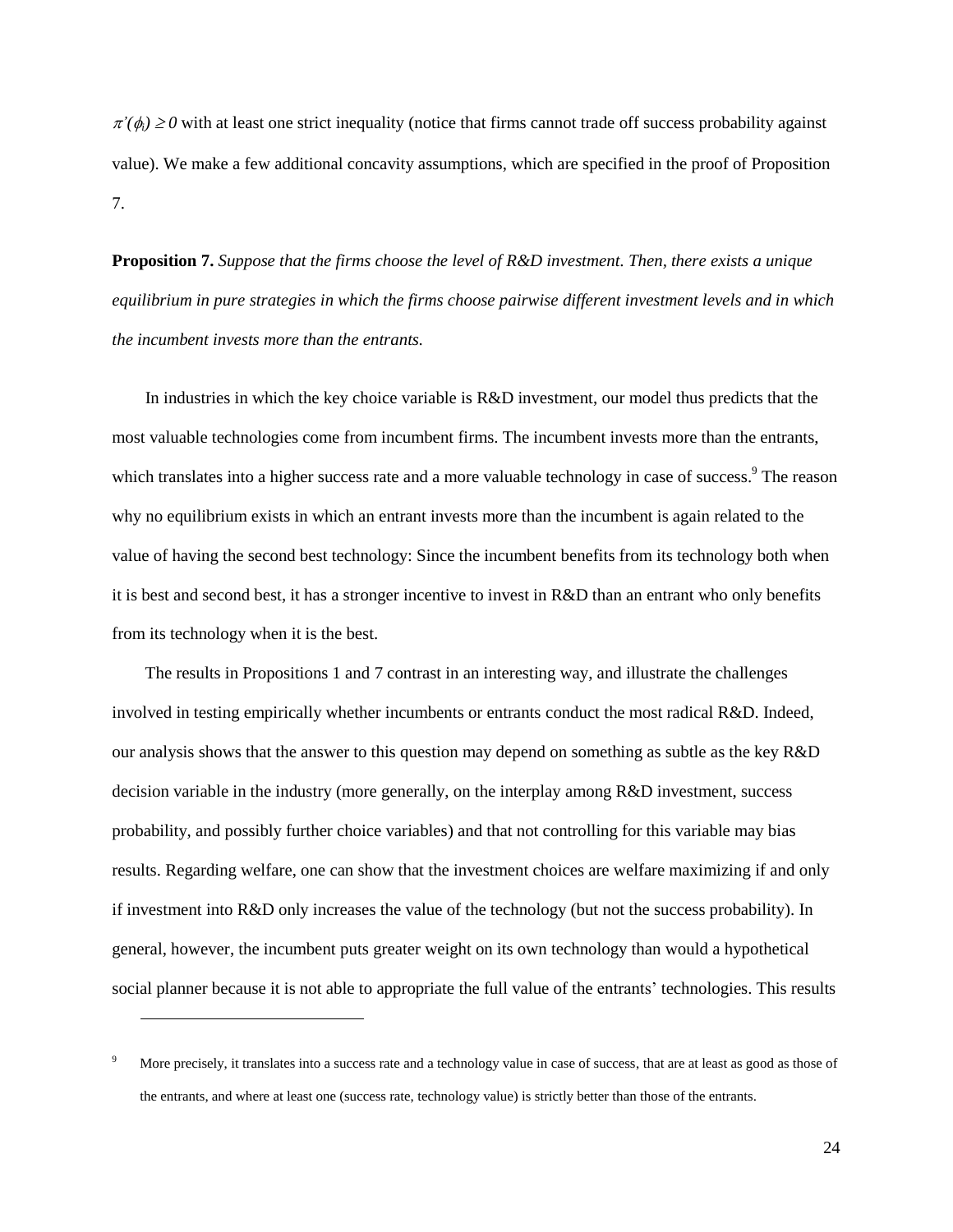in an equilibrium where the incumbent invests too much and the entrants invest too little from a welfare perspective.

## **6. Innovation and Acquisition in the EDA Industry**

## **6.1. Industry Background**

The EDA industry is a sub-segment of the semiconductor industry, providing tools that support the (automated) design of integrated circuits.**<sup>10</sup>** Historically hardware-based, involving dedicated workstations for computer-aided design, it evolved into a software-based industry in the 1980s. EDA firms provide a large set of tools to aid chip designers in transforming an abstract logical representation of an integrated circuit into a structure that can be manufactured physically. These tools cover a complex process from chip design to testing. It can be subdivided into a number of subprocesses, each focused on one special aspect of design and design testing. The EDA industry is characterized by high industry concentration, with 68% of the 2009 revenues being generated by the three largest firms (Solid State Technology, 2010), and by a larger number of small firms entering the industry yearly which ultimately are either acquired by one of three large incumbents or go out of business. The number of start-ups and young firms has risen continuously, to over 400 firms in 2005 (Desai, 2005; iSuppli, 2010; Solid State Technology, 2010). Industry turnover was more than \$4 billion (bn) in 2009 (compare the total revenue of chip manufacturers of \$230 bn). The industry grew on average 3% year on year until 2006 when growth slowed somewhat, leading to a decline of 4.5% from 2008 to 2009 (Solid State Technology, 2010).

#### **6.2. Interviews**

 $\overline{a}$ 

Our qualitative empirical study is based on semi-structured interviews with industry experts and the larger EDA companies. This approach has been applied in similar exploratory research settings and is also advocated methodologically (e.g., Miles and Huberman, 1994). Through our interviews, we study

<sup>&</sup>lt;sup>10</sup> A brief description of innovation in the EDA industry is also contained in Kleer and Wagner (2013).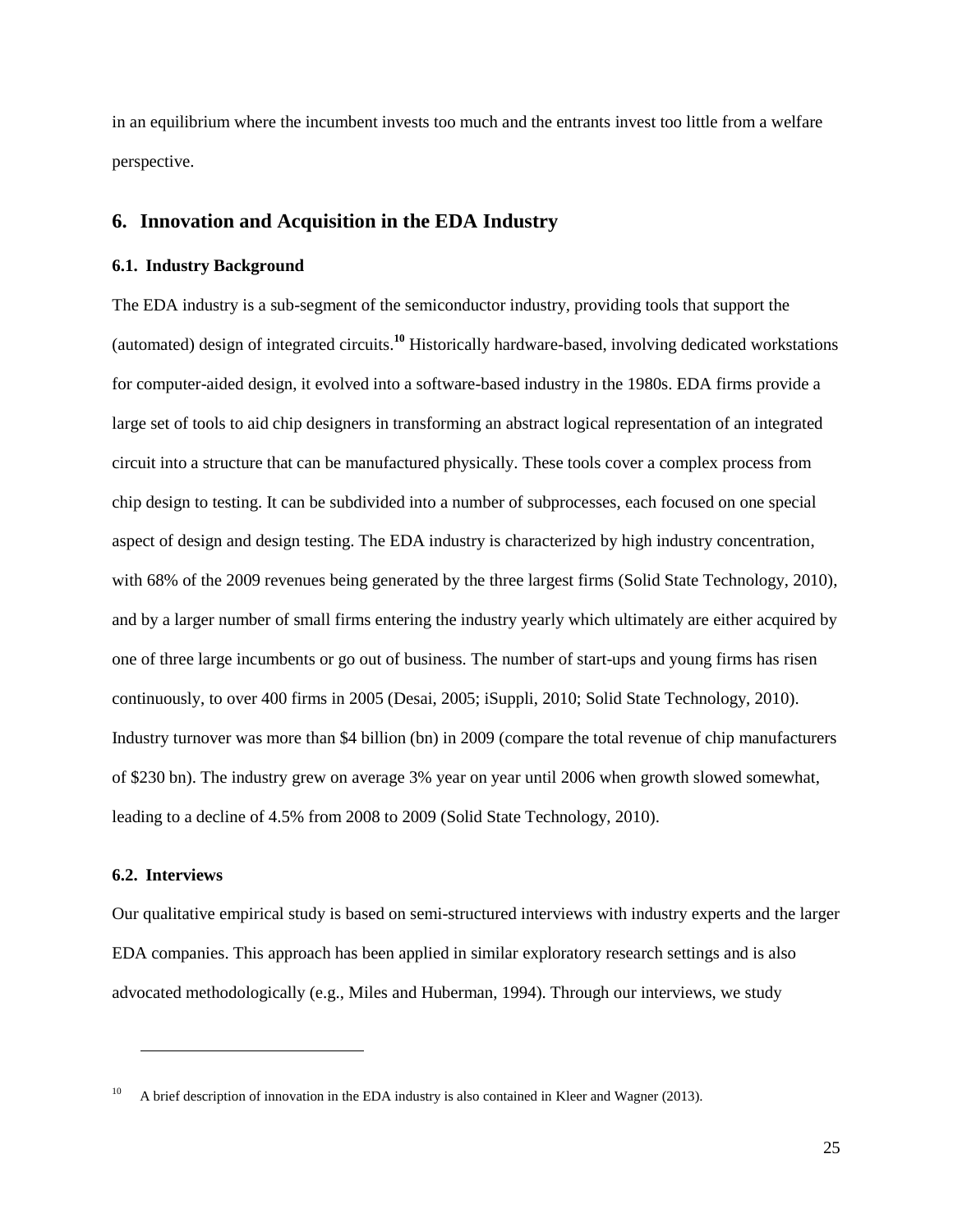whether or not start-ups, in particular those that are later acquired by large incumbent firms, pursue more radical innovations than incumbents. The questions in the interview guideline are derived partly from the extant literature (Henderson, 1993; Christensen and Bower, 1996) and partly from our own knowledge of the industry and the phenomenon under study. In the interviews, we put a particular emphasis on entrants' and incumbents' relative innovation performance, the drivers of performance differentials, facts and figures regarding acquisitions of entrants by incumbents, and the reasons for these acquisitions, in particular those related to innovation. The interview guideline was adjusted as the research progressed in order to maximize the insights gained from succeeding interviews. From December 2005 to January 2008, eight interviews (10 interviewees) were carried out with senior professionals and scientists with detailed knowledge of the EDA industry. The list of interviewees comprises representatives from the two largest and some smaller EDA firms, industry consultants, and academics from America and Europe. Each interview lasted between 30 minutes and two hours. Three interviews were conducted over the phone or by email, the remainder were face to face. Interviews were subsequently transcribed and the written material was then analyzed. Two interviews were conducted in German, so interview quotes have been translated into English. $^{11}$ 

#### **6.3. Drivers of Innovation in the EDA Industry**

l

In the EDA industry, new requirements for innovation and improvement of technological products emerge on a regular basis. This need, identified from the interviews, is driven by two essential factors: the International Technology Roadmap for Semiconductors (ITRS) and the cumulative nature of technological change, paired with the highly cyclical nature of the semiconductor industry (Levy, 1994). For example, during the most severe downturn in 2000 to 2001, R&D expenditure in the industry dropped significantly and has still not fully recovered. Semiconductor firms tried to mitigate this reduction by

<sup>&</sup>lt;sup>11</sup> Further details of each interview (date, duration, interviewee's function, type of organization employing the interviewee) are available from the authors upon request.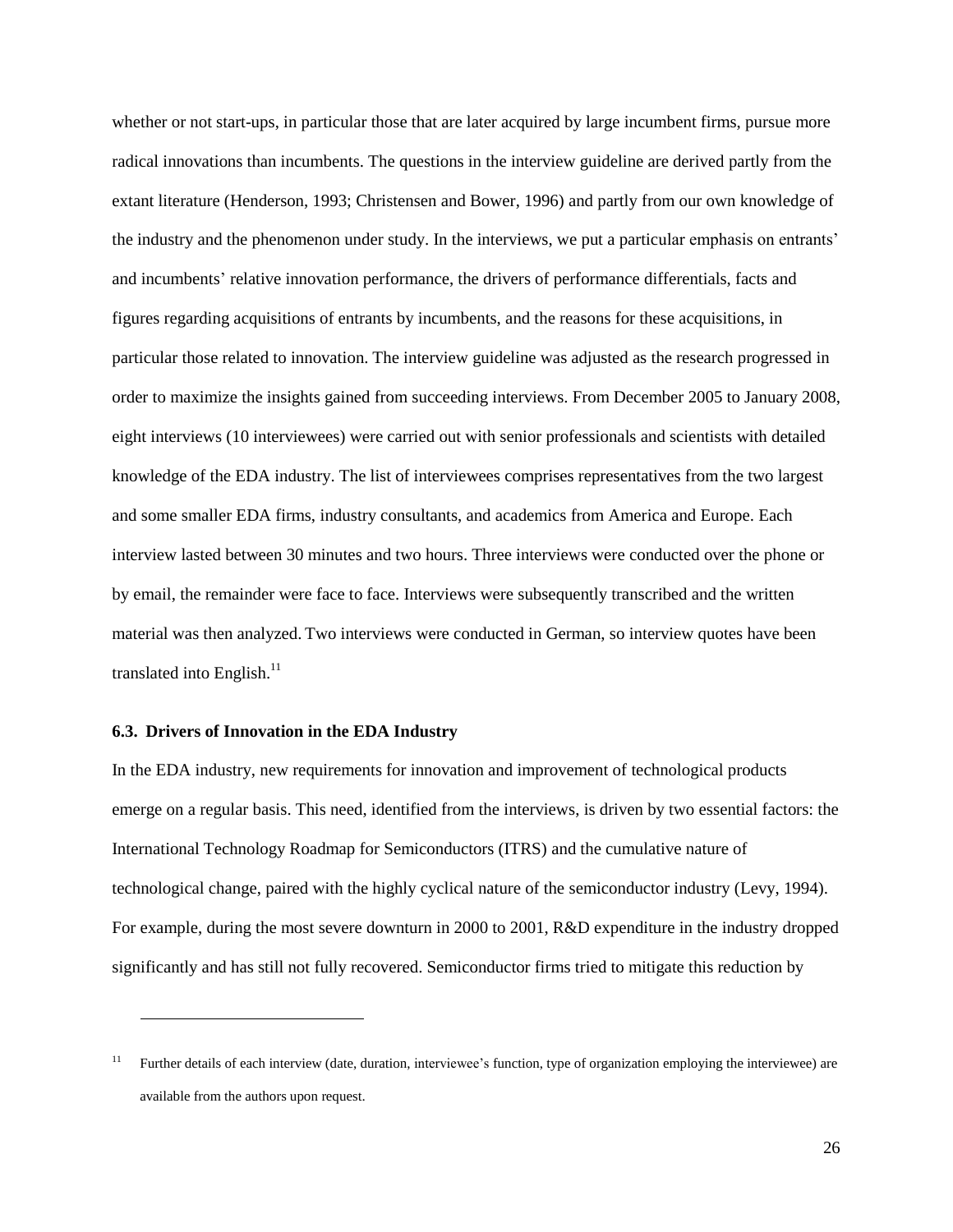putting heavy pressure on suppliers, including those of EDA tools, to innovate in order to reduce cost. As a first stylized fact of the analysis, we note the continuously increasing requirements for EDA tools, and hence permanent demand for innovation in the EDA industry.

#### **6.4. Sources of Innovation in the EDA Industry**

Each emerging innovation need in the EDA industry is usually addressed by several start-ups and the incumbents, which in parallel try to develop a solution to these needs. However, as we learned from our interviews, the incumbents often fail to address these needs in a systematic manner, as illustrated by the following statement: *"An example here is in logic simulation. Synopsys, Cadence, and Mentor [the three largest firms in the EDA industry] all acquired their current generation of simulators to replace their existing products. In all cases, smaller companies came up with better algorithms that made their simulators significantly faster than those of the large companies. In all cases, the larger companies tried to compete by creating new simulators themselves prior to making their respective acquisitions, but failed.*" Hence, with incumbents failing to innovate successfully, opportunities emerge for start-ups with better performing products. According to our interviewees, and illustrated by the above quote, these startups are frequently acquired by the larger incumbents. Such acquisitions, in turn, may trigger heightened acquisition efforts by competing incumbents in order to catch up.

As we argue below, the relative success of start-ups compared to incumbents derives partly from the fact that, unconstrained by existing customers and existing products, start-ups are free to pursue more radical innovations. This freedom attracts talented engineers, which in turn further increases the odds of start-ups to prevail in the competition with incumbents: "*It usually remains only a small number of people that create the fundamental technological difference. While these people certainly can be hired by large EDA companies … these people … go and start a new company. This starves the larger company of the knowledge and talent while promoting the potential success of the new venture.*" This observation is in line with the work of Holmström (1989) who argues large firms introduce control and bureaucracy to minimize the cost of incentivizing production activities but in the process screen out more entrepreneurial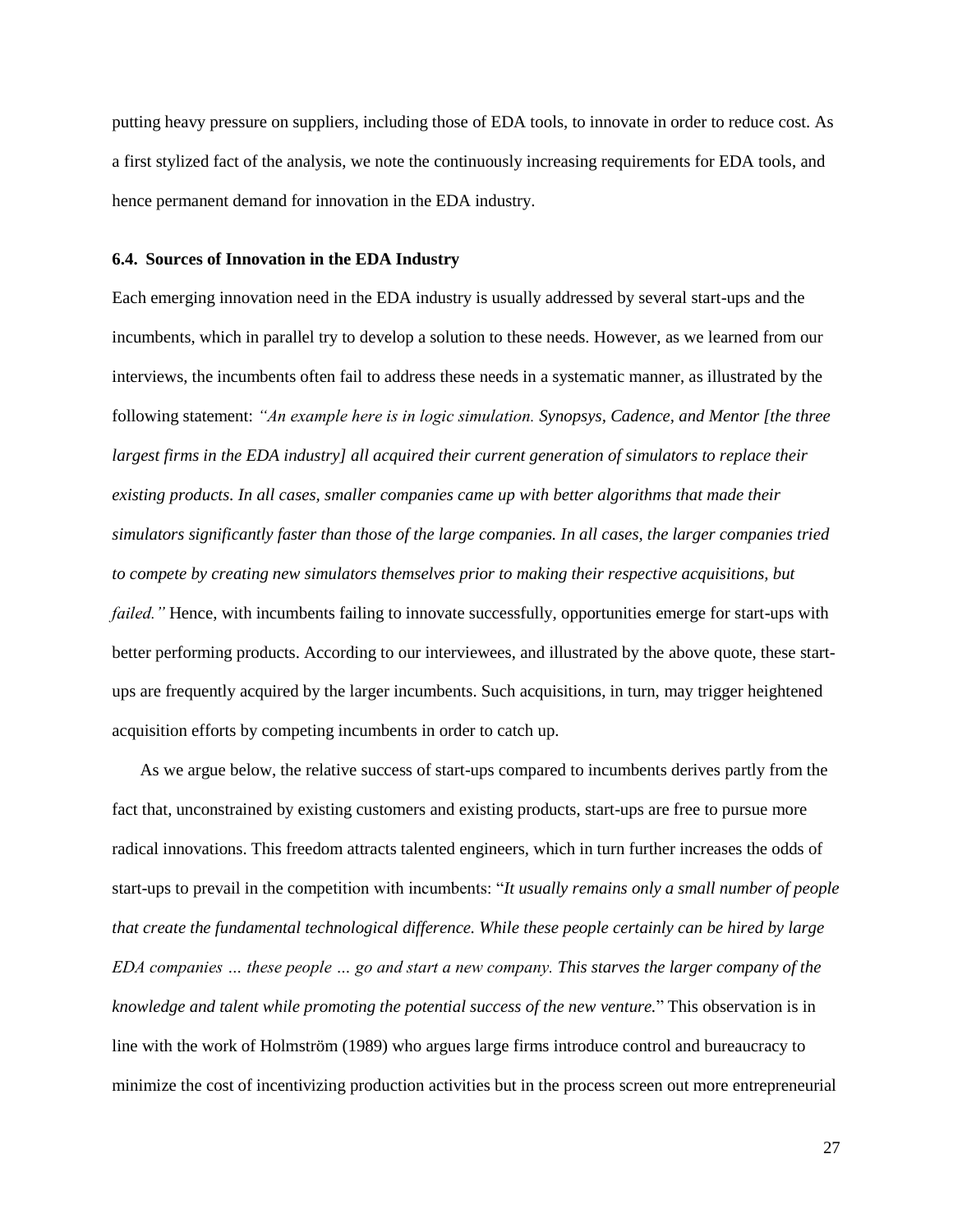individuals. As a stylized fact, we note that both, entrants and incumbents innovate but that incumbents often fail to develop a solution of satisfactory quality—or any solution at all—and in this case usually acquire start-ups.

#### **6.5. Type of Innovation Pursued**

It emerges from the interviews that entrants generally choose riskier innovation projects. Interviewees suggested a number of reasons for this. These in part relate to the obstacles identified in the literature on disruptive innovation (Christensen and Bower, 1996; Christensen, 1997), namely, that incumbents often are forced to focus on large existing customers: *"So they [large incumbents] are relying on start-ups, which then are starting from scratch … so they can apply very new methodology with very new techniques without being restrained by all [existing] customers or all the methodology*."

At the same time, the nexus of new knowledge in the industry often resides in the small start-ups, as the following statement clearly shows: "*The current way is that the know-how, the innovation in terms of software, is mostly generated in small firms… The share of employees who in the larger EDA firms are really innovative should be small*."

Fitting with these statements is the observation that large incumbents generally have a weak track record of developing new technologies in-house but are rather successful at further development of an existing project, i.e., at carrying out incremental innovation. On closer inspection, it is clear that not only does much of the innovation in the EDA industry emerge out of start-ups but also that in terms of quality, small firms pursue more radical innovation projects—a characteristic that is negatively correlated to the level of probability of project success. This was confirmed by several interviewees, stating, e.g., *"… but there [in small firms] … has to be a radical core, I would say, otherwise it is not possible"* and *"… the radical stuff is always done by the start-ups."* Hence as a stylized fact, entrants pursue more radical innovation projects than incumbents, i.e. they pursue innovation projects that are both more likely to fail, and in case of success, are more valuable than those pursued by incumbents.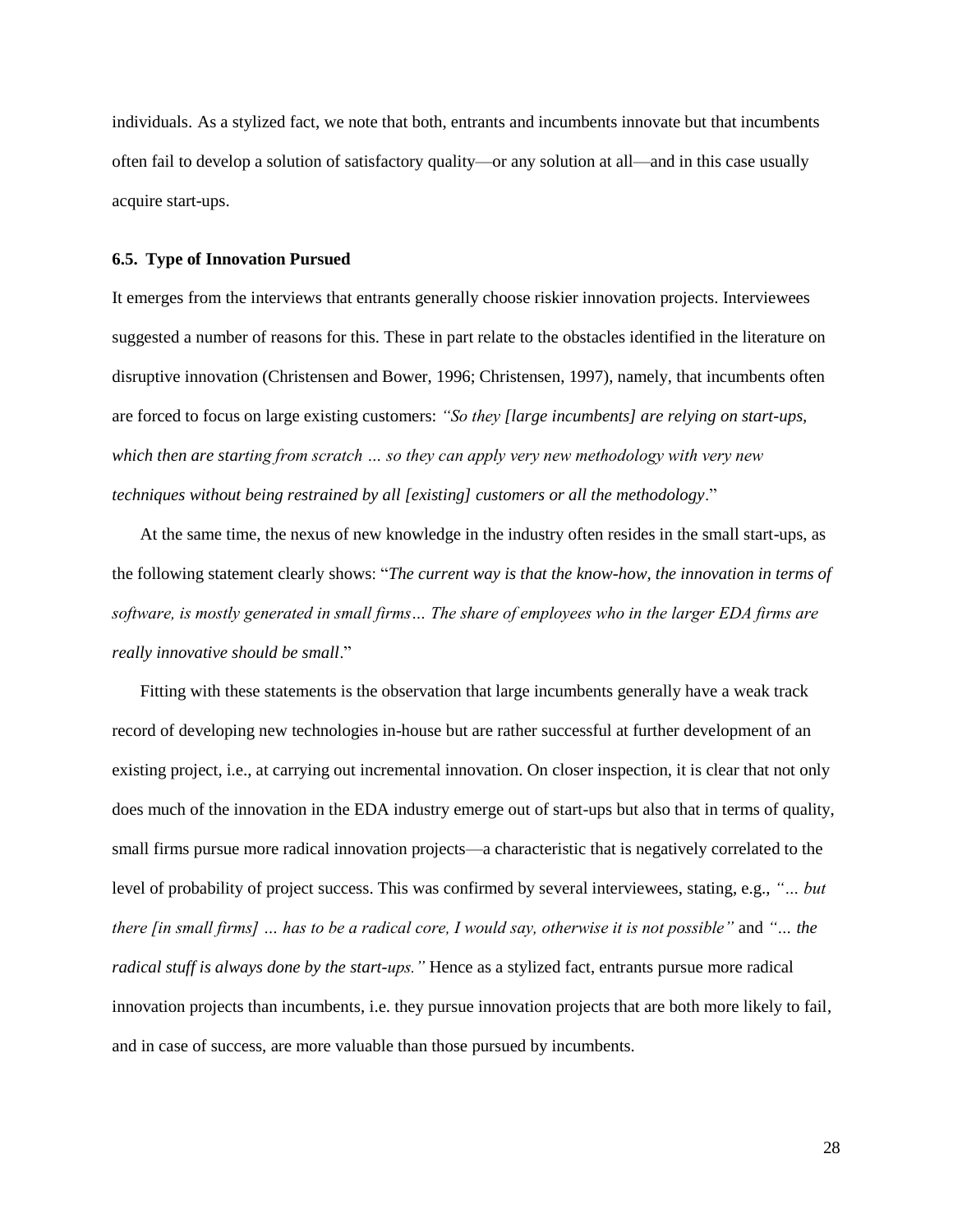#### **6.6. The Fate of Entrants in the EDA Industry**

l

The increasingly complex combination of different tools used for chip design (the "design flow") makes it increasingly likely that entrants will be acquired and will become integrated into the design flow of one of the three large vendors, as succinctly described by one interviewee: *"It [acquisition] is getting more common because the tools are getting more complex. … You need more of a 'solution' nowadays. You can't just come out with one point tool, you need to come out and have at least a solution to a subsegment of the problem."<sup>12</sup>*

Hence, it seems that entrants can succeed in the long run only if they are acquired. Our interviews support this conjecture, indicating that if acquisitions are not the only way to survival, they certainly are the most prevalent. This is partly because being acquired is financially attractive to start-ups since initial public offerings (IPOs) are less predictable, and also venture capitalists aiming for a profitable exit always consider the option of a trade sale. Several interviewees confirmed this view, stating that "*for most of these small companies' the dream is to be bought by somebody big*" and "*the success path is to be acquired by a big company*."

Next to these push factors, a number of pull factors were also identified in the interviews. One interviewee pointed to the important role of complementary assets such as a strong international sales force:*"… with their sales network which of course then [after acquisition] explodes compared with the small firm, because they [large incumbents] are already everywhere in Asia, Europe, and elsewhere and they get just another product to sell. And they get worldwide sales support when they need it. … They [small firms] eventually break down because of a lacking sales network and demand for application services which they cannot provide anymore with their own human resources.*" Even more to the point,

<sup>&</sup>lt;sup>12</sup> A start-up's innovation constituting a particular tool in the design flow is complementary to the existing other tools in this flow offered by incumbents. However, we found no indication of a complementary interaction between an incumbent's and a start-up's innovations. It is the substitutive relationship between innovations for the same type of tool that matters.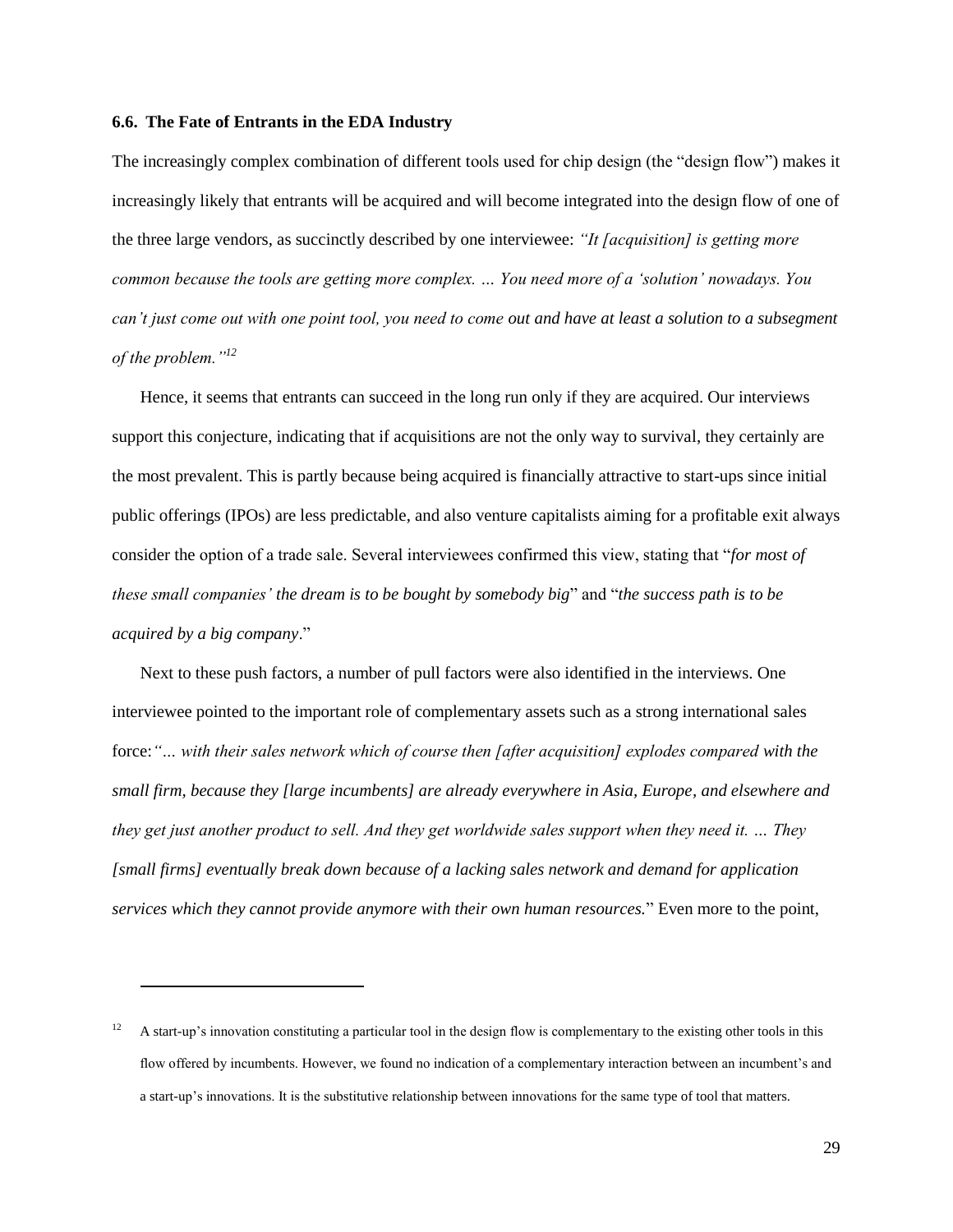one entrepreneur stated: "*The goal is always to be acquired. […] The more successful we are, the more urgent it becomes to be acquired.*"

One interviewee described how incumbents exploit the innovative activity of start-ups, in his statement capturing the central message of our model: "*The vast majority of start-ups in EDA fail, as they do in most industries. In some sense, this encourages big companies to only look outside to acquire new technologies—it's cheaper to let the cash efficient start-ups figure out how to design the product and build the market, suffering real failures in many cases, than it is to do it inside the large company.*" In sum, we can put down as a stylized fact that a large share of successful entrants in the industry are—and almost always need to be—acquired, and that incumbents rely to some extent on this source of new technology.

Summarizing, the EDA industry fits both the assumptions made in our model and the key predictions derived from it, rather well. While there are several factors that influence the firms' R&D strategies, the fact that incumbents "*are relying on start-ups*" and on the possibility of acquisition clearly contributes to making entrants the predominant source of radical innovations in the EDA industry.

## **7. Discussion and Conclusion**

New entrants to a market are characterized by various features, among them organizational flexibility, lack of established customer relationships, and the absence of existing products. All these features contribute to explaining why innovations, in particular radical innovations, are more likely to come from start-ups than from incumbents. Yet, one important explanation for this is missing from this list. Defining entrants solely as firms that need to be acquired in order to commercialize their innovations, our model generates—based on a different mechanism to earlier studies—the familiar result that entrants are more likely to produce radical innovations. Essentially, the existence of a market for technology between entrants and incumbents drives the former to pursue radical innovations. More precisely, since firms are modeled to choose not research investment but rather the success probability of their innovation project, we find that the incumbent aims at more certain innovations of lower value, while entrants pursue projects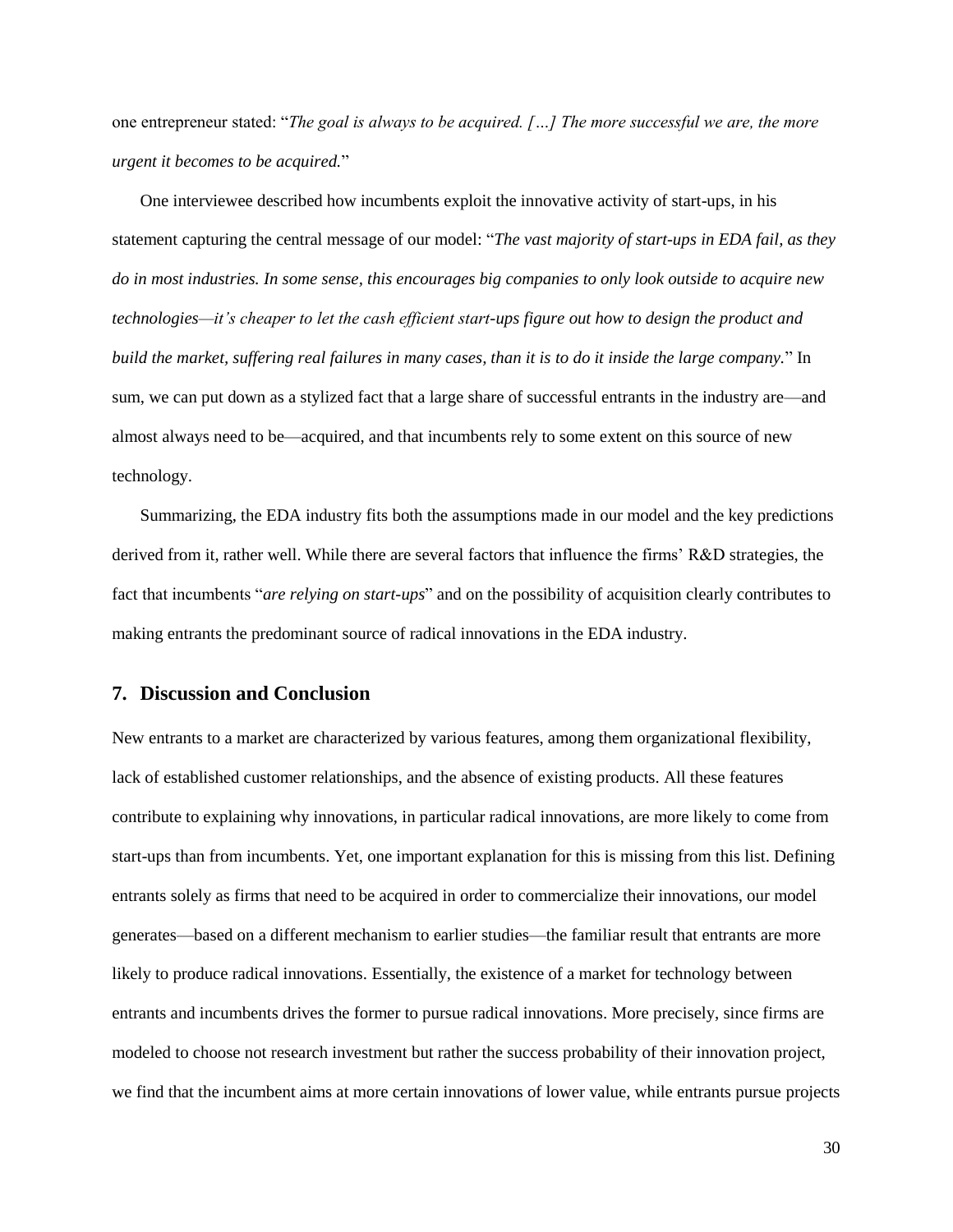that are less likely to succeed but which, in case of success, will be more valuable. Furthermore, the higher the number of start-ups and the stronger the competition among them, the more valuable the most radical project pursued. Also, entrants pick projects with pairwise different success probabilities—a prediction of our model that differs from those of existing ones.

The qualitative empirical study of the EDA industry has confirmed that our model assumptions are realistic. The EDA industry is characterized by few incumbents and numerous start-ups. Both incumbents and start-ups perform R&D, but the latter generally need to be acquired in order to survive in the long run. However, for each type of technology, an incumbent would—with some simplification—only acquire one start-up, so those developing similar technology compete to be acquired. While some of the existing explanations for entrants' superiority in developing radical innovations also seem to apply to the EDA industry, the fact that innovation for start-ups has the character of a contest with acquisition as the prize, clearly contributes to the pursuit of radical innovation by start-ups.

Although our empirical study focuses on this one industry, the applicability of our theoretical results is broader. First, several other software-based industries are similar to EDA in that large incumbents provide system products, and therefore we expect our results to also hold in these industries. Second, the pharmaceutical industry could also fit our framework. Here, smaller biotech firms supply new technologies and products to large pharmaceutical firms which then do the final testing and trials, go through the approval process, and commercialize the products. Also, Cabral (2003) cites evidence from the biotechnology industry where one of the two winners in the race for artificial human insulin was acquired. He shows also that the contestants chose approaches that differed in relation to their radicalness rather than their effort levels. The cases of Gilead acquiring Pharmasset (Bloomberg, 2011) and of Bristol-Meyers Squibb acquiring Inhibitex (Wall Street Journal, 2012), mentioned in the Introduction, provide further support for our results from the biotech industry.

Inevitably, our analysis builds on simplifying assumptions and has limitations that need to be considered when applying the results. First, we explored the robustness of the equilibrium in various ways, but we are not able to demonstrate the uniqueness of the equilibrium in full generality. Second, we

31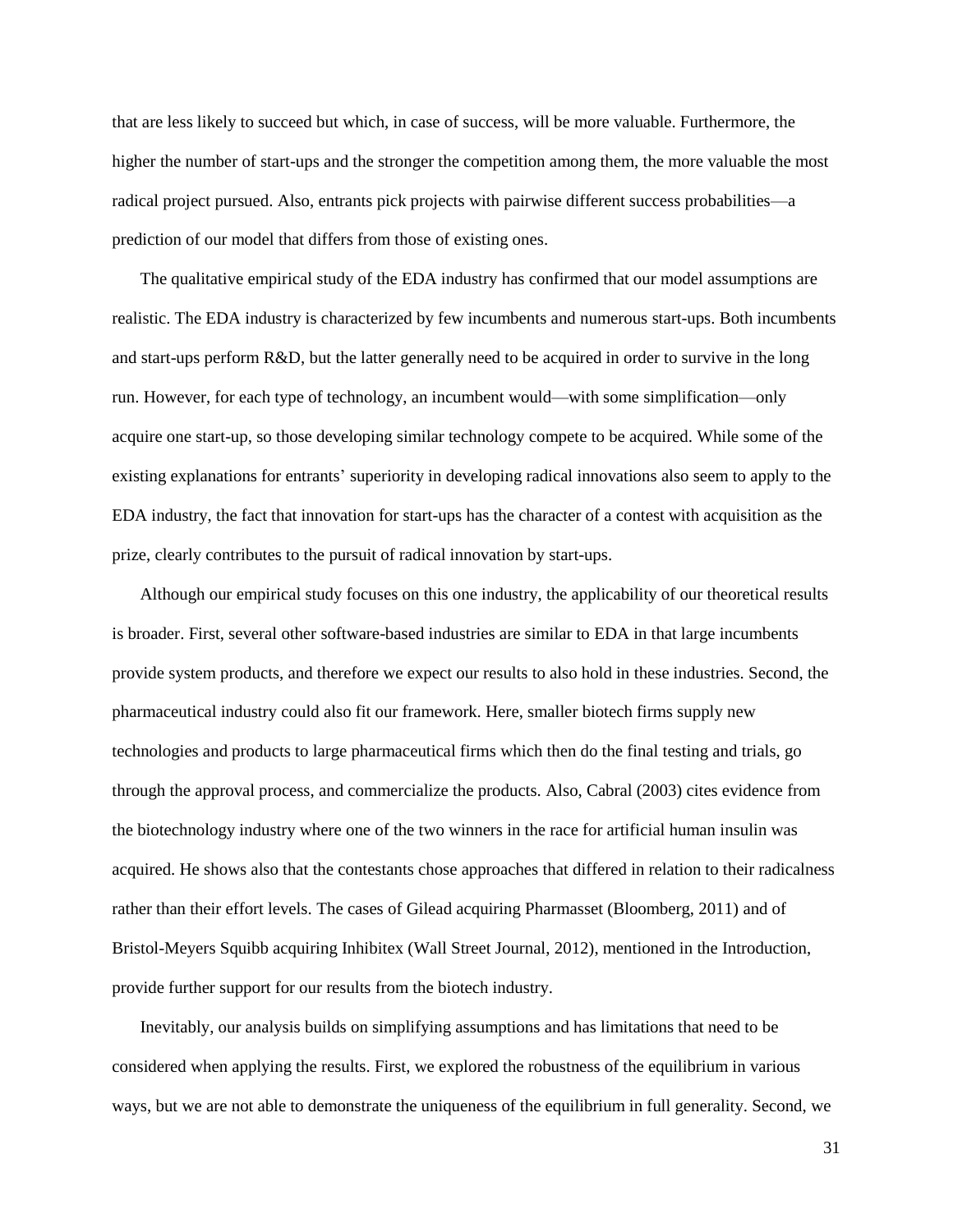provide a robustness check regarding the number of incumbents in Section 5.3 (with two incumbents and one entrant) but do not address the general case of several incumbents and entrants, as found in the EDA industry. We conjecture that our main result—the entrants picking more radical projects—remains robust, since it relies on the entrants' need to be acquired rather than on the number of acquirers. Furthermore, we conjecture that, if the number of entrants exceeds that of the incumbents, the radicalness of the most radical project increases with the number of entrants, since it is based on competition between the entrants. Third, we made the simplifying assumption that entrants need to be acquired in order to commercialize their innovations. In reality, even in industries such as EDA it cannot be fully excluded that some entrant is successful on its own in the long run. However, if the probability of such an event is small enough, our model should be a good approximation. Still, generalizing our model along these dimensions is an interesting area for future research.

Market dynamics are multifaceted, in particular the interplay between incumbents and new entrants. With its focus on success probability as a choice variable, entrants' need to be acquired, and competition between a large number of entrants, we believe that our study contributes important new aspects to this variegated picture.

## **References**

- Ali, A., Kalwani, M.U., Kovenock, D., 1993. Selecting product development projects: Pioneering versus incremental innovation strategies. Management Science 39, 255–274.
- Arora, A., Fosfuri, A., Gambardella, A., 2001. Markets for Technology: The Economics of Innovation and Corporate Strategy. MIT Press, Cambridge MA.
- Arora, A., Gambardella, A., 1994. The changing technology of technological change: General and abstract knowledge and the division of innovative labour. Research Policy 23(5), 523-532.
- Arrow, K.J., 1962. Economic welfare and the allocation of resources for invention. In R. Nelson (Ed.), The Rate and Direction of Inventive Activity. Princeton, NJ: Princeton University Press, 165–180.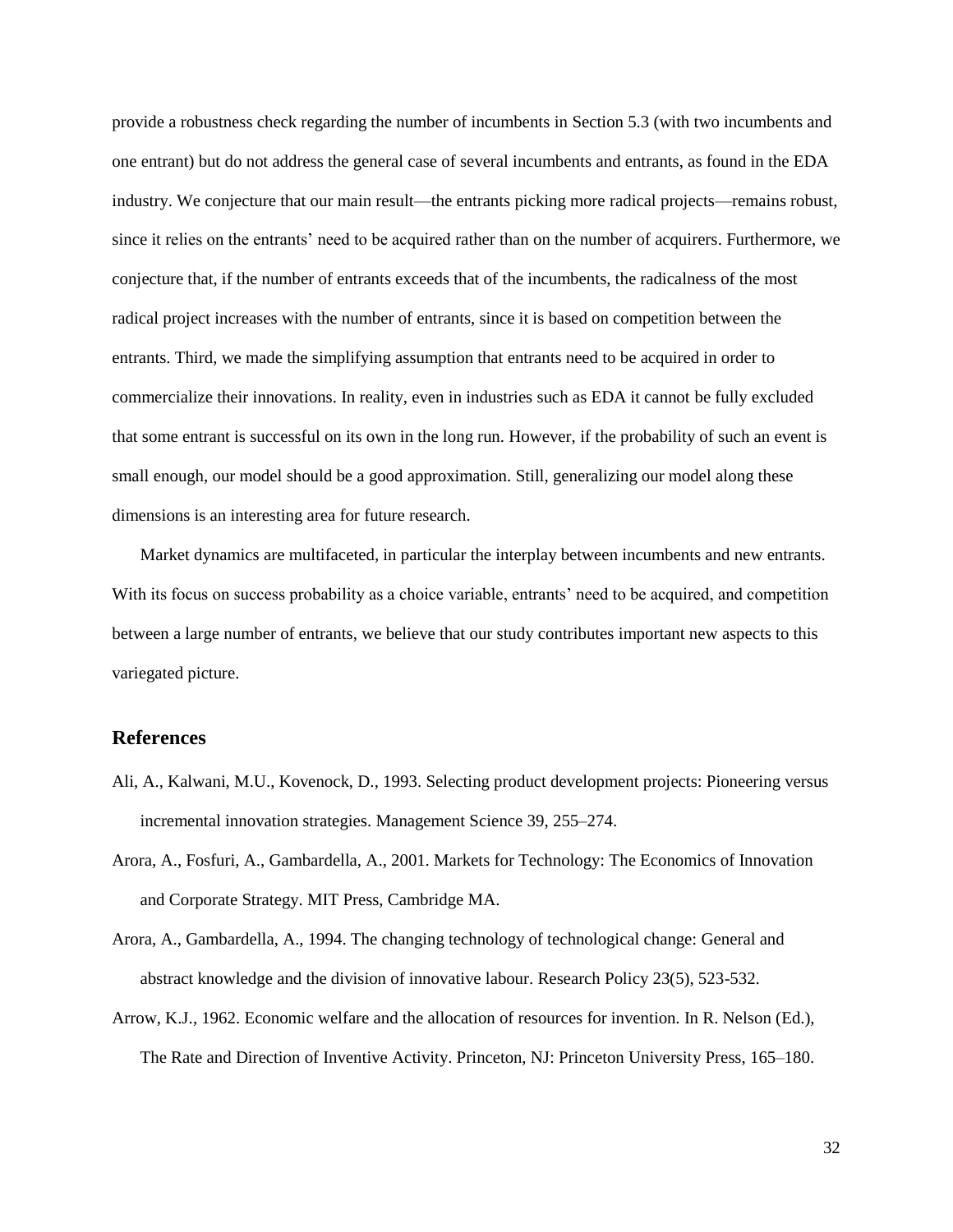- Baumol, W.J., 2010. The Microtheory of Innovative Entrepreneurship. Princeton, NJ: Princeton University Press.
- Bhattacharya, S., Mookherjee, D., 1986. Portfolio choice in research and development. RAND Journal of Economics 17, 594–606.
- Bloningen, B.A., Taylor, C.T., 2000. R&D intensity and acquisitions in high technology industries: Evidence from the US electronic and electrical equipment industries. Journal of Industrial Economics 68, 47–70.
- Bloomberg, 2011. Gilead to Buy Pharmasset for \$11 Billion to Gain Hepatitis Drugs. Available at http://www.bloomberg.com/news/2011-11-21/gilead-to-acquire-pharmasset-for-11-billion-to-addhepatitis-c-medicines.html.
- Cabral, L., 1993. Bias in market R&D portfolios. International Journal of Industrial Organization 12, 533–547.
- Cabral, L., 2002. Increasing dominance with no efficiency effect. Journal of Economic Theory 102, 471– 479.
- Cabral, L., 2003. R&D competition when firms choose variance. Journal of Economics and Management Strategy 12, 139–150.
- Christensen, C.M., 1997. The Innovator's Dilemma. Boston, MA: Harvard Business School Press.
- Christensen, C.M., Bower, J.L., 1996. Customer power, strategic investment, and the failure of leading firms. Strategic Management Journal 17, 197–218.
- Dasgupta, P., Maskin, E., 1987. The simple economics of research portfolios. The Economic Journal 97, 581–595.
- Desai, S.K., 2005. EDA Innovation through Merger and Acquisitions. EDAcafe. Available at http://www10.edacafe.com/nbc/articles/view\_article.php?section=UserArticles&articleid=301031.
- Desyllas, P., Hughes, A., 2008. Sourcing technological knowledge through corporate acquisition: Evidence from an international sample of high technology firms. The Journal of High Technology Management Research 18, 157–172.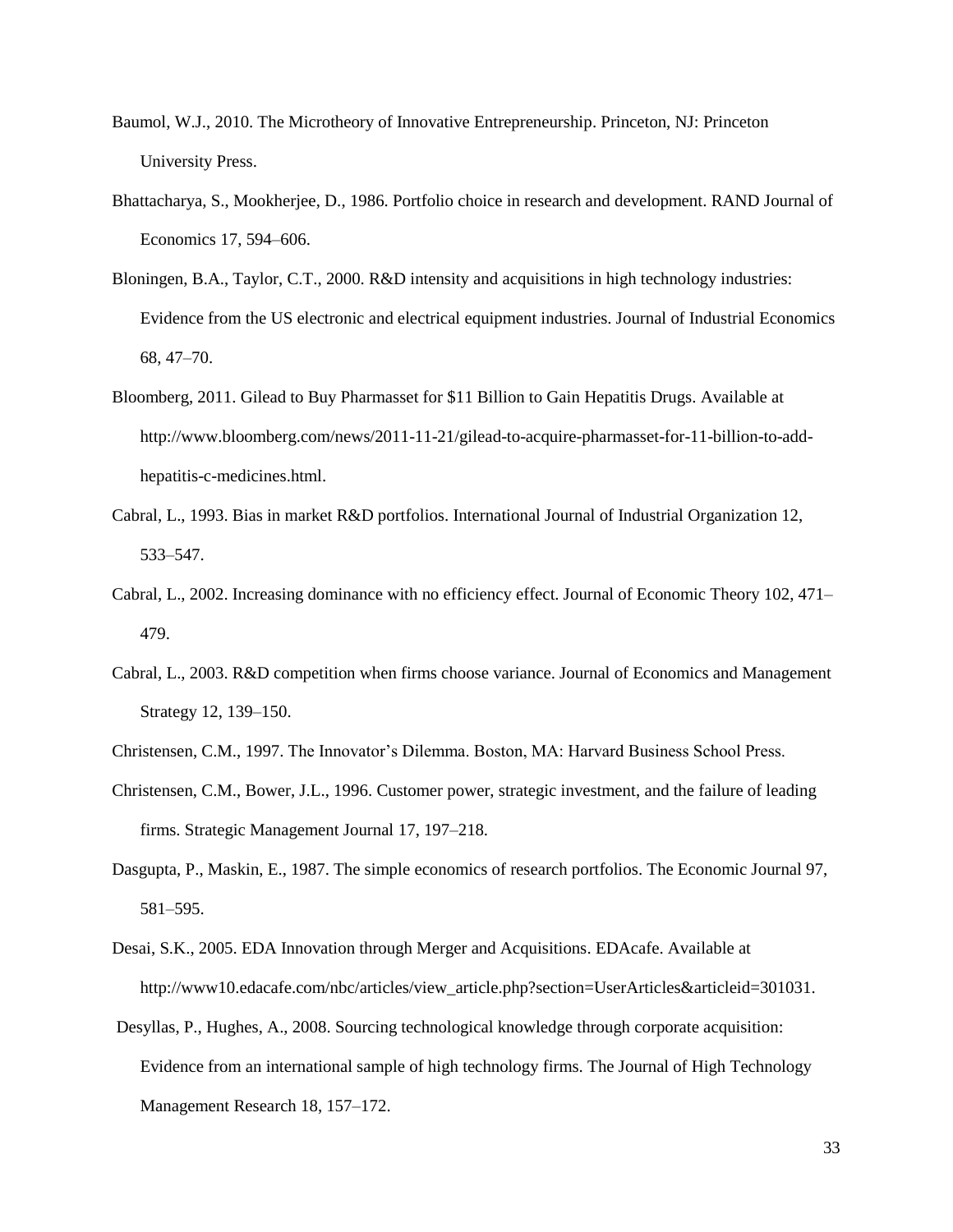- Färnstrand Damsgaard, E., Norbäck, P.-J., Persson, L., Vasconcelos, H., 2009. When do independent innovators make the break-through inventions? Working paper, Research Institute of Industrial Economics, Stockholm, Sweden.
- Gans, J., Hsu, D.H., Stern, S., 2002. When does start-up innovation spur the gale of creative destruction? RAND Journal of Economics 33, 571–586.
- Gans, J., Stern, S., 2000. Incumbency and R&D incentives: Licensing the gale of creative destruction. Journal of Economics and Management Strategy 9, 485–511.
- Gans, J. S., Stern, S., 2003. The product market and the market for 'ideas': Commercialization strategies for technology entrepreneurs. Research Policy 32(2), 333-350.
- Gerlach, H.A., Rønde, T., Stahl, K.O., 2005. Project choice and risk in R&D. Journal of Industrial Economics 53, 53–81.
- Gerlach, H.A., Rønde, T., Stahl, K.O., 2009. Labor pooling in R&D intensive industries. Journal of Urban Economics 65, 99–111.
- Gilbert, R.J., Newbury, D.M.G., 1982. Preemptive patenting and the persistence of monopoly. American Economic Review 72, 514–526.
- Gilbert, R.J., Shapiro, C., 1990. Optimal Patent Length and Breadth. The Rand Journal of Economics 21, 106-112.
- Granstrand, O., Sjolander, S., 1990. The acquisition of technology and small firms by large firms. Journal of Economic Behavior and Organization 13, 367–386.
- Grimpe, C., Hussinger, K., 2009. Market and technology access through firm acquisitions: Beyond one size fits all. In Feldman, M.P., Santangelo, G.D. (ed.) New Perspectives in International Business Research (Progress In International Business Research, Volume 3), Emerald Group Publishing Limited, 289-314.
- Grimpe, C., Hussinger, K., 2008. Pre-empting technology competition through firm acquisitions. Economics Letters 100, 189–191.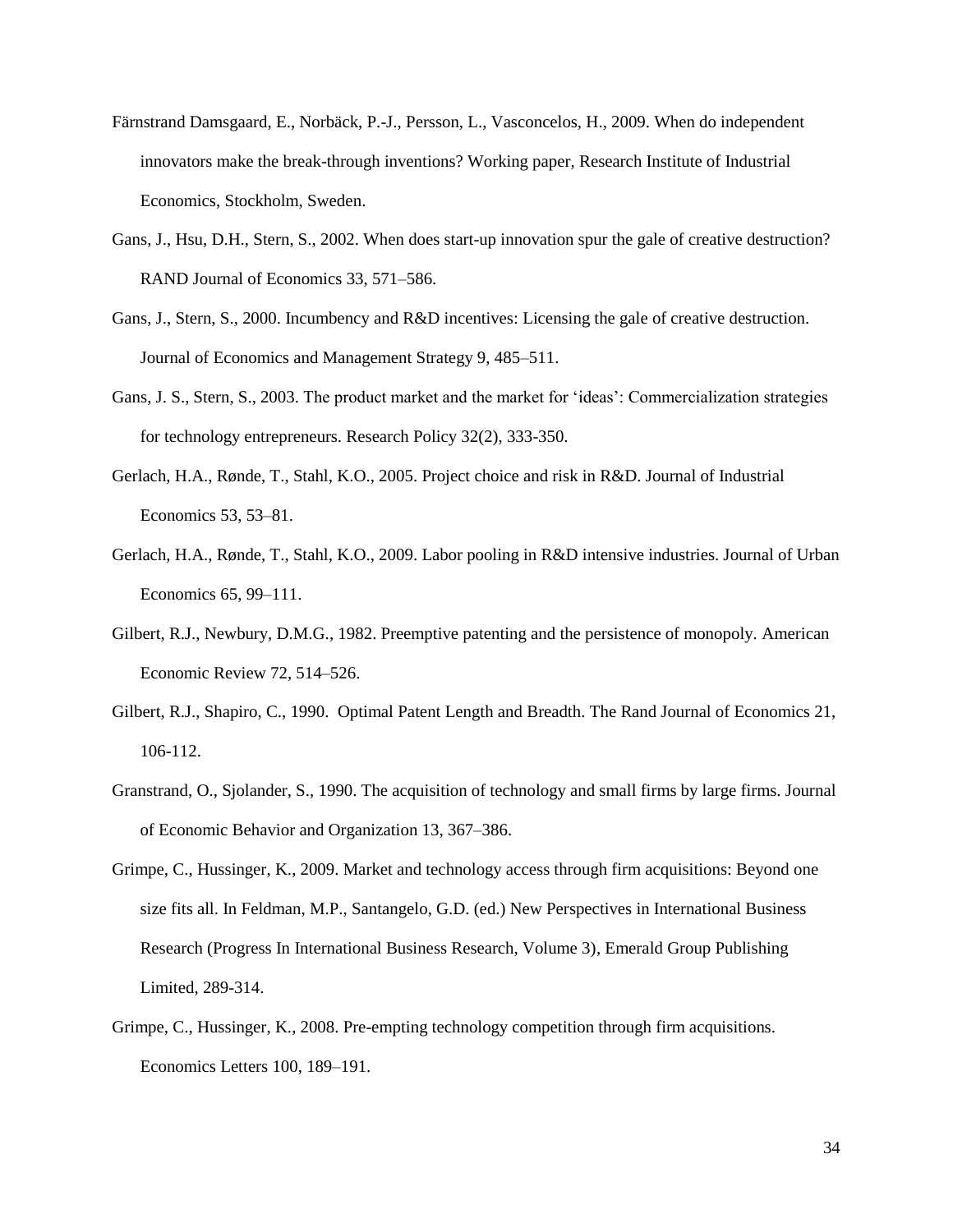- Hall, B.H., 1990. The impact of corporate restructuring on industrial research and development. Brookings Papers on Economic Activity 3, 5–135.
- Haufler, A., Norbäck, P.-J., Persson, L., 2012. Entrepreneurial innovations and taxation. Working paper no. 896, Research Institute of Industrial Economics, Stockholm, Sweden.
- Henderson, R., 1993. Underinvestment and incompetence as responses to radical innovation: Evidence from the photolithographic alignment equipment industry. RAND Journal of Economics 24, 248–270.
- Holmström, B. 1989. Agency cost and innovation. Journal of Economic Behavior and Organization 12, 305-327.
- Hsu, D.H., 2006. Venture capitalists and cooperative start-up commercialization strategy. Management Science 52, 204–219.
- iSuppli Corporation, 2010. Semiconductor industry rankings for 2009 Cmpnet. Available at http://i.cmpnet.com/pldesignline/2010/03/100317\_isuppli\_top25.jpg.
- Kleer, R., Wagner, M., 2013. Acquisition through innovation tournaments in high-tech industries: a comparative perspective. Economics of Innovation and New Technology 22, 73–97.
- Lamoreaux, N. R., Sokoloff, K. L., 1999. Inventive activity and the market for technology in the United States, 1840-1920. NBER Working Paper 7107, National Bureau of Economics Research, Inc, Cambridge, MA.
- Lehto, E., Lehtoranta, O., 2006. How do innovations affect mergers and acquisitions: Evidence from Finland. Journal of Industry, Competition and Trade 6, 5–25.
- Lerner, J., Merges, R., 1998. The control of technology alliances: An empirical analysis of the biotechnology industry. Journal of Industrial Economics 46, 121–156.
- Levy, D., 1994. Chaos theory and strategy: Theory, application and managerial implications. Management Journal 15, 167–178.
- Lindholm, A., 1996. An economic system of technology-related acquisitions and spin-offs. Working paper no. 33, ESRC Centre for Business Research, University of Cambridge, Cambridge, UK.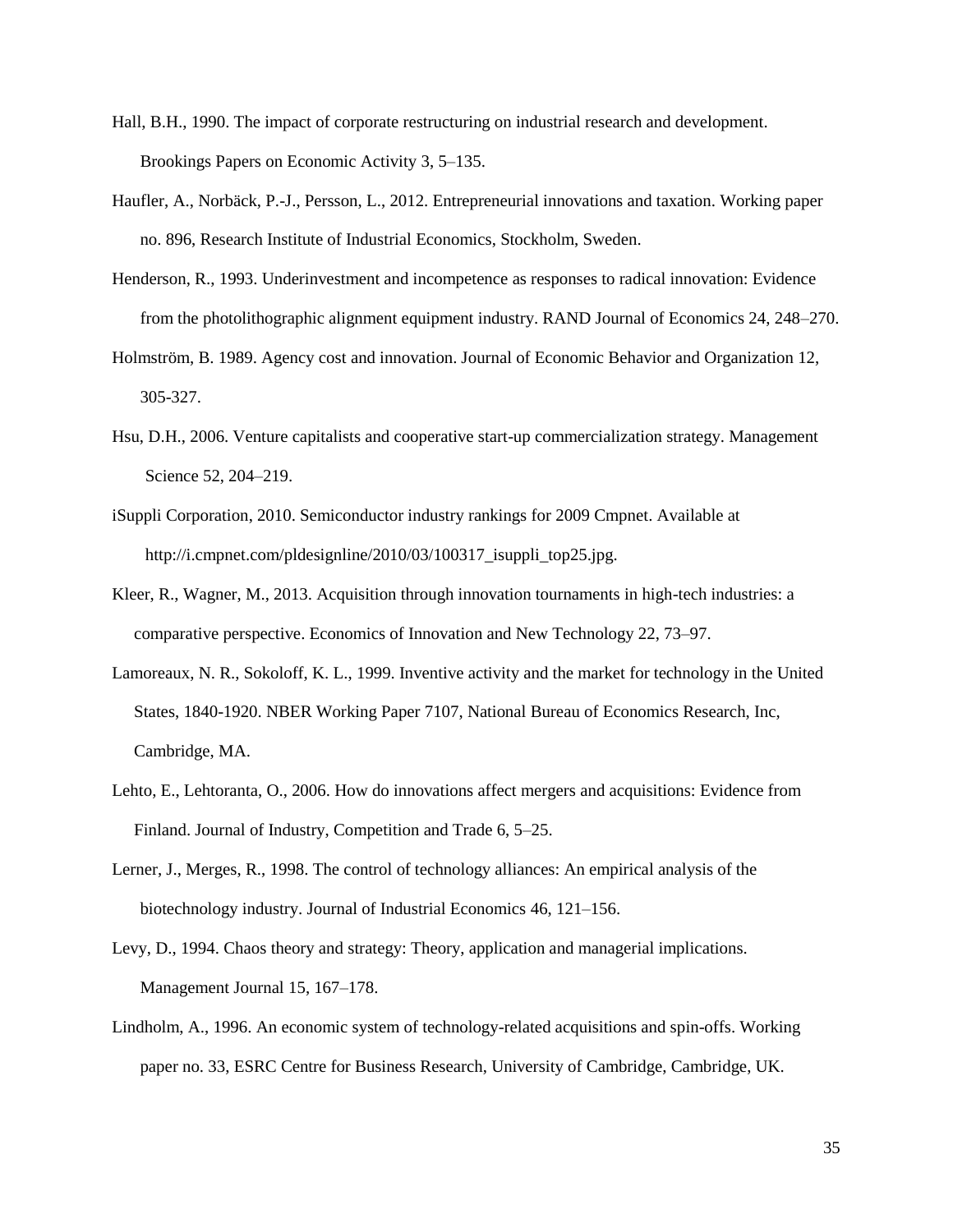- Miles, M.B., Huberman, A.M., 1994. Qualitative Data Analysis: An Expanded Sourcebook. Thousand Oaks, CA: Sage.
- Phillips, G.M., Zhadnov, A., 2013. R&D and the incentives from merger and acquisition activity. Review of Financial Studies 26, 34-78.
- Pisano, G., Fleming, L., Strick, E.P., 2006. Vertex Pharmaceuticals: R&D Portfolio Management (A). Harvard Business School Case 9-604-101.

Rasmusen, E., 1988. Entry for Buyout. Journal of Industrial Economics 36, 281–299.

- Reinganum, J. F., 1983. Uncertain innovation and the persistence of monopoly. American Economic Review 73, 741–748.
- Say, J.B.A., 1827. Treatise on Political Economy, 3rd ed. Philadelphia, American Edition: John Grigg, 1827.
- Scherer, F.M., Ross, D., 1990. Industrial Market Structure and Economic Performance, 3rd ed. Boston, MA: Houghton Mifflin.
- Schumpeter, J., 1912. The Theory of Economic Development. Cambridge, MA: Harvard University Press.
- Solid State Technology. 2010. Gary Smith EDA market statistics 2010: Summary. Available at [http://www.electroiq.com/content/eiq/en/articles/sst/2010/07/gary-smith\\_eda\\_market.html,](http://www.electroiq.com/content/eiq/en/articles/sst/2010/07/gary-smith_eda_market.html) 2010.
- Sternitzke, C., 2013. An exploratory analysis of patent fencing in pharmaceuticals: The case of PDE5 inhibitors. Research Policy 42, 541-551.
- Van Praag, M.C., Versloot, P.H., 2007. What is the value of entrepreneurship? A review of recent research. Small Business Economics 29, 351-382.
- Wall Street Journal, 2012. Bristol tie-up targets hepatitis C. Available at http://online.wsj.com/news/articles/SB10001424052970203471004577147543747719460.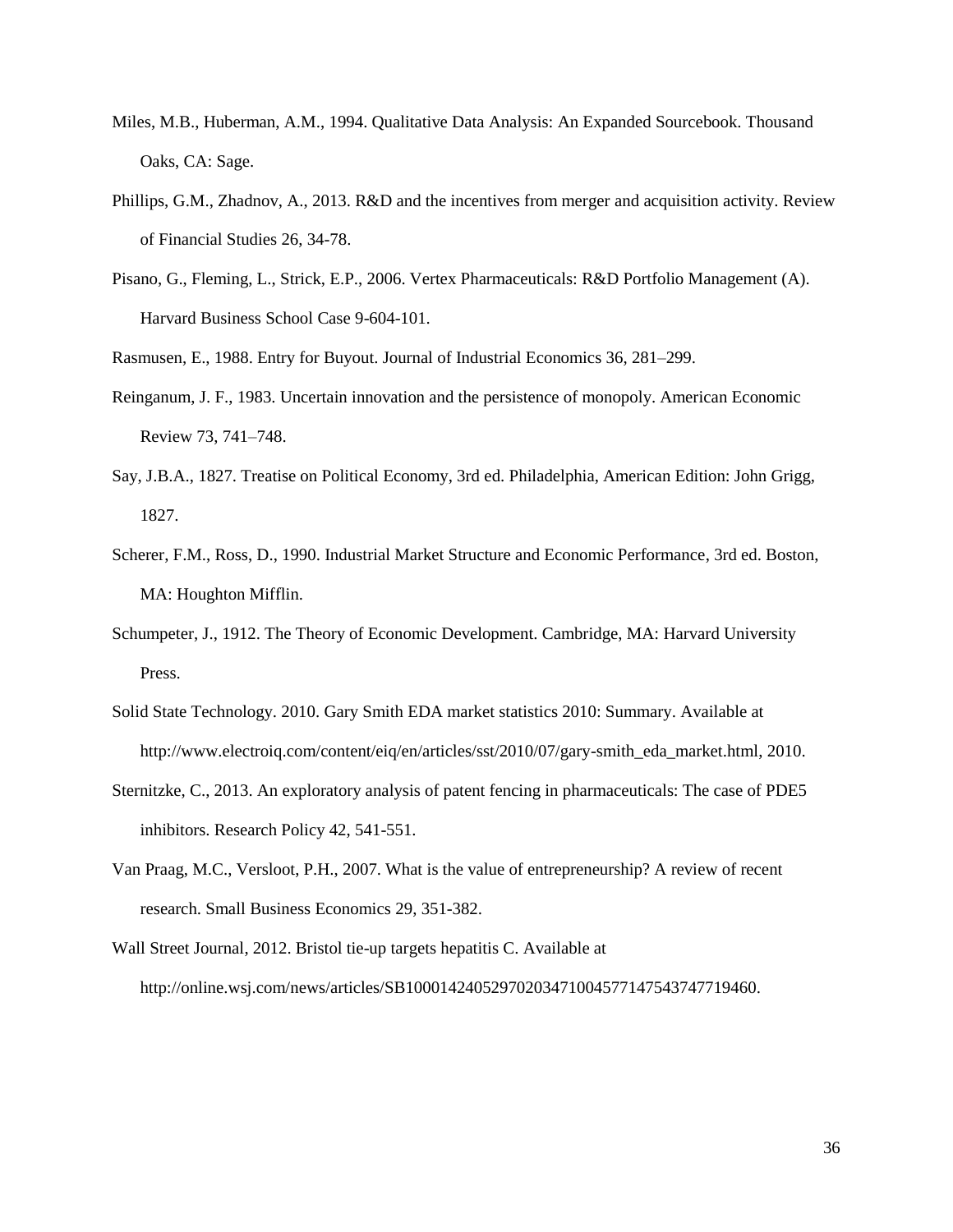# **Figures**



**Figure 1 Firms' Payoffs when Deviating from Equilibrium, for**  $N=2$  **and**  $\pi(p) = 1 - p$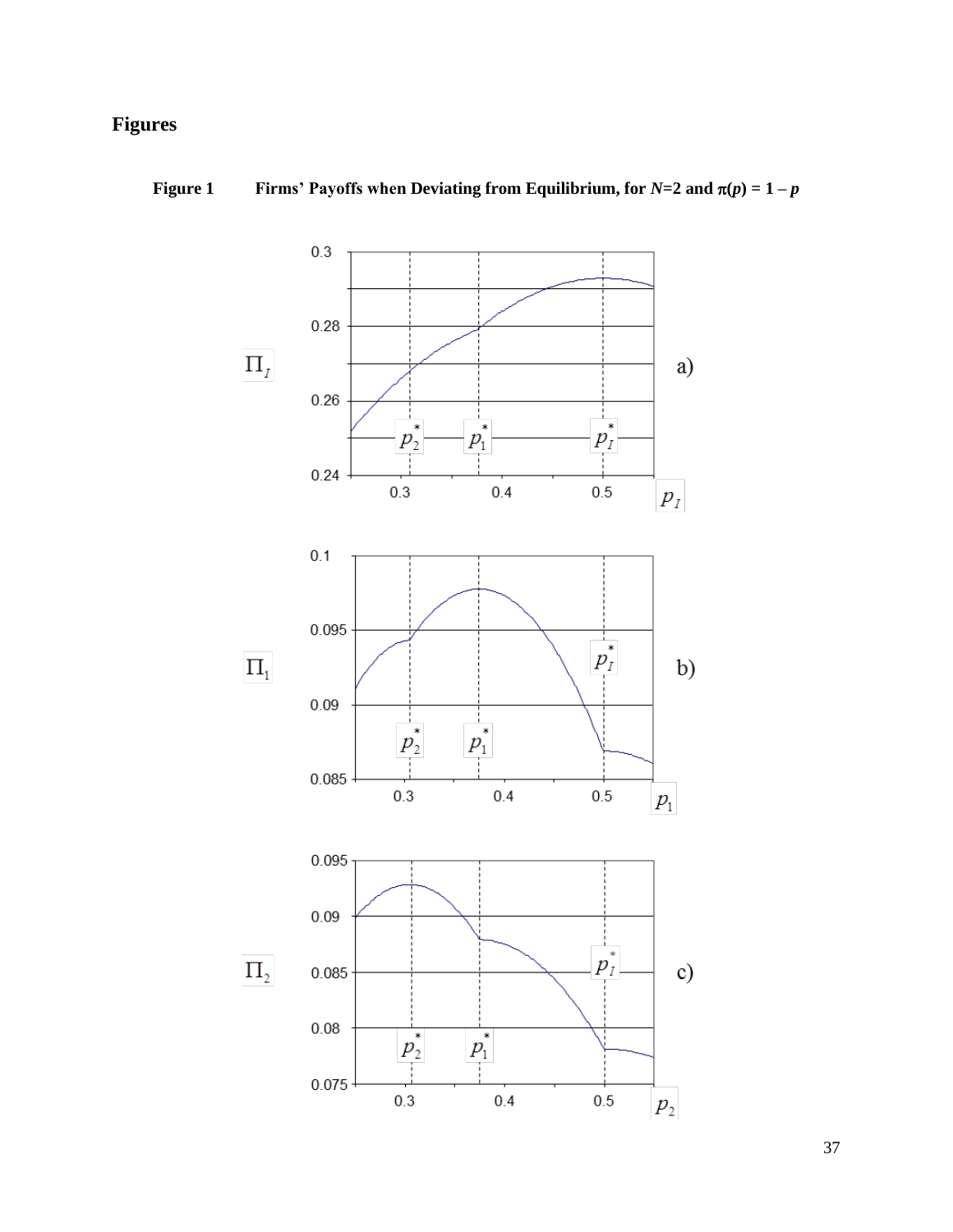## **Appendix**

#### **Proof of Lemma 2**

Assume there is an equilibrium in which two or more firms pick the same success probability. Renumber firms, including I, such that  $p_0 \geq \ldots > p_k = \ldots = p_{k+m} > \ldots \geq p_N$ . We denote  $p_k = \ldots = p_{k+m}$  by  $\hat{p}$ . At least one of firms  $k$  to  $k + m$  is an entrant, and we order the firms such that firm  $k$  is an entrant. Using  $h_k$ defined in Definition 1, we can write firm *k*'s profit function in case of a small deviation to larger or smaller values of *p* as follows (with  $\varepsilon > 0$ ):

$$
\Pi_k(\hat{p}+\varepsilon) = (\hat{p}+\varepsilon) \left(\prod_{i=k+m+1}^N (1-p_i)\right) (1-\hat{p})^m (\pi(\hat{p}+\varepsilon) - h_k),
$$
  

$$
\Pi_k(\hat{p}-\varepsilon) = (\hat{p}-\varepsilon) \left(\prod_{i=k+m+1}^N (1-p_i)\right) ((1-\hat{p})^m (\pi(\hat{p}-\varepsilon) - h_k) + (1-(1-\hat{p})^m) (\pi(\hat{p}-\varepsilon) - \pi(\hat{p})).
$$

Differentiating with respect to  $\varepsilon$  and calculating the limit of  $\varepsilon$  going to zero from above, we obtain:

$$
\frac{d\Pi_k(\hat{p}+\varepsilon)}{d\varepsilon}\Big|_{\varepsilon\to 0} = \left(\prod_{i=k+m+1}^N(1-p_i)\right)\left(1-\hat{p}\right)^m\left(\pi(\hat{p})+\hat{p}\pi'(\hat{p})-h_k\right)
$$
\n
$$
\frac{d\Pi_k(\hat{p}-\varepsilon)}{d\varepsilon}\Big|_{\varepsilon\to 0} = -\left(\prod_{i=k+m+1}^N(1-p_i)\right)\left(\left(1-\hat{p}\right)^m\left(\pi(\hat{p})+\hat{p}\pi'(\hat{p})-h_k\right)+\left(1-\left(1-\hat{p}\right)^m\right)\hat{p}\pi'(\hat{p})\right)
$$

A necessary condition for the candidate equilibrium to exist is that both of the above terms are non-

positive. However, if 
$$
\frac{d\Pi_k(\hat{p}+\varepsilon)}{d\varepsilon}\Big|_{\varepsilon\to 0} \le 0
$$
, this implies that  $\frac{d\Pi_k(\hat{p}-\varepsilon)}{d\varepsilon}\Big|_{\varepsilon\to 0} > 0$ , because

 $(1 - (1 - \hat{p})^m) \hat{p} \pi'(\hat{p}) < 0$ . Hence, an equilibrium of the type specified in the proposition cannot exist.

#### **Proof of Lemma 3**

To start the induction argument, notice that  $h_1 = \bar{p}_0 \pi(\bar{p}_0) > h_0 = 0$ , which implies that  $\bar{p}_0 > \bar{p}_1$  due to concavity of  $p\pi(p)$ . Assume that  $h_k > h_{k-1} > ... > h_0$  and that  $\bar{p}_0 > \bar{p}_1 > ... > \bar{p}_k$ . Now, using (9), one can derive that  $h_{k+1} = h_k + \bar{p}_k (\pi(\bar{p}_k) - h_k)$ . Since i)  $h_k$  is the expected value of the best project among projects 0, 1, …, *k*-1, ii)  $\pi(p)$  is decreasing in *p*, and iii)  $\bar{p}_j > \bar{p}_k$  for all  $j < k$ , it follows that  $\pi(\bar{p}_k) > h_k$ . Hence,  $h_{k+1} > h_k$ . This, in turn, implies that  $\bar{p}_k > \bar{p}_{k+1}$ , which proves part (i) of Lemma 3. Consider an R&D portfolio consisting of  $i+1$  projects where the projects have been renamed such that  $p_0$  $\geq p_1 \geq \ldots \geq p_i$ . The expected value of the best project is:

$$
E[V_{max}] = \sum_{m=0}^{i} p_m \pi(p_m) \prod_{j=m+1}^{i} (1-p_j).
$$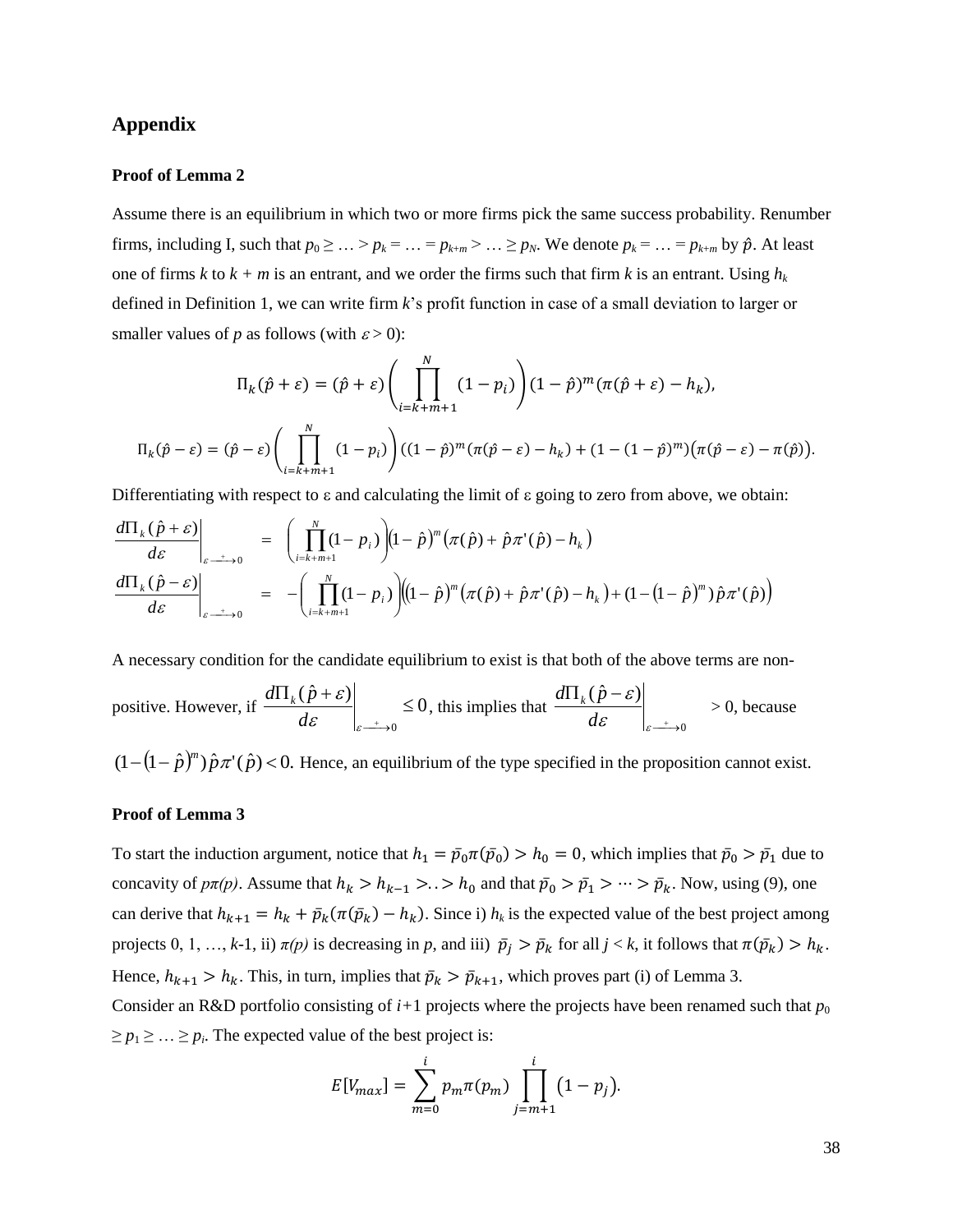Maximizing  $E[V_{max}]$  yields the first-order conditions (10), which proves part (ii) of the lemma.

Again by induction we now show that  $\bar{p}_k > 0$  and  $h_k < [p\pi(p)]'_{p=0} \equiv \pi(0)$  for all k. It is true for the base case:  $\bar{p}_0 = \tilde{p} > 0$ , and  $h_0 = 0$  by definition. Assume it is true for k-1. Then  $h_k$  is a weighted average of  $\pi(\bar{p}_{k-1})$  and  $h_{k-1}$ , both of which are less than  $\pi(0)$ . Thus, also  $h_k$  is less than  $\pi(0)$ , from which  $\bar{p}_k > 0$  follows because it is defined through the condition  $[p\pi(p)]'_{p=\bar{p}_k} = h_k$ .

#### **Proof of Proposition 1**

The proof proceeds as follows. First (a), starting from the assumption that  $p_I > p_1 > ... > p_N$  in the soughtfor equilibrium, we characterize the equilibrium candidate, show that it exists, and show that no player *k*  has an incentive to deviate to some  $p_k^* \in [p_{k-1}, p_{k+1}, p_{k+1}]$ . Having thus shown "local" stability of the equilibrium candidate, we then also show (b) that "non-local" deviations that change the order of *p*'s (i.e., deviations from  $p_k$  to some  $p_k$ <sup>'</sup>  $\leq p_{k+1}$ <sup>\*</sup> or  $p_k$ <sup>'</sup>  $> p_{k-1}$ <sup>\*</sup>) are not attractive.

Now, Π*<sup>I</sup>* consists of three additive terms that capture the cases that (a) two or more entrants are successful (first terms), (b) exactly one entrant is successful (second term), and (c) no entrant is successful (third term):

$$
\Pi_{I} = \sum_{j=2}^{N} \sum_{k=1}^{j-1} p_{j} p_{k} \pi(p_{k}) \prod_{\substack{m=k+1 \ m \neq j}}^{N} (1-p_{m}) + p_{I} \pi(p_{I}) \sum_{j=1}^{N} p_{j} \prod_{\substack{m=1 \ m \neq j}}^{N} (1-p_{m}) + p_{I} \pi(p_{I}) \prod_{j=1}^{N} (1-p_{j})
$$

Deriving the incumbent's first-order condition yields (10) with  $k = 0$ , and it follows that  $p_l^* = \bar{p}_0 = \tilde{p}$ . For entrant k, the expected profit can be written as follows:

$$
\Pi_k = p_k \left( \prod_{j=k+1}^N (1-p_j) \right) (\pi(p_k) - h_k),
$$

where  $h_k$  is defined in Definition 1. Deriving entrant  $k$ 's first-order condition yields (10) with  $k > 0$ , and it follows that  $p_k^* = \bar{p}_k$ . This proves that the success probability characterized in Proposition 1 constitutes an equilibrium, except for showing that "non-local" deviations are not profitable.

Assume now that *k* deviates from  $p_k^*$  to some higher success probability  $p_k$ ' such that  $p_k^* \in$  $[p_m^*, p_{m-1}^*]$ , where  $m < k$ . This deviation changes the shape of *k*'s profit function (since now there are *m*-1 other start-ups whose value in case of success is less than or equal to *k*'s, as opposed to *k*-1 before the deviation), and as a result the applicable first-order condition becomes (10) with *k* replaced by *m*. Thus, when *k* deviates to some  $p_k' \in [p_m^*, p_{m-1}^*]$ , then the best it can do is to deviate to  $\bar{p}_m$  (since by the FOC, this is the optimal choice of  $p_k$ ' within this interval). We now show that even this deviation to  $p_k' = \bar{p}_m$ results in lower expected profit than  $p_k^* = \bar{p}_k$ . First,  $p_k^* = p_m^*$  cannot be (locally) optimal since, as we show in Lemma 2, there is always an incentive to deviate to slightly smaller or larger values of *p* when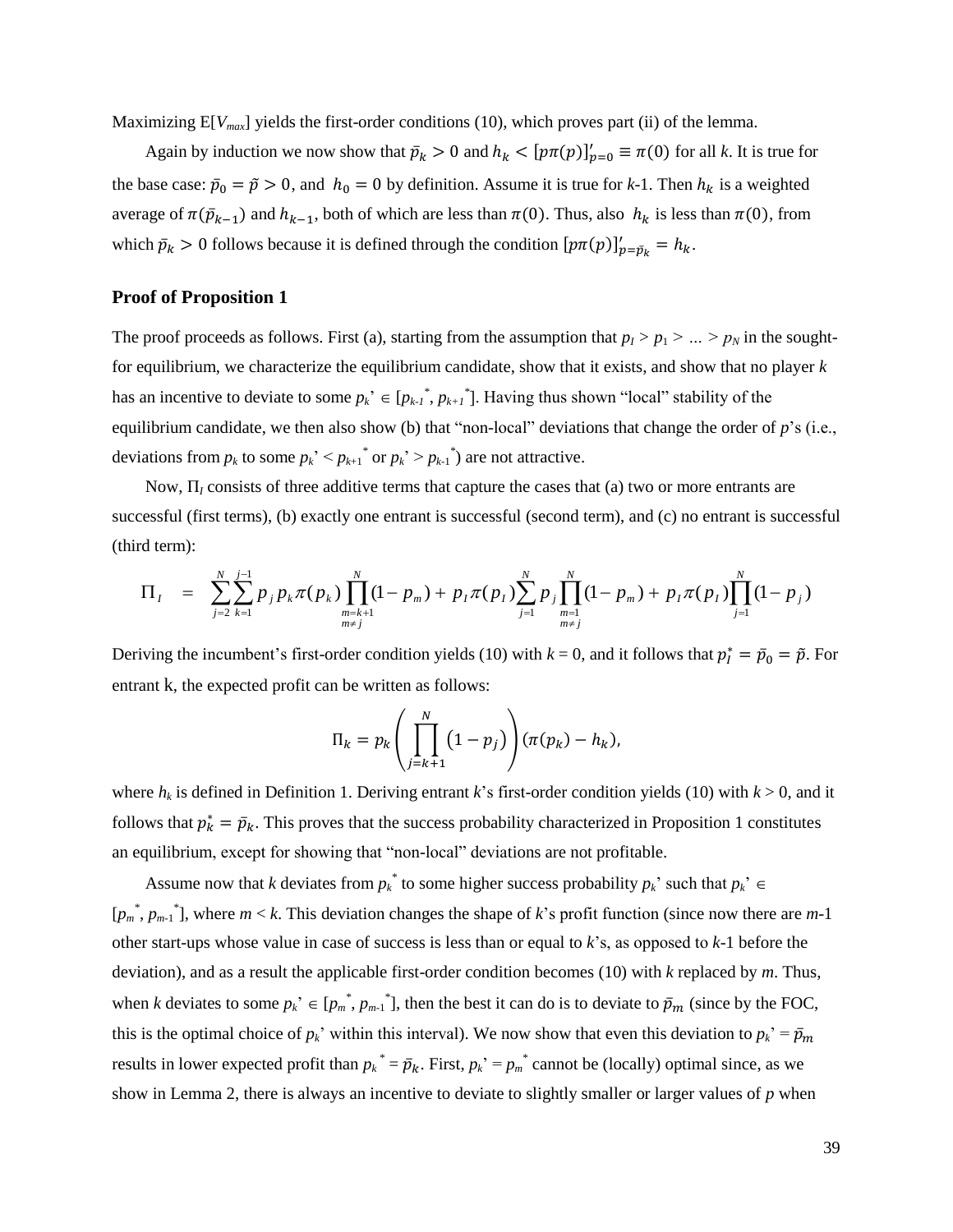two players choose identical actions. But due to the FOC, there can be no incentive to deviate from  $p_m^*$  to slightly larger values of *p* (since the optimal choice of  $p_k$ <sup>2</sup> in  $[p_m^*, p_{m-1}^*]$  is  $p_m^*$ ). Hence, there must be an incentive to deviate to slightly smaller values of *p*. That is, there exists some  $p_k' \in [p_{m+1}, p_m^*]$  resulting in greater profit than  $p_k' = p_m^*$ . Applying this argument iteratively finally shows that some  $p_k'$  in  $[p_{k+1}, p_{k+1}]$ is more attractive than any  $p_k$ <sup> $\geq p_{k-1}$ </sup>. Hence, no profitable deviation exists for *k* to values of  $p_k$ <sup> $\geq$ </sup> larger than  $p_{k-1}$ <sup>\*</sup>. A similar argument establishes that there is no profitable deviation to some  $p_k$ <sup>\*</sup>  $\in [p_{m+1}^*, p_m^*]$ , where  $m > k$ .

Finally, we need to show that for the incumbent also, a non-local deviation cannot be profitable. Assume that the incumbent deviates from  $p_0^*$  to some  $p_1^*$  such that  $p_1^* \in [p_{m+1}, p_m^*]$ ,  $0 \lt m$ . To simplify expressions, denote by *S* the number of successful projects among entrants *m+1* to *N.* Also, define *P(S)* as the probability of exactly *S* successful projects among entrants  $m+1$  to *N* and  $E(\Pi_I|S)$  as the incumbent's profit conditional on *S*. Furthermore, we introduce  $\hat{h}_{k+1} = \hat{h}_{k} + p_{k+1}^* \left( \pi (p_{k+1}^*) - \hat{h}_{k} \right)$ .  $\hat{h}_{k} + p_{k+1}^{*} \left( \pi(p_{k+1}^{*}) - \hat{h}_{k} \right)$  and  $\hat{h}_0 = 0$  where  $\hat{h}_k$  is the expected value of the best project among entrants  $\{1, 2, ..., k\}$ . It follows from Lemma 3 that  $h_k \geq \hat{h}_k$ . Using the above notation, the incumbent's expected profit when deviating to  $p_l$ ' can be written as:

$$
\Pi_{I} = \sum_{j=2}^{N-m} P(S=j) E(\Pi_{I} | S=j) + \left(1 - \sum_{j=2}^{N-m} P(S=j) \left( \pi(p_{I}^{'}) p_{I}^{'} + (1 - p_{I}^{'}) \left( P(S=1) \hat{h}_{m} + P(S=0) \sum_{j=1}^{m} p_{j} \hat{h}_{j-1} \prod_{k=j+1}^{m} (1 - p_{k}) \right) \right)
$$

The first term in *∏I* is the incumbent's expected profit when more than two projects of higher value than  $\pi(p_I)$  succeed. The second term is the expected profit in the complementary case where the incumbent either obtains a profit equal to the value of its own project if successful, or the value of the second-best project among entrants 1 to *m*. Maximizing the incumbent's expected profit with respect to *pI*' yields:

$$
\pi(p_I^{\prime})+p_I^{\prime}\pi^{\prime}(p_I^{\prime})-P(S=1)\hat{h}_m-P(S=0)\sum_{j=1}^m p_j\hat{h}_{j-1}\prod_{k=j+1}^m(1-p_k).
$$

Since  $p_l^* \leq p_m^*$ , it follows from concavity of  $p \pi(p)$  that  $\pi(p_l^*) + p_l \pi^*(p_l^*) \geq h_m^*$ , and we have: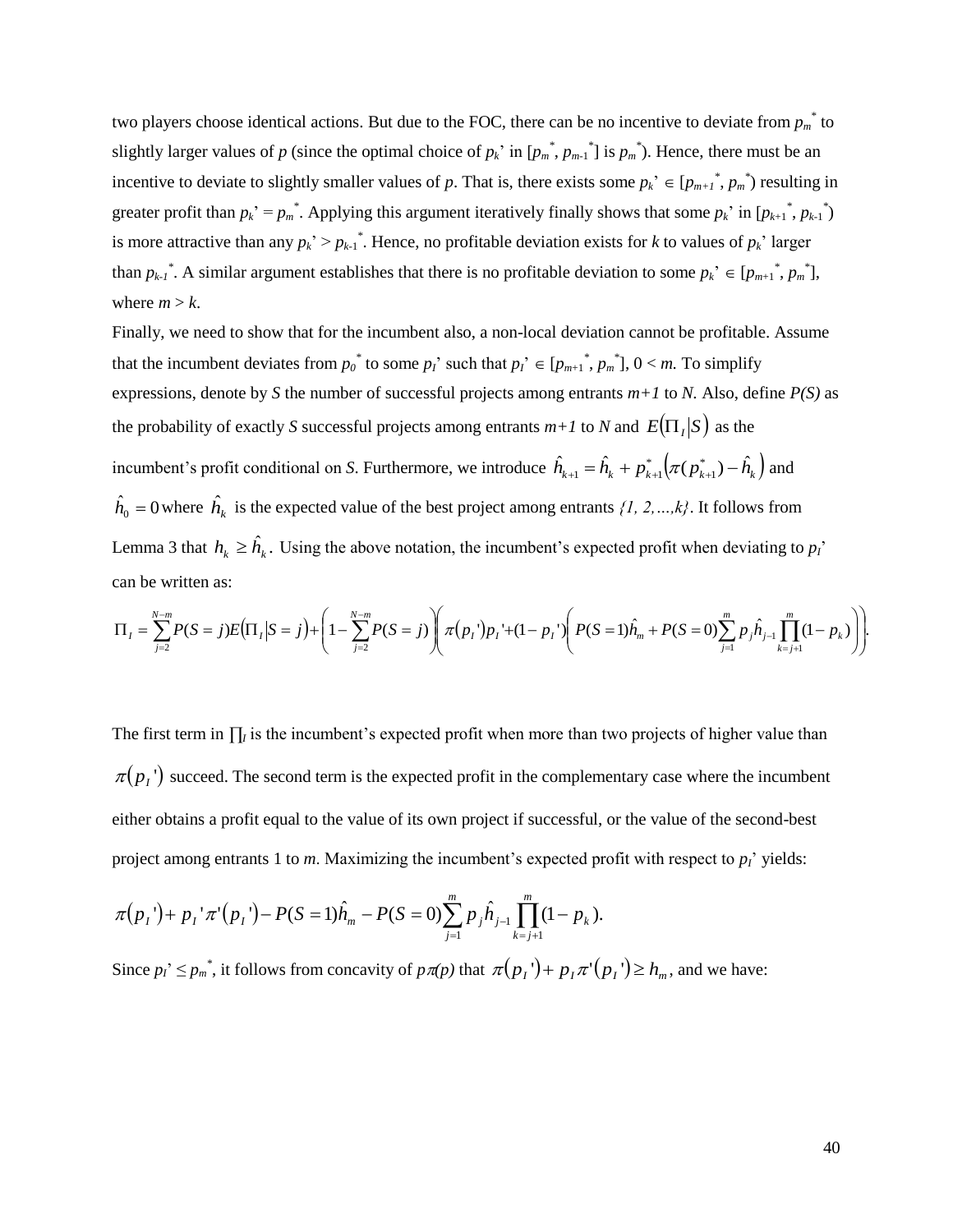$$
\pi(p_i^+) + p_i \pi'(p_i^-) - P(S=1)\hat{h}_m - P(S=0) \sum_{j=1}^m p_j \hat{h}_{j-1} \prod_{k=j+1}^m (1-p_k) \ge
$$
  
\n
$$
h_m - P(S=1)\hat{h}_m - P(S=0) \sum_{j=1}^m p_j \hat{h}_{j-1} \prod_{k=j+1}^m (1-p_k) =
$$
  
\n
$$
P(S=1)(h_m - \hat{h}_m) + P(S=0) \sum_{j=1}^m p_j (h_m - \hat{h}_{j-1}) \prod_{k=j+1}^m (1-p_k) + \left(1 - P(S=1) - P(S=0) \sum_{j=1}^m p_j \prod_{k=j+1}^m (1-p_k) \right) h_m > 0,
$$

where the last inequality follows from  $h_m > \hat{h}_m$ ,  $h_m > h_{j-1} > \hat{h}_{j-1}$  for  $j-1 < m$ , and

$$
\sum_{j=1}^{m} p_j \prod_{k=j+1}^{m} (1 - p_k) \equiv 1 - \prod_{k=1}^{m} (1 - p_k) < 1. \text{ Therefore, the optimal deviation for } p_i \in [p_{m+1}, p_m^*] \text{ is } p_i = 1 - \prod_{k=1}^{m} (1 - p_k) \equiv 1 - \prod_{k=1}^{m} (1 - p_k) \equiv 1 - \prod_{k=1}^{m} (1 - p_k) \equiv 1 - \prod_{k=1}^{m} (1 - p_k) \equiv 1 - \prod_{k=1}^{m} (1 - p_k) \equiv 1 - \prod_{k=1}^{m} (1 - p_k) \equiv 1 - \prod_{k=1}^{m} (1 - p_k) \equiv 1 - \prod_{k=1}^{m} (1 - p_k) \equiv 1 - \prod_{k=1}^{m} (1 - p_k) \equiv 1 - \prod_{k=1}^{m} (1 - p_k) \equiv 1 - \prod_{k=1}^{m} (1 - p_k) \equiv 1 - \prod_{k=1}^{m} (1 - p_k) \equiv 1 - \prod_{k=1}^{m} (1 - p_k) \equiv 1 - \prod_{k=1}^{m} (1 - p_k) \equiv 1 - \prod_{k=1}^{m} (1 - p_k) \equiv 1 - \prod_{k=1}^{m} (1 - p_k) \equiv 1 - \prod_{k=1}^{m} (1 - p_k) \equiv 1 - \prod_{k=1}^{m} (1 - p_k) \equiv 1 - \prod_{k=1}^{m} (1 - p_k) \equiv 1 - \prod_{k=1}^{m} (1 - p_k) \equiv 1 - \prod_{k=1}^{m} (1 - p_k) \equiv 1 - \prod_{k=1}^{m} (1 - p_k) \equiv 1 - \prod_{k=1}^{m} (1 - p_k) \equiv 1 - \prod_{k=1}^{m} (1 - p_k) \equiv 1 - \prod_{k=1}^{m} (1 - p_k) \equiv 1 - \prod_{k=1}^{m} (1 - p_k) \equiv 1 - \prod_{k=1}^{m} (1 - p_k) \equiv 1 - \prod_{k=1}^{m} (1 - p_k) \equiv 1 - \prod_{k=1}^{m} (1 - p_k) \equiv 1 - \prod_{k=1}^{m} (1 - p_k) \equiv 1 - \prod_{k=1}^{m} (1 - p_k) \equiv 1 - \prod_{k=1}^{m} (1 - p_k)
$$

 $p_m^*$ . A similar argument shows that the optimal deviation for  $p_l^* \in [p_m^*, p_{m-l}^*]$  is  $p_l^* = p_{m-l}^*$ . Hence, as  $\prod_l$ is continuous at  $p_k' = p_m^*$ ,  $p_l' = p_{m-l}^*$  results in greater profit for the incumbent than  $p_l' = p_m^*$ . Applying this argument iteratively shows the incumbent has no incentive to deviate to some  $p_l$ <sup>\*</sup>  $\leq p_l$ <sup>\*</sup>. Hence,  $p_l^* = \bar{p}_0$  and  $p_l^* = \bar{p}_l$  for  $i = 1,...,N$  constitute an equilibrium. Finally, a social planner maximizes the expected highest value of the projects, E[*Vmax*]. Then, it follows from Lemma 3 that the equilibrium R&D choices are welfare maximizing, which proves part (i) of the Proposition.

In order to prove part (ii), we proceed in three steps. First, it follows from Lemma 3 that  $p_{k-1}^*$  maximizes  $h_k$  given the choices of the other firms. Hence,  $h_k$  decreases when entrant  $(k-1)$ 's success probability is continuously decreased from  $p_{k-1}$ <sup>\*</sup> to  $p_k$ <sup>\*</sup>. This, in turn, implies that the decrease in  $p_{k-1}$  increases the expected profit of entrant *k*. Finally, as  $\Pi_k = \Pi_{k-1}$  for  $p_{k-1} = p_k^*$ ,  $\Pi_k^* \le \Pi_{k-1}^*$  in equilibrium in which  $p_{k-1} = p_k$ .  $\overline{\mathbf{u}}_1^*$ . It only remains to also show that  $\Pi_I^* > \Pi_I^*$ . To see this, note that  $\Pi_I^* \geq \tilde{p}\pi(\tilde{p})$ , since this is the value that the incumbent can secure without any acquisition, and since it will only acquire an entrant if doing so increases its profit. Hence,  $\Pi_1^* < p_1^* \pi(p_1^*) < \widetilde{p}\pi(\widetilde{p}) \le \Pi_i^*$ , which completes the proof.

### **Proof of Proposition 2**

Consider the candidate equilibrium with  $p_1 > p_2 > ... > p_N > p_I$ . Define *A* as the expected value of the highest realized value among the entrants  $1, \ldots, N-1$ , and  $B$  as the expected value of the second-highest realized value among all entrants. It follows from these definitions that  $A > B$ . We can now write the expected payoffs of the incumbent and of entrants 1 and *N* as follows:

$$
\Pi_1 = p_1 \pi(p_1)(1 - p_1) \prod_{k=2}^{N} (1 - p_k)
$$
  
\n
$$
\Pi_N = p_N (1 - p_1) (\pi(p_N) - A)
$$
  
\n
$$
\Pi_I = p_I \pi(p_I) + (1 - p_I)B
$$

The resulting first-order conditions are: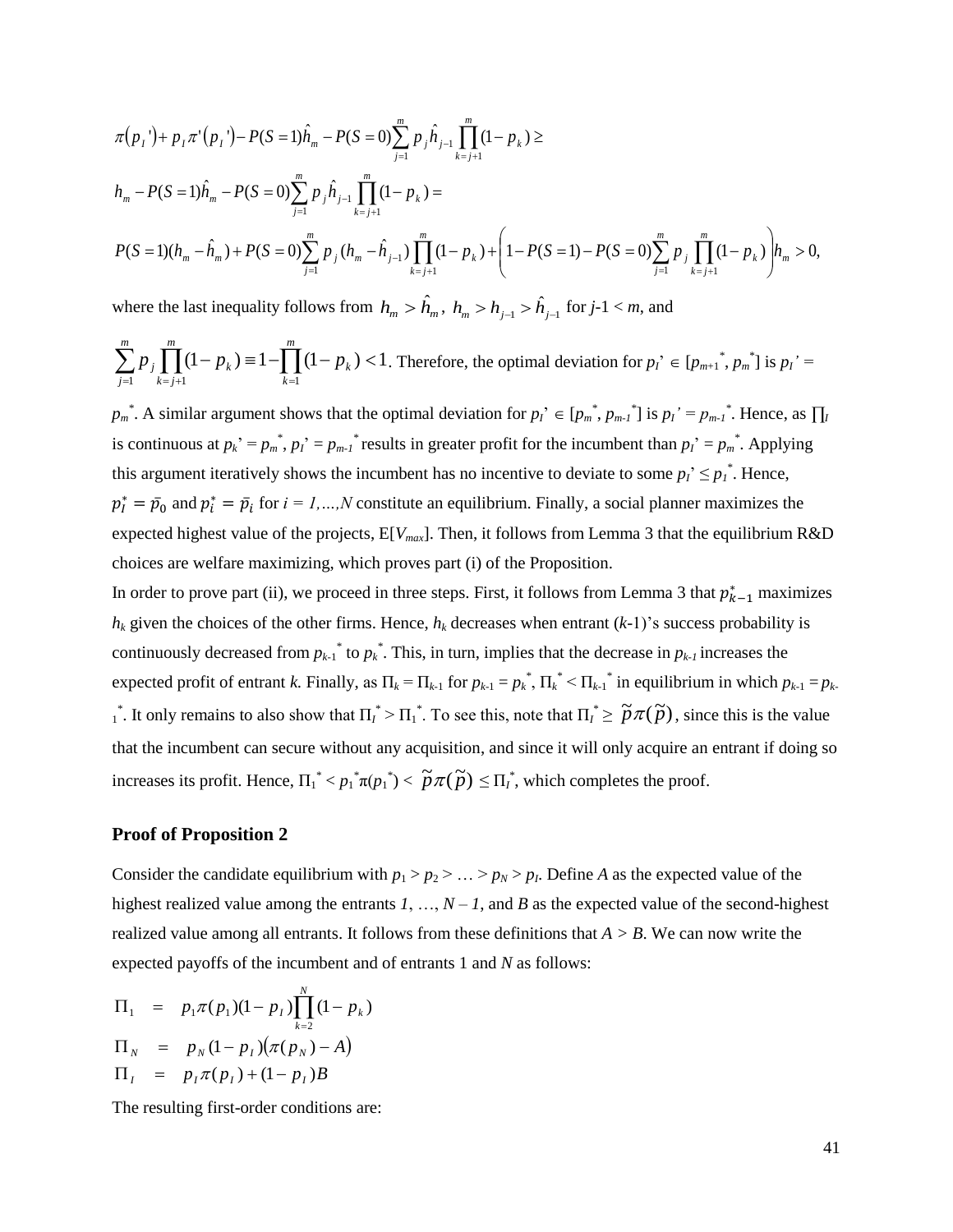$\pi(p_I) + p_I \pi'(p_I) = B$  $\pi(p_N) + p_N \pi'(p_N) = A$  $\pi(p_1) + p_1 \pi'(p_1) = 0$ 

Since  $p\pi(p)$  is concave and increasing in *p* for  $p < \tilde{p}$ , the first-order conditions are fulfilled for  $\tilde{p} =$  $p_I > p_N$ . Hence, there cannot exist an equilibrium in which  $p_1 > p_2 > ... > p_N > p_I$ .

## **Proof of Proposition 3**

(i) Analytically solving the system of first-order conditions for the candidate equilibrium with  $p_1 > p_2 > p_2$ yields the unique solution of  $p_1 = 0.5$ ,  $p_I \approx 0.461$ , and  $p_2 \approx 0.308$ . This, however, turns out not to be an equilibrium. For example, deviating from 0.5 to 0.4 increases firm 1's expected payoff from approximately 0.0931 to approximately 0.0972. Thus, there exists no equilibrium with  $p_1 > p_2 > p_2$ . Together with Proposition 2 and Proposition 3 this proves that the only equilibrium is given by  $p_I = 0.5$ ,  $p_1 = 0.375$ , and  $p_2 \approx 0.305$ .

(ii) Solving the system of first-order conditions for the candidate equilibrium with  $p_1 > p_1 > p_2 > p_3$  yields the unique solution of  $p_1 = 0.5$ ,  $p_I \approx 0.445$ ,  $p_2 \approx 0.307$ , and  $p_3 \approx 0.260$ . However, deviating from 0.5 to 0.4 increases firm 1's payoff from approximately 0.0712 to approximately 0.0724. Note that, due to the need to calculate the roots for the higher-order polynomials, the equilibrium had to be calculated numerically. Regarding the second part of the statement, starting with the assumption that  $p_1 > p_2 > p_1 > p_3$  and (numerically) solving the system of first-order conditions leads to a unique solution, which however, does not fulfill the above sequence of inequalities:  $p_1 = 0.5$ ,  $p_2 \approx 0.375$ ,  $p_I \approx 0.414$ , and  $p_3 \approx 0.264$ . That is, there is no equilibrium in which  $p_1 > p_2 > p_1 > p_3$ . Together with Proposition 1 and Proposition 2 this proves that the only equilibrium is given by  $p_1 = 0.5$ ,  $p_1 = 0.375$ ,  $p_2 \approx 0.305$ , and  $p_3 \approx 0.274$ .

## **Proof of Proposition 4**

Suppose that at least one of the entrants is successful such that the incumbent has an interest in making an acquisition. If the incumbent makes the offer, it acquires the entrant with the most valuable technology at an acquisition price of zero. Instead, if the entrants make the offers, the equilibrium outcome at the acquisition stage is as described in Lemma 1. Consider an equilibrium where  $p_2^* \leq p_1^* \leq p_1^*$ . Then, the profit function of the incumbent can be written as:

$$
\Pi_{I}(p_{I}) = \begin{cases} bE[V_{max}] + (1-b)(p_{2}^{*}p_{1}^{*}\pi(p_{1}^{*}) + (1-p_{2}^{*}p_{1}^{*})p_{I}\pi(p_{I})) & \text{if} \quad p_{2}^{*} \leq p_{1}^{*} \leq p_{I} \\ bE[V_{max}] + (1-b)(p_{I}\pi(p_{I}) + (1-p_{I})p_{2}^{*}p_{1}^{*}\pi(p_{1}^{*})) & \text{if} \quad p_{2}^{*} \leq p_{I} < p_{1}^{*} \\ bE[V_{max}] + (1-b)(p_{I}\pi(p_{I}) + (1-p_{I})p_{2}^{*}p_{1}^{*}\pi(p_{1}^{*})) & \text{if} \quad p_{I} < p_{2}^{*} \leq p_{1}^{*} \end{cases}
$$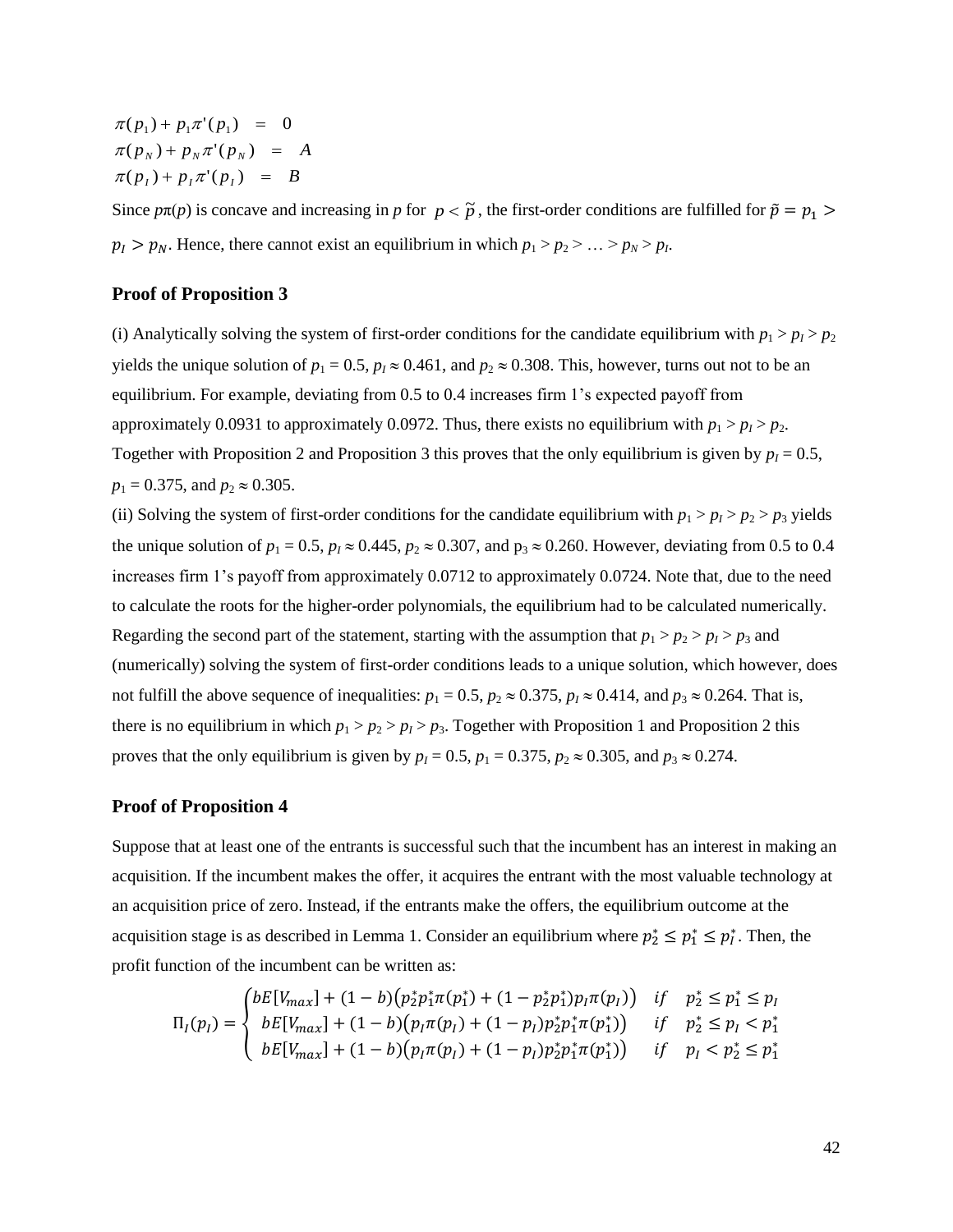where  $E[V_{max}] = p_k \pi(p_k) + (1 - p_k)p_i \pi(p_i) + (1 - p_k)(1 - p_i)p_i \pi(p_i)$  for  $p_i \ge p_i \ge p_k$  is the expected value of the best technology. The profit functions of the entrants are given by the profit function in equation (4) multiplied by  $(I - b)$ . If the incumbent chooses  $p_l^* = \bar{p}_0$ , it follows immediately from the proof of Proposition 1 that the entrants choose  $p_1^* = \bar{p}_1$  and  $p_2^* = \bar{p}_2$  in equilibrium. For  $p_2^* \leq p_1^* \leq p_1$ , the first-order condition of the incumbent is given by:

$$
\frac{\partial \Pi_I(p_I)}{\partial p_I} = 0 \Leftrightarrow \pi(p_I) + p_I \pi'(p_I) = 0,
$$

which implies that  $p_l^* = \bar{p}_0$  is a local maximum. Consider a deviation to some  $p_l' \in [p_2^*, p_1^*]$ . Then, the first-order condition is given by:

$$
\pi(p_1') + p_1'\pi'(p_1') - \frac{b(1-p_2^*) + p_2^*(1-b)}{1-p_2^*b}p_1^*\pi(p_1^*) = 0
$$

Notice that (a)  $\frac{b(1-p_2^*)+p_2^*(1-b)}{1-p_1^*b}$  $p_1^{(2)}+p_2^{(1-b)}$  < 1, and (b)  $p_1^*\pi(p_1^*) < p_I^*\pi(p_I^*)$  as  $p_I^* = \tilde{p}$ . Hence, the incumbent's firstorder condition is satisfied for some  $p_1 > p_1^*$ , which implies that  $\Pi_I(p_I)$  is increasing in  $p_I$  for  $p_2^*$  $p_1^*$ . Finally, since  $\Pi_l(p_l)$  is continuous at  $p_l = p_1^*$ , it follows that  $p_l = p_1^* = \bar{p}_0$  yields higher profit for the incumbent than any  $p_2^* \leq p_1 < p_1^*$ . A similar argument establishes that there does not exist a profitable deviation to some  $p_1 < p_2^*$ . This proves the existence of the candidate equilibrium.

#### **Proof of Proposition 5**

Consider a game with two incumbents and one entrant. Denote the incumbents by 1 and 2 and the entrant by  $E$ .

*Lemma A.1. Suppose that there are two incumbents and one entrant and that the realized value of incumbent j's project*  $(\pi_i)$  *is greater than or equal to the realized value of incumbent i's project*  $(\pi_i)$ ,  $\pi_i \geq$ 

- *πi .*
- (i) If the realized value of the entrant's project  $(\pi_E)$  is greater than or equal to  $\pi_j$ , then incumbent j *acquires the entrant at a price of π<sup>E</sup> – π<sup>j</sup> . The two incumbents compete in the market, and the profits of incumbent j and i are*  $\pi_i - \pi_i$  *and 0, respectively.*
- (ii) If  $\pi_E$  *is less than*  $\pi_j$  *but greater than or equal to*  $\pi_i$ , *then incumbent j acquires the entrant at a price of* 0. The two incumbents compete in the market, and the profits of incumbent j and *i* are  $\pi$ <sup>*j*</sup>  $-\pi$ <sup>*i*</sup> *and 0, respectively.*
- $(iii)$  *If*  $\pi_E$  *is less than*  $\pi_i$ , then no acquisition takes place. The two incumbents compete in the market, *and the profits of incumbent j and i are*  $\pi_i - \pi_i$  *and 0, respectively.*

**Proof.** Follows from standard Bertrand competition logic.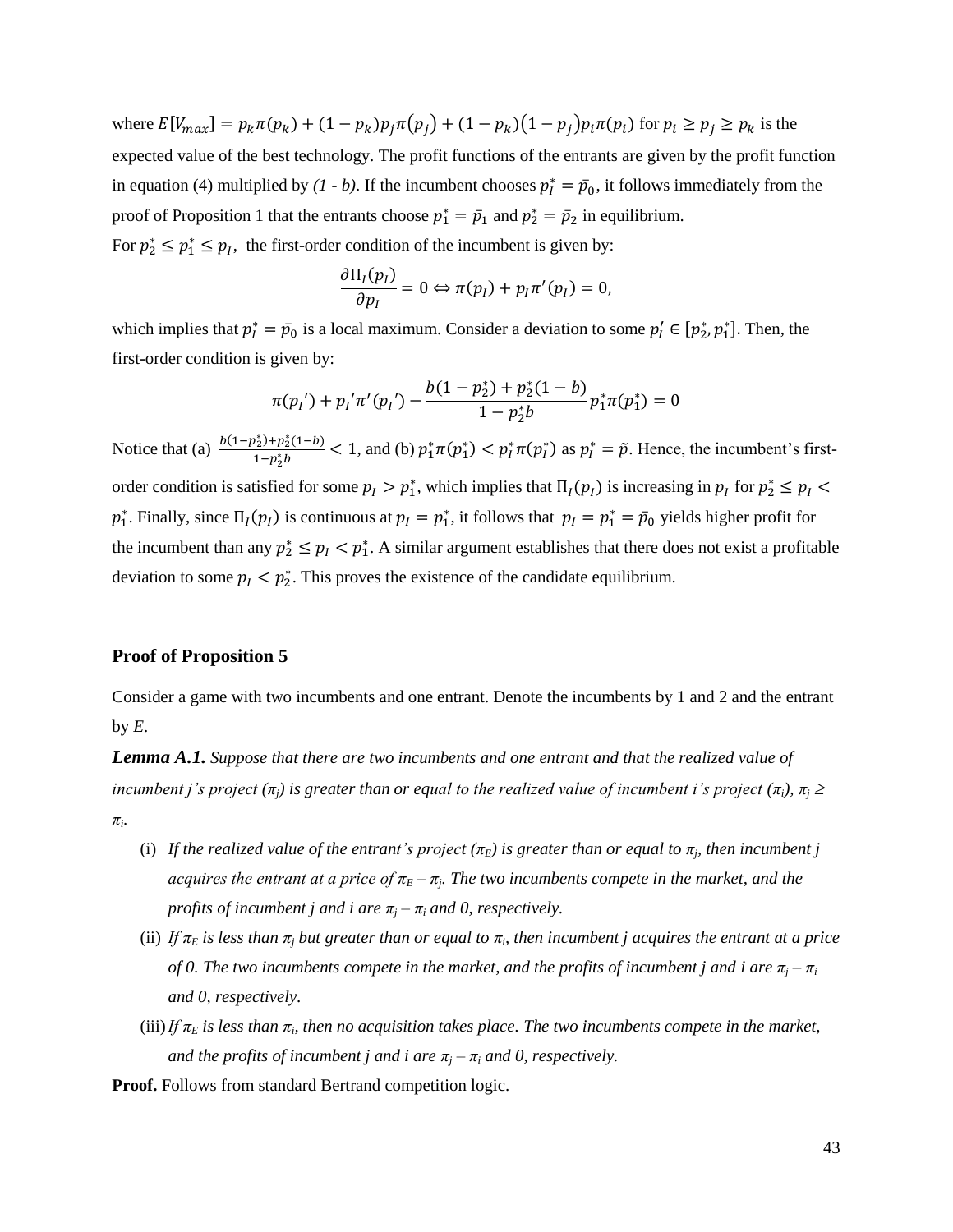Using Lemma A.1, it is now possible to write down the expected profit of the firms as a function of the chosen success probabilities. Consider first a candidate equilibrium where  $p_E^* \leq p_2^* \leq p_1^*$ . The profit functions can be written as:

$$
\Pi_E(p_E) = \begin{cases} p_E(\pi(p_E) - p_2^*\pi(p_2^*) - (1 - p_2^*)p_1^*\pi(p_1^*)) & \text{if } p_E \le p_2^* \le p_1^* \\ (1 - p_2^*)p_E(\pi(p_E) - p_1^*\pi(p_1^*)) & \text{if } p_2^* < p_E \le p_1^* \\ (1 - p_1^*)(1 - p_2^*)p_E\pi(p_E) & \text{if } p_2^* \le p_1^* < p_E \\ \Pi_1(p_1) = \begin{cases} (1 - p_2^*)p_1\pi(p_1) & \text{if } p_E^* \le p_2^* \le p_1 \\ p_1(\pi(p_1) - p_2^*\pi(p_2^*)) & \text{if } p_E^* \le p_1 < p_2^* \\ p_1(\pi(p_1) - p_2^*\pi(p_2^*)) & \text{if } p_1 < p_2^* \le p_E^* \end{cases} \\ \Pi_2(p_2) = \begin{cases} (p_2(\pi(p_2) - p_1^*\pi(p_1^*)) & \text{if } p_E^* \le p_2 \le p_1^* \\ (1 - p_1^*)p_2\pi(p_2) & \text{if } p_E^* \le p_1^* < p_2 \\ p_2(\pi(p_2) - p_1^*\pi(p_1^*)) & \text{if } p_2 < p_E^* \le p_1^* \end{cases} \end{cases}
$$

Using Definition 1, the first-order conditions can for  $p_E \le p_2 \le p_1$  be written as:

$$
\frac{\partial \Pi_1(p_1)}{\partial p_1} = 0 \Leftrightarrow \pi(p_1) + p_1 \pi'(p_1) = h_0 \Leftrightarrow p_1^* = \bar{p}_0,
$$
  

$$
\frac{\partial \Pi_2(p_2)}{\partial p_2} = 0 \Leftrightarrow \pi(p_2) + p_2 \pi'(p_2) = h_1 \Leftrightarrow p_2^* = \bar{p}_1,
$$
  

$$
\frac{\partial \Pi_E(p_E)}{\partial p_E} = 0 \Leftrightarrow \pi(p_E) + p_E \pi'(p_E) = h_2 \Leftrightarrow p_E^* = \bar{p}_2.
$$

Following the arguments in the proof of Proposition 1, the success probabilities constitute an equilibrium only if the firms do not have an incentive to make a non-local deviation (i.e., a deviation that changes the relative ranking of the firms' success probabilities). Consider first deviations by *E*. Suppose that the entrant chooses some  $p_2^* < p_E \le p_1^*$ . Then, the first-order condition is given by

$$
\pi(p_E) + p_E \pi'(p_E) = p_1^* \pi(p_1^*).
$$

The first-order condition is satisfied for  $p_2^* = p_E$ , which implies that  $\Pi_E(p_E)$  is decreasing in  $p_E$  for  $p_2^* < p_E \le p_1^*$ . Since  $\Pi_E(p_E)$  is continuous at  $p_2^* = p_E$ , it follows that  $p_E = p_E^* = \bar{p}_2$  yields higher profit than any  $p_2^* < p_E \leq p_1^*$ . A similar argument establishes that there does not exist a profitable deviation to some  $p_2^* \le p_1^* < p_E$ .

We consider only non-local deviations by incumbent *I* but it can be shown in a similar manner that there does not exist a profitable deviation for incumbent 2. Suppose that *l* chooses some  $p_E^* \leq p_1 < p_2^*$ . Then, the first-order condition characterizing the optimal success probability is given by:

$$
\pi(p_1) + p_1 \pi'(p_1) = p_2^* \pi(p_2^*).
$$

It follows from Lemma 3 part (ii) that  $p_2^*\pi(p_2^*) < p_1^*\pi(p_1^*) = \tilde{p}\pi(\tilde{p})$ . Hence, the first-order condition holds for some  $p_2^* < p_1$ . Therefore,  $\Pi_1(p_1)$  is increasing in  $p_1$  in the interval considered. Since  $\Pi_1(p_1)$  is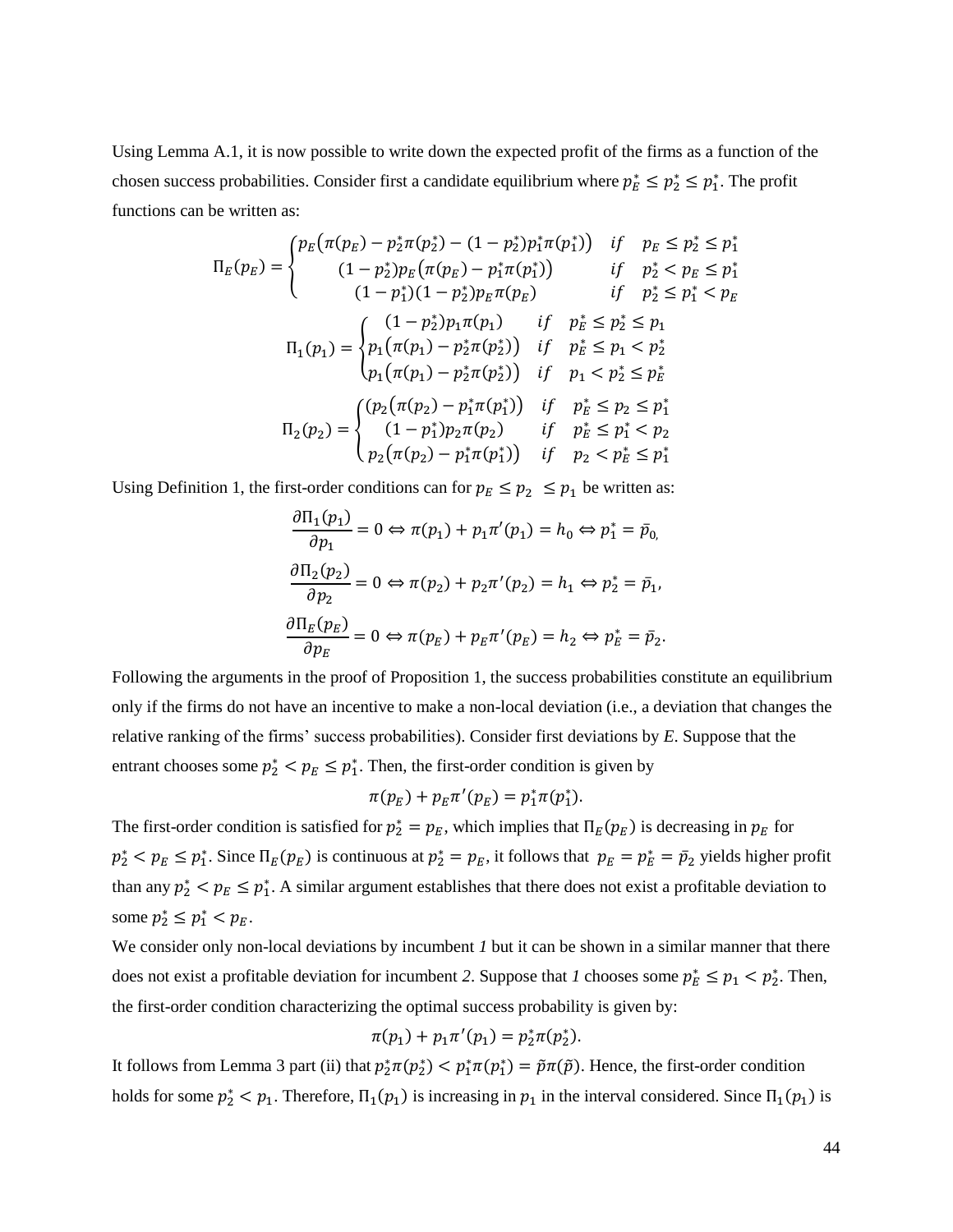continuous at  $p_2^* = p_1$ , it follows that  $p_1 = p_1^* = \bar{p}_0$  yields higher profit than any  $p_F^* \leq p_1 < p_2^*$ . Finally, it can be shown in a similar manner that there does not exist a profitable deviation to some  $p_1 < p_E^* \le p_2^*$ . This proves the existence of the equilibrium.

In order to show that this is the unique equilibrium in pure strategies, consider first a candidate equilibrium in which  $p_2^* < p_F^* \leq p_1^*$ . Then, using Lemma A.1, the profit functions are given by:

$$
\Pi_E(p_E) = (1 - p_2^*) p_E (\pi(p_E) - p_1^* \pi(p_1^*))
$$
  

$$
\Pi_1(p_1) = (1 - p_2^*) p_1 \pi(p_1)
$$
  

$$
\Pi_2(p_2) = p_2 (\pi(p_2) - p_1^* \pi(p_1^*))
$$

Maximizing profit shows that the incumbents choose  $p_1^* = \bar{p}_0$  and  $p_2^* = \bar{p}_1$ . The entrant also chooses  $p_E^* = \bar{p}_1$  in the candidate equilibrium. However, it follows from the first part of the proof that this cannot constitute an equilibrium, because then there would exist a profitable deviation for the entrant to  $p_E^*$  $\bar{p}_2$ . A similar argument establishes that there cannot exist an equilibrium in pure strategies in which  $p_2^* \leq p_1^* < p_F^*$ .

## **Proof of Proposition 7**

We make some assumptions to ensure that investment increases expected R&D performance and that the first-order conditions characterize an equilibrium:

**Assumption 1.A.**  $p(\phi_i)\pi(\phi_i)$  is concave in  $\phi_i$ ,  $c(\phi_i)$  is convex in  $\phi_i$ , and  $p(\phi_i)\pi(\phi_i)$  -  $c(\phi_i)$  takes on a global *maximum for some*  $\phi_i = \tilde{\phi}$ .

**Assumption 2.A.**  $p'(\phi_i) \ge 0$  and  $\pi'(\phi_i) \ge 0$  with at least one strict inequality, implying that  $p(\phi_i)$   $\pi(\phi_i)$  is *strictly increasing in*  $\phi_i$ .

**Assumption 3.A.**  $0 \le p(\phi_i) < 1$  for all  $\phi_i \ge 0$  and  $p(\phi_i)$  is concave in  $\phi_i$ .

**Assumption 4.A.**  $c(0) = c'(0) = 0$  and  $c(\phi_i)$  is sufficiently convex to ensure that the second-order *conditions associated to the firms' maximization problems are satisfied.* 

Consider the candidate equilibrium in which  $\phi_l^* \geq \phi_l^* \geq \phi_l^*$ . Then, expected profits of the firms can be written as:

$$
\Pi_{1}(\phi_{1}, \phi_{1}^{*}, \phi_{2}^{*}) = p(\phi_{1})\pi(\phi_{1}) + (1 - p(\phi_{1}))p(\phi_{1}^{*})p(\phi_{2}^{*})\pi(\phi_{1}^{*}) - c(\phi_{1}),
$$
\n
$$
\Pi_{2}(\phi_{1}^{*}, \phi_{1}^{*}, \phi_{2}) = (1 - p(\phi_{1}^{*}))p(\phi_{2})(\pi(\phi_{2}) - p(\phi_{1}^{*})\pi(\phi_{1}^{*})) - c(\phi_{2}),
$$
\n
$$
\Pi_{1}(\phi_{1}^{*}, \phi_{1}, \phi_{2}^{*}) = p(\phi_{1})(1 - p(\phi_{1}^{*}))(1 - p(\phi_{2}^{*}))\pi(\phi_{1}) - c(\phi_{1}).
$$

The corresponding first-order conditions are: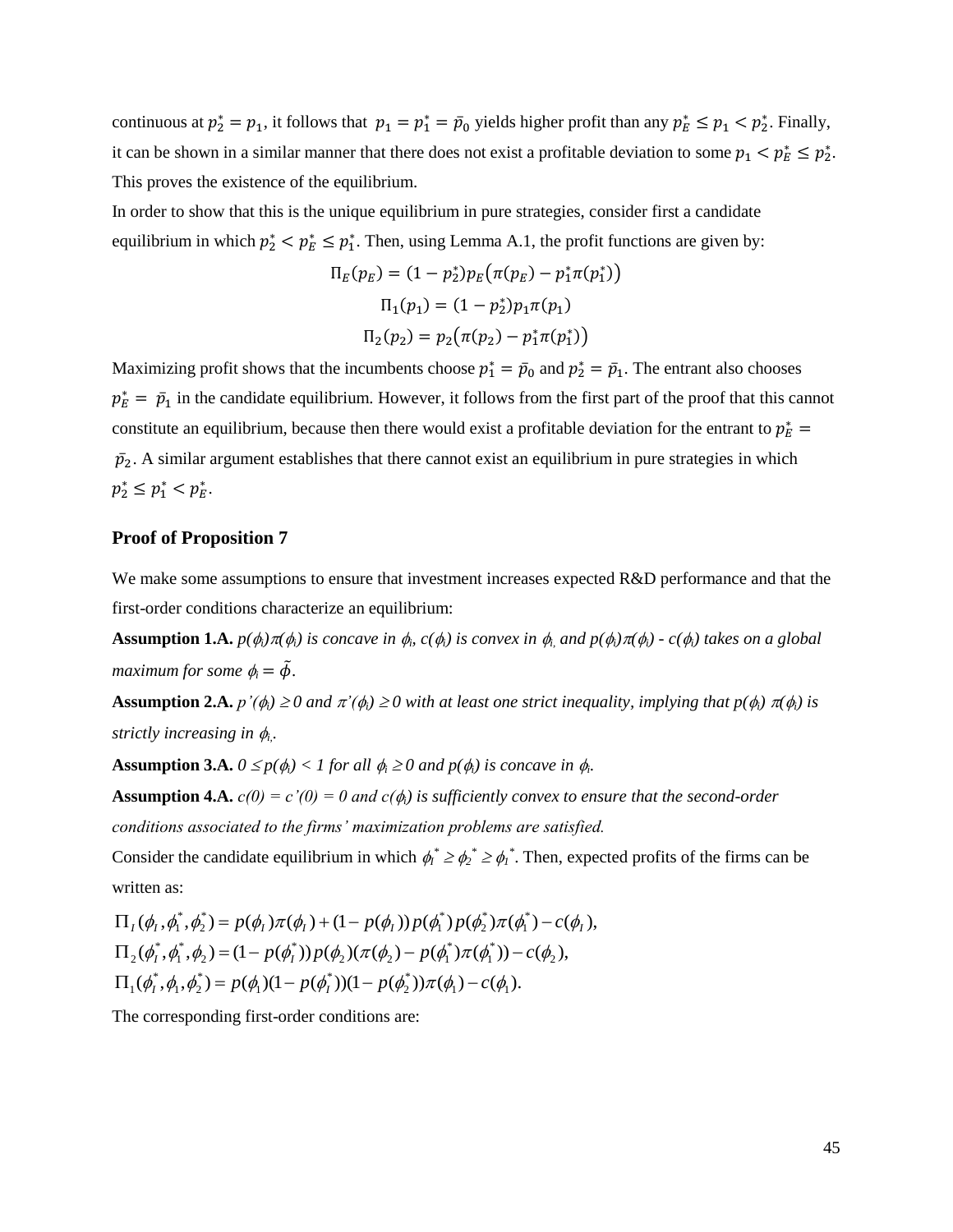$$
\frac{\partial\Pi_{I}}{\partial\phi_{I}} = 0: p'(\phi_{I}^{*})\pi(\phi_{I}^{*}) + p(\phi_{I}^{*})\pi'(\phi_{I}^{*}) - c'(\phi_{I}^{*}) = \underbrace{p'(\phi_{I}^{*})p(\phi_{I}^{*})p(\phi_{I}^{*})\pi(\phi_{I}^{*})}_{\widehat{A_{I}}}.
$$
\n
$$
\frac{\partial\Pi_{2}}{\partial\phi_{2}} = 0: p'(\phi_{2}^{*})\pi(\phi_{2}^{*}) + p(\phi_{2}^{*})\pi'(\phi_{2}^{*}) - c'(\phi_{2}^{*}) = \underbrace{p(\phi_{I}^{*})(p'(\phi_{2}^{*})\pi(\phi_{2}^{*}) + p(\phi_{2}^{*})\pi'(\phi_{2}^{*})}_{\widehat{B_{I}}} + \underbrace{p'(\phi_{2}^{*})(1 - p(\phi_{I}^{*}))p(\phi_{I}^{*})\pi(\phi_{I}^{*})}_{\widehat{B_{2}}}.
$$
\n
$$
\frac{\partial\Pi_{I}}{\partial\phi_{I}} = 0: p'(\phi_{I}^{*})\pi(\phi_{I}^{*}) + p(\phi_{I}^{*})\pi'(\phi_{I}^{*}) - c'(\phi_{I}^{*}) = \underbrace{p(\phi_{I}^{*})(p'(\phi_{2}^{*})\pi(\phi_{I}^{*}) + p(\phi_{I}^{*})\pi'(\phi_{I}^{*})}_{\widehat{C_{I}}} + \underbrace{p(\phi_{I}^{*})(p'(\phi_{2}^{*})\pi(\phi_{I}^{*}) + p(\phi_{I}^{*})\pi'(\phi_{I}^{*})}_{\widehat{C_{2}}}.
$$

Under the assumption that  $\phi_1^* > \phi_2^* > \phi_1^*$ , the right-hand side of the first-order condition associated with the incumbent's problem is less than the right-hand side of the first-order condition associated with entrant 2's problem, because *B1 > A1* (due to Assumptions A.2 and A.3) and *B2 > 0* (due to Assumption A.2). This, in turn, is less than the right-hand side of the first-order condition associated with entrant 1's problem, because *C1 > B1* (due to Assumption A.1), *C2 > B2* (due to Assumptions A.2 and A.3), and *C3*   $> 0$  (due to Assumptions A.2 and A.3). It follows from Assumption A.1 that  $p(\phi_i)\pi(\phi_i)$  -  $c(\phi_i)$  is concave in  $\phi$ . Hence, as the left-hand sides are decreasing in the R&D intensity  $\phi$ , the first-order conditions imply that  $\phi_I^*$  >  $\phi_2^*$  >  $\phi_I^*$  in equilibrium.

Finally, we need to show that there does not exist a profitable, non-local deviation for any of the firms. If the incumbent deviates to some  $\phi_2^* > \phi_1 \ge \phi_1^*$ , the profit function remains the same as the one derived above. Hence,  $\Pi_I(\phi_I^{\dagger}, \phi_I^*, \phi_I^*)$  $\overline{c}$ \*  $\Pi_I(\phi_I, \phi_1^*, \phi_2^*)$  is increasing in  $\phi_I$  for all  $\phi_2^* > \phi_I \ge \phi_1^*$ 1  $\phi_2^* > \phi_1 \ge \phi_1^*$ . Also, as the incumbent's profit function is continuous at  $\phi_2^* = \phi_1$ , it follows from the analysis that  $\phi_1^* = \phi_1$ , gives rise to higher profit for the incumbent than any  $\phi_I$ ' such that  $\phi_2^* > \phi_I' \geq \phi_I^*$ .

Consider instead a deviation to some  $\phi_l^* > \phi_l$ . Then, the profit function of the incumbent becomes:  $(\phi_l^{\prime\prime}, \phi_l^*, \phi_2^*) = p(\phi_1^*) p(\phi_2^*) \pi(\phi_1^*) + (1 - p(\phi_1^*) p(\phi_2^*)) p(\phi_l^{\prime\prime}) \pi(\phi_l^{\prime\prime}) - c(\phi_l^{\prime\prime}).$ \* 1 \* 1 \*  $\overline{c}$ \* 1 \*  $\overline{c}$  $\Pi_I(\phi_I^{\dagger}, \phi_I^*, \phi_2^*) = p(\phi_1^*) p(\phi_2^*) \pi(\phi_1^*) + (1 - p(\phi_1^*) p(\phi_2^*)) p(\phi_I^{\dagger}) \pi(\phi_I^{\dagger}) - c(\phi_I^*)$ 

The corresponding first-order condition is:

$$
p'(\phi_{I})\pi(\phi_{I}) + p(\phi_{I})\pi'(\phi_{I}) - c'(\phi_{I}) = \underbrace{p(\phi_{I}^{*})p(\phi_{2}^{*})(p'(\phi_{I})\pi(\phi_{I} + p(\phi_{I})\pi'(\phi_{I})).}_{D1}
$$

Compare this first-order condition to the one associated with entrant 1. Since  $p(\phi_1^*)p(\phi_2^*)$  $\overline{c}$  $p(\phi_1^*) p(\phi_2^*)$  <  $p(\phi_1^*)$ , it follows that  $DI < CI$  for  $\phi_1 = \phi_1$ . Furthermore, as  $C2 > 0$  and  $C3 > 0$ , we conclude that  $\Pi_I(\phi_I^+, \phi_1^*, \phi_2^*)$  $\Pi_{I}(\phi_{I}^{\phantom{\dag}},\phi_{\hskip-1.2pt1}^{\dag},\phi_{\hskip-1.2pt2}^{\dag}% )$ is increasing in  $\phi_I$  'for all  $\phi_I^* > \phi_I$ '. Also, as the incumbent's profit function is continuous at  $\phi_I^* = \phi_I$ , it follows from the analysis that  $\Pi_I(\phi_I^{\dagger}, \phi_I^*, \phi_I^*)$  $\Pi_I(\phi_I^*, \phi_I^*, \phi_2^*)$  has a global maximum at  $\phi_I^* = \phi_I^*$ . This proves that there exists no profitable deviation for the incumbent, and it can be shown in a similar manner that the entrants also do not have an incentive to deviate in equilibrium.